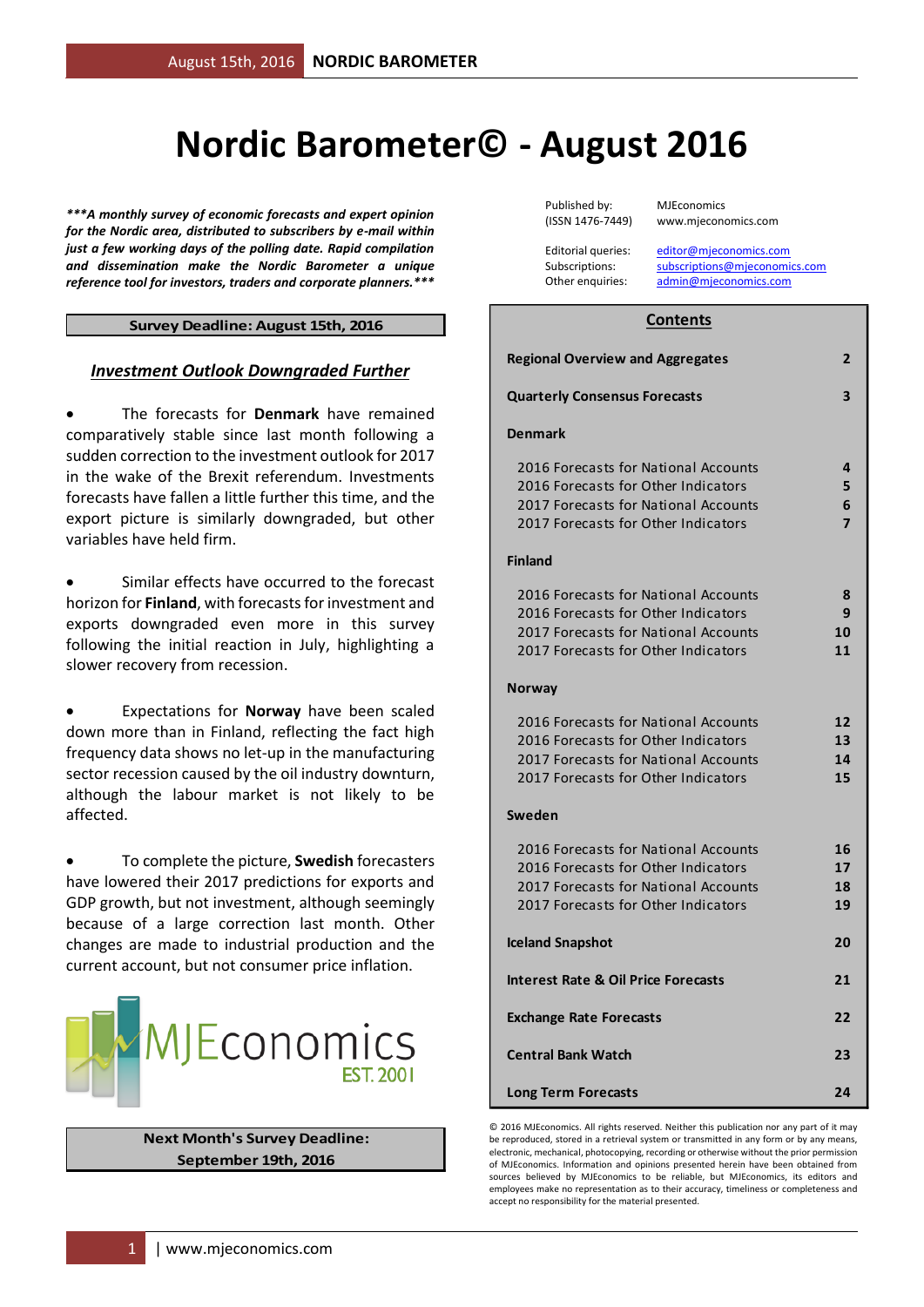| <b>Calculated Regional Aggregates</b>            |      |      |      |       |       |  |  |  |  |  |  |
|--------------------------------------------------|------|------|------|-------|-------|--|--|--|--|--|--|
| (% change year-on-year, unless otherwise stated) | 2013 | 2014 | 2015 | 2016f | 2017f |  |  |  |  |  |  |
| <b>Gross Domestic Product</b>                    | 0.7  | 1.7  | 2.3  | 1.9   | 1.6   |  |  |  |  |  |  |
| <b>Private Consumption</b>                       | 1.7  | 1.7  | 2.1  | 2.1   | 1.8   |  |  |  |  |  |  |
| <b>Government Consumption</b>                    | 1.1  | 1.7  | 1.7  | 2.3   | 1.9   |  |  |  |  |  |  |
| <b>Gross Fixed Investment</b>                    | 1.6  | 2.7  | 1.3  | 2.2   | 2.1   |  |  |  |  |  |  |
| Unemployment Rate (% of labour force)            | 6.4  | 6.4  | 6.7  | 6.6   | 6.5   |  |  |  |  |  |  |
| <b>Consumer Price Inflation</b>                  | 1.1  | 0.9  | 0.7  | 1.6   | 1.7   |  |  |  |  |  |  |
| <b>General Government Balance (% GDP)</b>        | 2.9  | 2.0  | 1.8  | 1.2   | 1.1   |  |  |  |  |  |  |

*Notes: Regional totals are weighted averages calculated from the individual country data, using fixed GDP weights for 2014 and converted to euros at average 2014 exchange rates. f = consensus (mean average) forecast.*

#### **More Uncertainty Creeps In**

 The impact of the Brexit vote and weaker growth prospects across Europe are undermining the Nordic region outlook in this survey, which is once again showing a downgraded GDP growth forecast for 2017 for the third month running. In particular the region's investment prospects, which were already undermined by the effect of the negative oil shock on petroleum sector plans, are less promising.

• Higher food costs in the region, and faster rising prices in Norway caused by the carry through effect of prior krone depreciation, have bolstered inflation expectations.





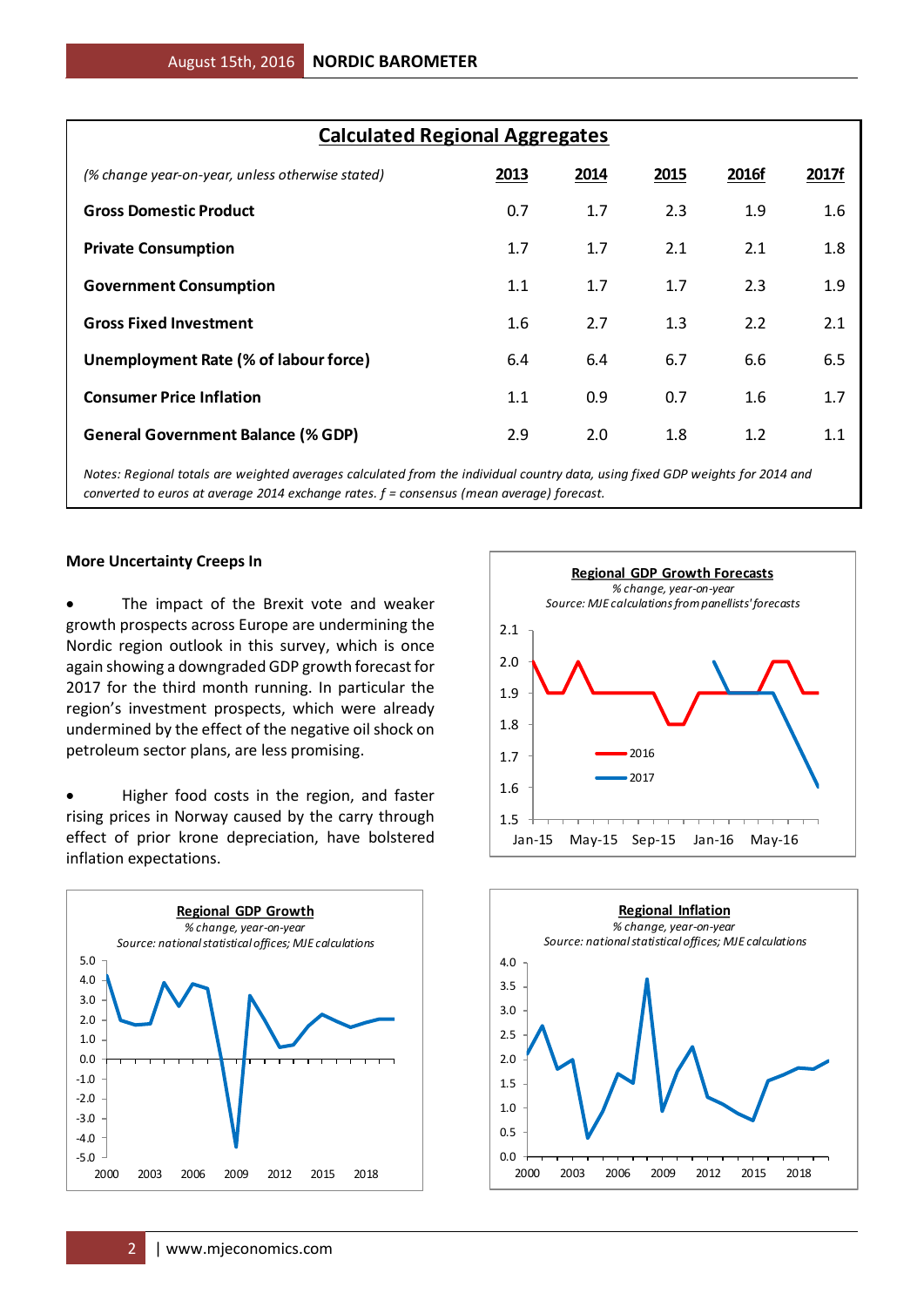| (% change year-on-year, unless otherwise stated)<br>Q1'16<br>Q2'16<br>Q3'15<br>Q4'15<br><b>Denmark</b><br><u>Q1'15</u><br><u>Q2'15</u><br><b>Gross Domestic Product</b><br>1.6<br>0.7<br>2.0<br>0.5<br>0.1<br>0.3<br>0.6<br>0.6<br>0.3<br>0.3<br><b>Consumer Prices</b><br>0.3<br>0.1<br>$-0.21$<br>$-0.21$<br>3 month Interest Rate, % per annum, end period<br>$-0.05$<br>$-0.09$<br>$-0.08$<br>$-0.16$<br>10 Year Bond Yield, % per annum, end period<br>1.01<br>0.87<br>0.37<br>0.11<br>0.24<br>0.94<br>Q2'17<br>Q3'16<br>Q4'16<br>Q1'17<br>Q3'17<br>Q4'17<br><b>Gross Domestic Product</b><br>1.9<br>2.5<br>2.2<br>1.7<br>1.6<br>1.6<br><b>Consumer Prices</b><br>$1.7$<br>0.6<br>1.0<br>1.8<br>1.5<br>1.4<br>$-0.16$<br>3 month Interest Rate, % per annum, end period<br>$-0.15$<br>$-0.06$<br>$-0.03$<br>$-0.01$<br>$-0.09$<br>10 Year Bond Yield, % per annum, end period<br>0.20<br>0.27<br>0.59<br>0.04<br>0.38<br>0.55<br>Q2'15<br>Q4'15<br>Q2'16<br><b>Finland</b><br>Q1'15<br>Q3'15<br>Q1'16<br><b>Gross Domestic Product</b><br>0.0<br>0.8<br>0.4<br>1.2<br>1.5<br>1.3<br>$-1.1$<br>Industrial Production<br>$-3.5$<br>$-0.1$<br>0.0<br>$-0.3$<br>$-0.2$<br>$-0.2$<br><b>Consumer Prices</b><br>$-0.1$<br>$-0.3$<br>$-0.2$<br>0.0<br>0.1<br>$-0.02$<br>3 month Interest Rate, % per annum, end period<br>0.02<br>$-0.04$<br>$-0.13$<br>$-0.24$<br>$-0.29$<br>10 Year Bond Yield, % per annum, end period<br>1.00<br>0.83<br>0.15<br>0.20<br>0.88<br>0.37<br>Q3'16<br>Q2'17<br>Q3'17<br>Q4'17<br>Q4'16<br>Q1'17<br><b>Gross Domestic Product</b><br>$1.2$<br>1.0<br>1.1<br>$1.1$<br>1.1<br>1.3<br>$-0.2$<br>1.3<br>2.6<br>Industrial Production<br>$-0.4$<br>2.2<br>2.8<br>0.8<br><b>Consumer Prices</b><br>0.5<br>1.3<br>1.1<br>1.5<br>1.8<br>3 month Interest Rate, % per annum, end period<br>$-0.29$<br>$-0.26$<br>$-0.28$<br>$-0.26$<br>$-0.23$<br>$-0.11$<br>10 Year Bond Yield, % per annum, end period<br>0.55<br>0.81<br>0.88<br>0.20<br>0.96<br>1.11<br>Q2'15<br>Q4'15<br>Q2'16<br>Q1'15<br>Q3'15<br>Q1'16<br><b>Norway</b><br>Gross Domestic Product<br>2.3<br>2.7<br>0.1<br>0.7<br>1.3<br>1.4<br>1.2<br>2.7<br>Industrial Production<br>1.3<br>$-2.3$<br>$-1.9$<br>$-1.8$<br>2.2<br>2.0<br>2.5<br><b>Consumer Prices</b><br>2.0<br>3.2<br>3.4<br>3 month Interest Rate, % per annum, end period<br>1.48<br>1.33<br>1.12<br>1.13<br>1.00<br>1.01<br>10 Year Bond Yield, % per annum, end period<br>1.36<br>1.85<br>1.47<br>1.48<br>1.20<br>1.01<br>Q3'16<br>Q2'17<br>Q3'17<br>Q4'16<br>Q1'17<br>Q4'17<br>Gross Domestic Product<br>0.2<br>1.3<br>$1.0\,$<br>$1.2$<br>1.4<br>1.5<br>$-0.7$<br>$-0.2$<br>0.3<br>0.2<br><b>Industrial Production</b><br>$-4.0$<br>$1.2$<br>3.7<br>3.6<br><b>Consumer Prices</b><br>3.1<br>3.1<br>2.7<br>2.7<br>3 month Interest Rate, % per annum, end period<br>0.79<br>0.76<br>0.70<br>0.70<br>0.70<br>0.72<br>10 Year Bond Yield, % per annum, end period<br>1.22<br>1.35<br>1.08<br>1.15<br>1.30<br>1.36<br>Q1'15<br>Q2'15<br>Q4'15<br>Q1'16<br>Q2'16<br><b>Sweden</b><br>Q3'15<br><b>Gross Domestic Product</b><br>3.0<br>3.6<br>4.1<br>4.8<br>4.1<br>3.1<br><b>Industrial Production</b><br>$-2.3$<br>3.1<br>2.9<br>5.5<br>5.6<br>na<br>0.0<br>$-0.1$<br>$-0.1$<br>$0.1\,$<br>0.7<br><b>Consumer Prices</b><br>0.7<br>3 month Interest Rate, % per annum, end period<br>$-0.22$<br>$-0.30$<br>$-0.07$<br>$-0.29$<br>$-0.45$<br>$-0.53$<br>10 Year Bond Yield, % per annum, end period<br>0.27<br>0.98<br>0.69<br>0.99<br>0.46<br>0.30<br>Q3'16<br>Q2'17<br>Q3'17<br>Q4'17<br>Q4'16<br>Q1'17<br>Gross Domestic Product<br>2.1<br>2.3<br>3.0<br>2.0<br>2.4<br>2.3<br><b>Industrial Production</b><br>na<br>na<br>na<br>na<br>na<br>na<br><b>Consumer Prices</b><br>1.0<br>1.3<br>$1.2$<br>1.3<br>$1.5\,$<br>1.8<br>3 month Interest Rate, % per annum, end period<br>$-0.49$<br>$-0.43$<br>$-0.38$<br>$-0.24$<br>$-0.15$<br>$-0.12$<br>10 Year Bond Yield, % per annum, end period<br>0.51<br>1.25<br>0.16<br>0.69<br>0.96<br>1.33 | <b>Quarterly Forecasts and Historical Data</b> |  |  |  |
|----------------------------------------------------------------------------------------------------------------------------------------------------------------------------------------------------------------------------------------------------------------------------------------------------------------------------------------------------------------------------------------------------------------------------------------------------------------------------------------------------------------------------------------------------------------------------------------------------------------------------------------------------------------------------------------------------------------------------------------------------------------------------------------------------------------------------------------------------------------------------------------------------------------------------------------------------------------------------------------------------------------------------------------------------------------------------------------------------------------------------------------------------------------------------------------------------------------------------------------------------------------------------------------------------------------------------------------------------------------------------------------------------------------------------------------------------------------------------------------------------------------------------------------------------------------------------------------------------------------------------------------------------------------------------------------------------------------------------------------------------------------------------------------------------------------------------------------------------------------------------------------------------------------------------------------------------------------------------------------------------------------------------------------------------------------------------------------------------------------------------------------------------------------------------------------------------------------------------------------------------------------------------------------------------------------------------------------------------------------------------------------------------------------------------------------------------------------------------------------------------------------------------------------------------------------------------------------------------------------------------------------------------------------------------------------------------------------------------------------------------------------------------------------------------------------------------------------------------------------------------------------------------------------------------------------------------------------------------------------------------------------------------------------------------------------------------------------------------------------------------------------------------------------------------------------------------------------------------------------------------------------------------------------------------------------------------------------------------------------------------------------------------------------------------------------------------------------------------------------------------------------------------------------------------------------------------------------------------------------------------------------------------------------------------------------------------------------------------------------------------------------------------------------------------------------------------------------------------------------------------------------------------------------------------------------------------------------------------------------------|------------------------------------------------|--|--|--|
|                                                                                                                                                                                                                                                                                                                                                                                                                                                                                                                                                                                                                                                                                                                                                                                                                                                                                                                                                                                                                                                                                                                                                                                                                                                                                                                                                                                                                                                                                                                                                                                                                                                                                                                                                                                                                                                                                                                                                                                                                                                                                                                                                                                                                                                                                                                                                                                                                                                                                                                                                                                                                                                                                                                                                                                                                                                                                                                                                                                                                                                                                                                                                                                                                                                                                                                                                                                                                                                                                                                                                                                                                                                                                                                                                                                                                                                                                                                                                                                              |                                                |  |  |  |
|                                                                                                                                                                                                                                                                                                                                                                                                                                                                                                                                                                                                                                                                                                                                                                                                                                                                                                                                                                                                                                                                                                                                                                                                                                                                                                                                                                                                                                                                                                                                                                                                                                                                                                                                                                                                                                                                                                                                                                                                                                                                                                                                                                                                                                                                                                                                                                                                                                                                                                                                                                                                                                                                                                                                                                                                                                                                                                                                                                                                                                                                                                                                                                                                                                                                                                                                                                                                                                                                                                                                                                                                                                                                                                                                                                                                                                                                                                                                                                                              |                                                |  |  |  |
|                                                                                                                                                                                                                                                                                                                                                                                                                                                                                                                                                                                                                                                                                                                                                                                                                                                                                                                                                                                                                                                                                                                                                                                                                                                                                                                                                                                                                                                                                                                                                                                                                                                                                                                                                                                                                                                                                                                                                                                                                                                                                                                                                                                                                                                                                                                                                                                                                                                                                                                                                                                                                                                                                                                                                                                                                                                                                                                                                                                                                                                                                                                                                                                                                                                                                                                                                                                                                                                                                                                                                                                                                                                                                                                                                                                                                                                                                                                                                                                              |                                                |  |  |  |
|                                                                                                                                                                                                                                                                                                                                                                                                                                                                                                                                                                                                                                                                                                                                                                                                                                                                                                                                                                                                                                                                                                                                                                                                                                                                                                                                                                                                                                                                                                                                                                                                                                                                                                                                                                                                                                                                                                                                                                                                                                                                                                                                                                                                                                                                                                                                                                                                                                                                                                                                                                                                                                                                                                                                                                                                                                                                                                                                                                                                                                                                                                                                                                                                                                                                                                                                                                                                                                                                                                                                                                                                                                                                                                                                                                                                                                                                                                                                                                                              |                                                |  |  |  |
|                                                                                                                                                                                                                                                                                                                                                                                                                                                                                                                                                                                                                                                                                                                                                                                                                                                                                                                                                                                                                                                                                                                                                                                                                                                                                                                                                                                                                                                                                                                                                                                                                                                                                                                                                                                                                                                                                                                                                                                                                                                                                                                                                                                                                                                                                                                                                                                                                                                                                                                                                                                                                                                                                                                                                                                                                                                                                                                                                                                                                                                                                                                                                                                                                                                                                                                                                                                                                                                                                                                                                                                                                                                                                                                                                                                                                                                                                                                                                                                              |                                                |  |  |  |
|                                                                                                                                                                                                                                                                                                                                                                                                                                                                                                                                                                                                                                                                                                                                                                                                                                                                                                                                                                                                                                                                                                                                                                                                                                                                                                                                                                                                                                                                                                                                                                                                                                                                                                                                                                                                                                                                                                                                                                                                                                                                                                                                                                                                                                                                                                                                                                                                                                                                                                                                                                                                                                                                                                                                                                                                                                                                                                                                                                                                                                                                                                                                                                                                                                                                                                                                                                                                                                                                                                                                                                                                                                                                                                                                                                                                                                                                                                                                                                                              |                                                |  |  |  |
|                                                                                                                                                                                                                                                                                                                                                                                                                                                                                                                                                                                                                                                                                                                                                                                                                                                                                                                                                                                                                                                                                                                                                                                                                                                                                                                                                                                                                                                                                                                                                                                                                                                                                                                                                                                                                                                                                                                                                                                                                                                                                                                                                                                                                                                                                                                                                                                                                                                                                                                                                                                                                                                                                                                                                                                                                                                                                                                                                                                                                                                                                                                                                                                                                                                                                                                                                                                                                                                                                                                                                                                                                                                                                                                                                                                                                                                                                                                                                                                              |                                                |  |  |  |
|                                                                                                                                                                                                                                                                                                                                                                                                                                                                                                                                                                                                                                                                                                                                                                                                                                                                                                                                                                                                                                                                                                                                                                                                                                                                                                                                                                                                                                                                                                                                                                                                                                                                                                                                                                                                                                                                                                                                                                                                                                                                                                                                                                                                                                                                                                                                                                                                                                                                                                                                                                                                                                                                                                                                                                                                                                                                                                                                                                                                                                                                                                                                                                                                                                                                                                                                                                                                                                                                                                                                                                                                                                                                                                                                                                                                                                                                                                                                                                                              |                                                |  |  |  |
|                                                                                                                                                                                                                                                                                                                                                                                                                                                                                                                                                                                                                                                                                                                                                                                                                                                                                                                                                                                                                                                                                                                                                                                                                                                                                                                                                                                                                                                                                                                                                                                                                                                                                                                                                                                                                                                                                                                                                                                                                                                                                                                                                                                                                                                                                                                                                                                                                                                                                                                                                                                                                                                                                                                                                                                                                                                                                                                                                                                                                                                                                                                                                                                                                                                                                                                                                                                                                                                                                                                                                                                                                                                                                                                                                                                                                                                                                                                                                                                              |                                                |  |  |  |
|                                                                                                                                                                                                                                                                                                                                                                                                                                                                                                                                                                                                                                                                                                                                                                                                                                                                                                                                                                                                                                                                                                                                                                                                                                                                                                                                                                                                                                                                                                                                                                                                                                                                                                                                                                                                                                                                                                                                                                                                                                                                                                                                                                                                                                                                                                                                                                                                                                                                                                                                                                                                                                                                                                                                                                                                                                                                                                                                                                                                                                                                                                                                                                                                                                                                                                                                                                                                                                                                                                                                                                                                                                                                                                                                                                                                                                                                                                                                                                                              |                                                |  |  |  |
|                                                                                                                                                                                                                                                                                                                                                                                                                                                                                                                                                                                                                                                                                                                                                                                                                                                                                                                                                                                                                                                                                                                                                                                                                                                                                                                                                                                                                                                                                                                                                                                                                                                                                                                                                                                                                                                                                                                                                                                                                                                                                                                                                                                                                                                                                                                                                                                                                                                                                                                                                                                                                                                                                                                                                                                                                                                                                                                                                                                                                                                                                                                                                                                                                                                                                                                                                                                                                                                                                                                                                                                                                                                                                                                                                                                                                                                                                                                                                                                              |                                                |  |  |  |
|                                                                                                                                                                                                                                                                                                                                                                                                                                                                                                                                                                                                                                                                                                                                                                                                                                                                                                                                                                                                                                                                                                                                                                                                                                                                                                                                                                                                                                                                                                                                                                                                                                                                                                                                                                                                                                                                                                                                                                                                                                                                                                                                                                                                                                                                                                                                                                                                                                                                                                                                                                                                                                                                                                                                                                                                                                                                                                                                                                                                                                                                                                                                                                                                                                                                                                                                                                                                                                                                                                                                                                                                                                                                                                                                                                                                                                                                                                                                                                                              |                                                |  |  |  |
|                                                                                                                                                                                                                                                                                                                                                                                                                                                                                                                                                                                                                                                                                                                                                                                                                                                                                                                                                                                                                                                                                                                                                                                                                                                                                                                                                                                                                                                                                                                                                                                                                                                                                                                                                                                                                                                                                                                                                                                                                                                                                                                                                                                                                                                                                                                                                                                                                                                                                                                                                                                                                                                                                                                                                                                                                                                                                                                                                                                                                                                                                                                                                                                                                                                                                                                                                                                                                                                                                                                                                                                                                                                                                                                                                                                                                                                                                                                                                                                              |                                                |  |  |  |
|                                                                                                                                                                                                                                                                                                                                                                                                                                                                                                                                                                                                                                                                                                                                                                                                                                                                                                                                                                                                                                                                                                                                                                                                                                                                                                                                                                                                                                                                                                                                                                                                                                                                                                                                                                                                                                                                                                                                                                                                                                                                                                                                                                                                                                                                                                                                                                                                                                                                                                                                                                                                                                                                                                                                                                                                                                                                                                                                                                                                                                                                                                                                                                                                                                                                                                                                                                                                                                                                                                                                                                                                                                                                                                                                                                                                                                                                                                                                                                                              |                                                |  |  |  |
|                                                                                                                                                                                                                                                                                                                                                                                                                                                                                                                                                                                                                                                                                                                                                                                                                                                                                                                                                                                                                                                                                                                                                                                                                                                                                                                                                                                                                                                                                                                                                                                                                                                                                                                                                                                                                                                                                                                                                                                                                                                                                                                                                                                                                                                                                                                                                                                                                                                                                                                                                                                                                                                                                                                                                                                                                                                                                                                                                                                                                                                                                                                                                                                                                                                                                                                                                                                                                                                                                                                                                                                                                                                                                                                                                                                                                                                                                                                                                                                              |                                                |  |  |  |
|                                                                                                                                                                                                                                                                                                                                                                                                                                                                                                                                                                                                                                                                                                                                                                                                                                                                                                                                                                                                                                                                                                                                                                                                                                                                                                                                                                                                                                                                                                                                                                                                                                                                                                                                                                                                                                                                                                                                                                                                                                                                                                                                                                                                                                                                                                                                                                                                                                                                                                                                                                                                                                                                                                                                                                                                                                                                                                                                                                                                                                                                                                                                                                                                                                                                                                                                                                                                                                                                                                                                                                                                                                                                                                                                                                                                                                                                                                                                                                                              |                                                |  |  |  |
|                                                                                                                                                                                                                                                                                                                                                                                                                                                                                                                                                                                                                                                                                                                                                                                                                                                                                                                                                                                                                                                                                                                                                                                                                                                                                                                                                                                                                                                                                                                                                                                                                                                                                                                                                                                                                                                                                                                                                                                                                                                                                                                                                                                                                                                                                                                                                                                                                                                                                                                                                                                                                                                                                                                                                                                                                                                                                                                                                                                                                                                                                                                                                                                                                                                                                                                                                                                                                                                                                                                                                                                                                                                                                                                                                                                                                                                                                                                                                                                              |                                                |  |  |  |
|                                                                                                                                                                                                                                                                                                                                                                                                                                                                                                                                                                                                                                                                                                                                                                                                                                                                                                                                                                                                                                                                                                                                                                                                                                                                                                                                                                                                                                                                                                                                                                                                                                                                                                                                                                                                                                                                                                                                                                                                                                                                                                                                                                                                                                                                                                                                                                                                                                                                                                                                                                                                                                                                                                                                                                                                                                                                                                                                                                                                                                                                                                                                                                                                                                                                                                                                                                                                                                                                                                                                                                                                                                                                                                                                                                                                                                                                                                                                                                                              |                                                |  |  |  |
|                                                                                                                                                                                                                                                                                                                                                                                                                                                                                                                                                                                                                                                                                                                                                                                                                                                                                                                                                                                                                                                                                                                                                                                                                                                                                                                                                                                                                                                                                                                                                                                                                                                                                                                                                                                                                                                                                                                                                                                                                                                                                                                                                                                                                                                                                                                                                                                                                                                                                                                                                                                                                                                                                                                                                                                                                                                                                                                                                                                                                                                                                                                                                                                                                                                                                                                                                                                                                                                                                                                                                                                                                                                                                                                                                                                                                                                                                                                                                                                              |                                                |  |  |  |
|                                                                                                                                                                                                                                                                                                                                                                                                                                                                                                                                                                                                                                                                                                                                                                                                                                                                                                                                                                                                                                                                                                                                                                                                                                                                                                                                                                                                                                                                                                                                                                                                                                                                                                                                                                                                                                                                                                                                                                                                                                                                                                                                                                                                                                                                                                                                                                                                                                                                                                                                                                                                                                                                                                                                                                                                                                                                                                                                                                                                                                                                                                                                                                                                                                                                                                                                                                                                                                                                                                                                                                                                                                                                                                                                                                                                                                                                                                                                                                                              |                                                |  |  |  |
|                                                                                                                                                                                                                                                                                                                                                                                                                                                                                                                                                                                                                                                                                                                                                                                                                                                                                                                                                                                                                                                                                                                                                                                                                                                                                                                                                                                                                                                                                                                                                                                                                                                                                                                                                                                                                                                                                                                                                                                                                                                                                                                                                                                                                                                                                                                                                                                                                                                                                                                                                                                                                                                                                                                                                                                                                                                                                                                                                                                                                                                                                                                                                                                                                                                                                                                                                                                                                                                                                                                                                                                                                                                                                                                                                                                                                                                                                                                                                                                              |                                                |  |  |  |
|                                                                                                                                                                                                                                                                                                                                                                                                                                                                                                                                                                                                                                                                                                                                                                                                                                                                                                                                                                                                                                                                                                                                                                                                                                                                                                                                                                                                                                                                                                                                                                                                                                                                                                                                                                                                                                                                                                                                                                                                                                                                                                                                                                                                                                                                                                                                                                                                                                                                                                                                                                                                                                                                                                                                                                                                                                                                                                                                                                                                                                                                                                                                                                                                                                                                                                                                                                                                                                                                                                                                                                                                                                                                                                                                                                                                                                                                                                                                                                                              |                                                |  |  |  |
|                                                                                                                                                                                                                                                                                                                                                                                                                                                                                                                                                                                                                                                                                                                                                                                                                                                                                                                                                                                                                                                                                                                                                                                                                                                                                                                                                                                                                                                                                                                                                                                                                                                                                                                                                                                                                                                                                                                                                                                                                                                                                                                                                                                                                                                                                                                                                                                                                                                                                                                                                                                                                                                                                                                                                                                                                                                                                                                                                                                                                                                                                                                                                                                                                                                                                                                                                                                                                                                                                                                                                                                                                                                                                                                                                                                                                                                                                                                                                                                              |                                                |  |  |  |
|                                                                                                                                                                                                                                                                                                                                                                                                                                                                                                                                                                                                                                                                                                                                                                                                                                                                                                                                                                                                                                                                                                                                                                                                                                                                                                                                                                                                                                                                                                                                                                                                                                                                                                                                                                                                                                                                                                                                                                                                                                                                                                                                                                                                                                                                                                                                                                                                                                                                                                                                                                                                                                                                                                                                                                                                                                                                                                                                                                                                                                                                                                                                                                                                                                                                                                                                                                                                                                                                                                                                                                                                                                                                                                                                                                                                                                                                                                                                                                                              |                                                |  |  |  |
|                                                                                                                                                                                                                                                                                                                                                                                                                                                                                                                                                                                                                                                                                                                                                                                                                                                                                                                                                                                                                                                                                                                                                                                                                                                                                                                                                                                                                                                                                                                                                                                                                                                                                                                                                                                                                                                                                                                                                                                                                                                                                                                                                                                                                                                                                                                                                                                                                                                                                                                                                                                                                                                                                                                                                                                                                                                                                                                                                                                                                                                                                                                                                                                                                                                                                                                                                                                                                                                                                                                                                                                                                                                                                                                                                                                                                                                                                                                                                                                              |                                                |  |  |  |
|                                                                                                                                                                                                                                                                                                                                                                                                                                                                                                                                                                                                                                                                                                                                                                                                                                                                                                                                                                                                                                                                                                                                                                                                                                                                                                                                                                                                                                                                                                                                                                                                                                                                                                                                                                                                                                                                                                                                                                                                                                                                                                                                                                                                                                                                                                                                                                                                                                                                                                                                                                                                                                                                                                                                                                                                                                                                                                                                                                                                                                                                                                                                                                                                                                                                                                                                                                                                                                                                                                                                                                                                                                                                                                                                                                                                                                                                                                                                                                                              |                                                |  |  |  |
|                                                                                                                                                                                                                                                                                                                                                                                                                                                                                                                                                                                                                                                                                                                                                                                                                                                                                                                                                                                                                                                                                                                                                                                                                                                                                                                                                                                                                                                                                                                                                                                                                                                                                                                                                                                                                                                                                                                                                                                                                                                                                                                                                                                                                                                                                                                                                                                                                                                                                                                                                                                                                                                                                                                                                                                                                                                                                                                                                                                                                                                                                                                                                                                                                                                                                                                                                                                                                                                                                                                                                                                                                                                                                                                                                                                                                                                                                                                                                                                              |                                                |  |  |  |
|                                                                                                                                                                                                                                                                                                                                                                                                                                                                                                                                                                                                                                                                                                                                                                                                                                                                                                                                                                                                                                                                                                                                                                                                                                                                                                                                                                                                                                                                                                                                                                                                                                                                                                                                                                                                                                                                                                                                                                                                                                                                                                                                                                                                                                                                                                                                                                                                                                                                                                                                                                                                                                                                                                                                                                                                                                                                                                                                                                                                                                                                                                                                                                                                                                                                                                                                                                                                                                                                                                                                                                                                                                                                                                                                                                                                                                                                                                                                                                                              |                                                |  |  |  |
|                                                                                                                                                                                                                                                                                                                                                                                                                                                                                                                                                                                                                                                                                                                                                                                                                                                                                                                                                                                                                                                                                                                                                                                                                                                                                                                                                                                                                                                                                                                                                                                                                                                                                                                                                                                                                                                                                                                                                                                                                                                                                                                                                                                                                                                                                                                                                                                                                                                                                                                                                                                                                                                                                                                                                                                                                                                                                                                                                                                                                                                                                                                                                                                                                                                                                                                                                                                                                                                                                                                                                                                                                                                                                                                                                                                                                                                                                                                                                                                              |                                                |  |  |  |
|                                                                                                                                                                                                                                                                                                                                                                                                                                                                                                                                                                                                                                                                                                                                                                                                                                                                                                                                                                                                                                                                                                                                                                                                                                                                                                                                                                                                                                                                                                                                                                                                                                                                                                                                                                                                                                                                                                                                                                                                                                                                                                                                                                                                                                                                                                                                                                                                                                                                                                                                                                                                                                                                                                                                                                                                                                                                                                                                                                                                                                                                                                                                                                                                                                                                                                                                                                                                                                                                                                                                                                                                                                                                                                                                                                                                                                                                                                                                                                                              |                                                |  |  |  |
|                                                                                                                                                                                                                                                                                                                                                                                                                                                                                                                                                                                                                                                                                                                                                                                                                                                                                                                                                                                                                                                                                                                                                                                                                                                                                                                                                                                                                                                                                                                                                                                                                                                                                                                                                                                                                                                                                                                                                                                                                                                                                                                                                                                                                                                                                                                                                                                                                                                                                                                                                                                                                                                                                                                                                                                                                                                                                                                                                                                                                                                                                                                                                                                                                                                                                                                                                                                                                                                                                                                                                                                                                                                                                                                                                                                                                                                                                                                                                                                              |                                                |  |  |  |
|                                                                                                                                                                                                                                                                                                                                                                                                                                                                                                                                                                                                                                                                                                                                                                                                                                                                                                                                                                                                                                                                                                                                                                                                                                                                                                                                                                                                                                                                                                                                                                                                                                                                                                                                                                                                                                                                                                                                                                                                                                                                                                                                                                                                                                                                                                                                                                                                                                                                                                                                                                                                                                                                                                                                                                                                                                                                                                                                                                                                                                                                                                                                                                                                                                                                                                                                                                                                                                                                                                                                                                                                                                                                                                                                                                                                                                                                                                                                                                                              |                                                |  |  |  |
|                                                                                                                                                                                                                                                                                                                                                                                                                                                                                                                                                                                                                                                                                                                                                                                                                                                                                                                                                                                                                                                                                                                                                                                                                                                                                                                                                                                                                                                                                                                                                                                                                                                                                                                                                                                                                                                                                                                                                                                                                                                                                                                                                                                                                                                                                                                                                                                                                                                                                                                                                                                                                                                                                                                                                                                                                                                                                                                                                                                                                                                                                                                                                                                                                                                                                                                                                                                                                                                                                                                                                                                                                                                                                                                                                                                                                                                                                                                                                                                              |                                                |  |  |  |
|                                                                                                                                                                                                                                                                                                                                                                                                                                                                                                                                                                                                                                                                                                                                                                                                                                                                                                                                                                                                                                                                                                                                                                                                                                                                                                                                                                                                                                                                                                                                                                                                                                                                                                                                                                                                                                                                                                                                                                                                                                                                                                                                                                                                                                                                                                                                                                                                                                                                                                                                                                                                                                                                                                                                                                                                                                                                                                                                                                                                                                                                                                                                                                                                                                                                                                                                                                                                                                                                                                                                                                                                                                                                                                                                                                                                                                                                                                                                                                                              |                                                |  |  |  |
|                                                                                                                                                                                                                                                                                                                                                                                                                                                                                                                                                                                                                                                                                                                                                                                                                                                                                                                                                                                                                                                                                                                                                                                                                                                                                                                                                                                                                                                                                                                                                                                                                                                                                                                                                                                                                                                                                                                                                                                                                                                                                                                                                                                                                                                                                                                                                                                                                                                                                                                                                                                                                                                                                                                                                                                                                                                                                                                                                                                                                                                                                                                                                                                                                                                                                                                                                                                                                                                                                                                                                                                                                                                                                                                                                                                                                                                                                                                                                                                              |                                                |  |  |  |
|                                                                                                                                                                                                                                                                                                                                                                                                                                                                                                                                                                                                                                                                                                                                                                                                                                                                                                                                                                                                                                                                                                                                                                                                                                                                                                                                                                                                                                                                                                                                                                                                                                                                                                                                                                                                                                                                                                                                                                                                                                                                                                                                                                                                                                                                                                                                                                                                                                                                                                                                                                                                                                                                                                                                                                                                                                                                                                                                                                                                                                                                                                                                                                                                                                                                                                                                                                                                                                                                                                                                                                                                                                                                                                                                                                                                                                                                                                                                                                                              |                                                |  |  |  |
|                                                                                                                                                                                                                                                                                                                                                                                                                                                                                                                                                                                                                                                                                                                                                                                                                                                                                                                                                                                                                                                                                                                                                                                                                                                                                                                                                                                                                                                                                                                                                                                                                                                                                                                                                                                                                                                                                                                                                                                                                                                                                                                                                                                                                                                                                                                                                                                                                                                                                                                                                                                                                                                                                                                                                                                                                                                                                                                                                                                                                                                                                                                                                                                                                                                                                                                                                                                                                                                                                                                                                                                                                                                                                                                                                                                                                                                                                                                                                                                              |                                                |  |  |  |
|                                                                                                                                                                                                                                                                                                                                                                                                                                                                                                                                                                                                                                                                                                                                                                                                                                                                                                                                                                                                                                                                                                                                                                                                                                                                                                                                                                                                                                                                                                                                                                                                                                                                                                                                                                                                                                                                                                                                                                                                                                                                                                                                                                                                                                                                                                                                                                                                                                                                                                                                                                                                                                                                                                                                                                                                                                                                                                                                                                                                                                                                                                                                                                                                                                                                                                                                                                                                                                                                                                                                                                                                                                                                                                                                                                                                                                                                                                                                                                                              |                                                |  |  |  |
|                                                                                                                                                                                                                                                                                                                                                                                                                                                                                                                                                                                                                                                                                                                                                                                                                                                                                                                                                                                                                                                                                                                                                                                                                                                                                                                                                                                                                                                                                                                                                                                                                                                                                                                                                                                                                                                                                                                                                                                                                                                                                                                                                                                                                                                                                                                                                                                                                                                                                                                                                                                                                                                                                                                                                                                                                                                                                                                                                                                                                                                                                                                                                                                                                                                                                                                                                                                                                                                                                                                                                                                                                                                                                                                                                                                                                                                                                                                                                                                              |                                                |  |  |  |
|                                                                                                                                                                                                                                                                                                                                                                                                                                                                                                                                                                                                                                                                                                                                                                                                                                                                                                                                                                                                                                                                                                                                                                                                                                                                                                                                                                                                                                                                                                                                                                                                                                                                                                                                                                                                                                                                                                                                                                                                                                                                                                                                                                                                                                                                                                                                                                                                                                                                                                                                                                                                                                                                                                                                                                                                                                                                                                                                                                                                                                                                                                                                                                                                                                                                                                                                                                                                                                                                                                                                                                                                                                                                                                                                                                                                                                                                                                                                                                                              |                                                |  |  |  |
|                                                                                                                                                                                                                                                                                                                                                                                                                                                                                                                                                                                                                                                                                                                                                                                                                                                                                                                                                                                                                                                                                                                                                                                                                                                                                                                                                                                                                                                                                                                                                                                                                                                                                                                                                                                                                                                                                                                                                                                                                                                                                                                                                                                                                                                                                                                                                                                                                                                                                                                                                                                                                                                                                                                                                                                                                                                                                                                                                                                                                                                                                                                                                                                                                                                                                                                                                                                                                                                                                                                                                                                                                                                                                                                                                                                                                                                                                                                                                                                              |                                                |  |  |  |
|                                                                                                                                                                                                                                                                                                                                                                                                                                                                                                                                                                                                                                                                                                                                                                                                                                                                                                                                                                                                                                                                                                                                                                                                                                                                                                                                                                                                                                                                                                                                                                                                                                                                                                                                                                                                                                                                                                                                                                                                                                                                                                                                                                                                                                                                                                                                                                                                                                                                                                                                                                                                                                                                                                                                                                                                                                                                                                                                                                                                                                                                                                                                                                                                                                                                                                                                                                                                                                                                                                                                                                                                                                                                                                                                                                                                                                                                                                                                                                                              |                                                |  |  |  |
|                                                                                                                                                                                                                                                                                                                                                                                                                                                                                                                                                                                                                                                                                                                                                                                                                                                                                                                                                                                                                                                                                                                                                                                                                                                                                                                                                                                                                                                                                                                                                                                                                                                                                                                                                                                                                                                                                                                                                                                                                                                                                                                                                                                                                                                                                                                                                                                                                                                                                                                                                                                                                                                                                                                                                                                                                                                                                                                                                                                                                                                                                                                                                                                                                                                                                                                                                                                                                                                                                                                                                                                                                                                                                                                                                                                                                                                                                                                                                                                              |                                                |  |  |  |
|                                                                                                                                                                                                                                                                                                                                                                                                                                                                                                                                                                                                                                                                                                                                                                                                                                                                                                                                                                                                                                                                                                                                                                                                                                                                                                                                                                                                                                                                                                                                                                                                                                                                                                                                                                                                                                                                                                                                                                                                                                                                                                                                                                                                                                                                                                                                                                                                                                                                                                                                                                                                                                                                                                                                                                                                                                                                                                                                                                                                                                                                                                                                                                                                                                                                                                                                                                                                                                                                                                                                                                                                                                                                                                                                                                                                                                                                                                                                                                                              |                                                |  |  |  |
|                                                                                                                                                                                                                                                                                                                                                                                                                                                                                                                                                                                                                                                                                                                                                                                                                                                                                                                                                                                                                                                                                                                                                                                                                                                                                                                                                                                                                                                                                                                                                                                                                                                                                                                                                                                                                                                                                                                                                                                                                                                                                                                                                                                                                                                                                                                                                                                                                                                                                                                                                                                                                                                                                                                                                                                                                                                                                                                                                                                                                                                                                                                                                                                                                                                                                                                                                                                                                                                                                                                                                                                                                                                                                                                                                                                                                                                                                                                                                                                              |                                                |  |  |  |
|                                                                                                                                                                                                                                                                                                                                                                                                                                                                                                                                                                                                                                                                                                                                                                                                                                                                                                                                                                                                                                                                                                                                                                                                                                                                                                                                                                                                                                                                                                                                                                                                                                                                                                                                                                                                                                                                                                                                                                                                                                                                                                                                                                                                                                                                                                                                                                                                                                                                                                                                                                                                                                                                                                                                                                                                                                                                                                                                                                                                                                                                                                                                                                                                                                                                                                                                                                                                                                                                                                                                                                                                                                                                                                                                                                                                                                                                                                                                                                                              |                                                |  |  |  |
|                                                                                                                                                                                                                                                                                                                                                                                                                                                                                                                                                                                                                                                                                                                                                                                                                                                                                                                                                                                                                                                                                                                                                                                                                                                                                                                                                                                                                                                                                                                                                                                                                                                                                                                                                                                                                                                                                                                                                                                                                                                                                                                                                                                                                                                                                                                                                                                                                                                                                                                                                                                                                                                                                                                                                                                                                                                                                                                                                                                                                                                                                                                                                                                                                                                                                                                                                                                                                                                                                                                                                                                                                                                                                                                                                                                                                                                                                                                                                                                              |                                                |  |  |  |
|                                                                                                                                                                                                                                                                                                                                                                                                                                                                                                                                                                                                                                                                                                                                                                                                                                                                                                                                                                                                                                                                                                                                                                                                                                                                                                                                                                                                                                                                                                                                                                                                                                                                                                                                                                                                                                                                                                                                                                                                                                                                                                                                                                                                                                                                                                                                                                                                                                                                                                                                                                                                                                                                                                                                                                                                                                                                                                                                                                                                                                                                                                                                                                                                                                                                                                                                                                                                                                                                                                                                                                                                                                                                                                                                                                                                                                                                                                                                                                                              |                                                |  |  |  |
|                                                                                                                                                                                                                                                                                                                                                                                                                                                                                                                                                                                                                                                                                                                                                                                                                                                                                                                                                                                                                                                                                                                                                                                                                                                                                                                                                                                                                                                                                                                                                                                                                                                                                                                                                                                                                                                                                                                                                                                                                                                                                                                                                                                                                                                                                                                                                                                                                                                                                                                                                                                                                                                                                                                                                                                                                                                                                                                                                                                                                                                                                                                                                                                                                                                                                                                                                                                                                                                                                                                                                                                                                                                                                                                                                                                                                                                                                                                                                                                              |                                                |  |  |  |
|                                                                                                                                                                                                                                                                                                                                                                                                                                                                                                                                                                                                                                                                                                                                                                                                                                                                                                                                                                                                                                                                                                                                                                                                                                                                                                                                                                                                                                                                                                                                                                                                                                                                                                                                                                                                                                                                                                                                                                                                                                                                                                                                                                                                                                                                                                                                                                                                                                                                                                                                                                                                                                                                                                                                                                                                                                                                                                                                                                                                                                                                                                                                                                                                                                                                                                                                                                                                                                                                                                                                                                                                                                                                                                                                                                                                                                                                                                                                                                                              |                                                |  |  |  |
|                                                                                                                                                                                                                                                                                                                                                                                                                                                                                                                                                                                                                                                                                                                                                                                                                                                                                                                                                                                                                                                                                                                                                                                                                                                                                                                                                                                                                                                                                                                                                                                                                                                                                                                                                                                                                                                                                                                                                                                                                                                                                                                                                                                                                                                                                                                                                                                                                                                                                                                                                                                                                                                                                                                                                                                                                                                                                                                                                                                                                                                                                                                                                                                                                                                                                                                                                                                                                                                                                                                                                                                                                                                                                                                                                                                                                                                                                                                                                                                              |                                                |  |  |  |
|                                                                                                                                                                                                                                                                                                                                                                                                                                                                                                                                                                                                                                                                                                                                                                                                                                                                                                                                                                                                                                                                                                                                                                                                                                                                                                                                                                                                                                                                                                                                                                                                                                                                                                                                                                                                                                                                                                                                                                                                                                                                                                                                                                                                                                                                                                                                                                                                                                                                                                                                                                                                                                                                                                                                                                                                                                                                                                                                                                                                                                                                                                                                                                                                                                                                                                                                                                                                                                                                                                                                                                                                                                                                                                                                                                                                                                                                                                                                                                                              |                                                |  |  |  |
|                                                                                                                                                                                                                                                                                                                                                                                                                                                                                                                                                                                                                                                                                                                                                                                                                                                                                                                                                                                                                                                                                                                                                                                                                                                                                                                                                                                                                                                                                                                                                                                                                                                                                                                                                                                                                                                                                                                                                                                                                                                                                                                                                                                                                                                                                                                                                                                                                                                                                                                                                                                                                                                                                                                                                                                                                                                                                                                                                                                                                                                                                                                                                                                                                                                                                                                                                                                                                                                                                                                                                                                                                                                                                                                                                                                                                                                                                                                                                                                              |                                                |  |  |  |
|                                                                                                                                                                                                                                                                                                                                                                                                                                                                                                                                                                                                                                                                                                                                                                                                                                                                                                                                                                                                                                                                                                                                                                                                                                                                                                                                                                                                                                                                                                                                                                                                                                                                                                                                                                                                                                                                                                                                                                                                                                                                                                                                                                                                                                                                                                                                                                                                                                                                                                                                                                                                                                                                                                                                                                                                                                                                                                                                                                                                                                                                                                                                                                                                                                                                                                                                                                                                                                                                                                                                                                                                                                                                                                                                                                                                                                                                                                                                                                                              |                                                |  |  |  |
|                                                                                                                                                                                                                                                                                                                                                                                                                                                                                                                                                                                                                                                                                                                                                                                                                                                                                                                                                                                                                                                                                                                                                                                                                                                                                                                                                                                                                                                                                                                                                                                                                                                                                                                                                                                                                                                                                                                                                                                                                                                                                                                                                                                                                                                                                                                                                                                                                                                                                                                                                                                                                                                                                                                                                                                                                                                                                                                                                                                                                                                                                                                                                                                                                                                                                                                                                                                                                                                                                                                                                                                                                                                                                                                                                                                                                                                                                                                                                                                              |                                                |  |  |  |
|                                                                                                                                                                                                                                                                                                                                                                                                                                                                                                                                                                                                                                                                                                                                                                                                                                                                                                                                                                                                                                                                                                                                                                                                                                                                                                                                                                                                                                                                                                                                                                                                                                                                                                                                                                                                                                                                                                                                                                                                                                                                                                                                                                                                                                                                                                                                                                                                                                                                                                                                                                                                                                                                                                                                                                                                                                                                                                                                                                                                                                                                                                                                                                                                                                                                                                                                                                                                                                                                                                                                                                                                                                                                                                                                                                                                                                                                                                                                                                                              |                                                |  |  |  |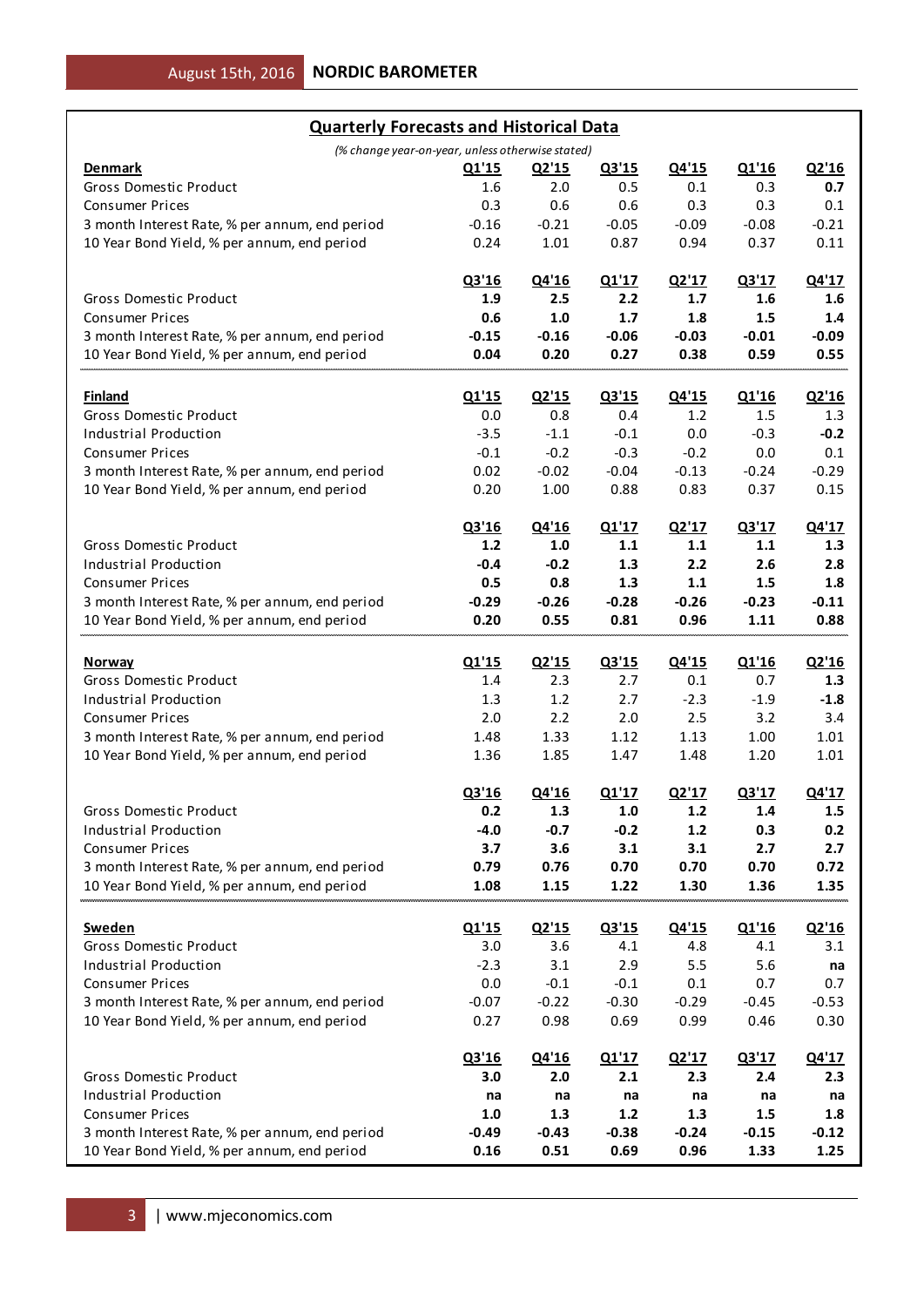| <b>Denmark: 2016 Forecasts</b>                                                                                                                            |                                                      |                                                    |                                                    |                                                    |                                                                           |                                                    |                                                    |                                                                             |  |  |
|-----------------------------------------------------------------------------------------------------------------------------------------------------------|------------------------------------------------------|----------------------------------------------------|----------------------------------------------------|----------------------------------------------------|---------------------------------------------------------------------------|----------------------------------------------------|----------------------------------------------------|-----------------------------------------------------------------------------|--|--|
| <b>National Accounts</b><br>(constant prices)<br>average % change from previous year<br>unless otherwise noted<br><b>Panellists</b>                       | Gross<br>Domestic<br>Product                         | Private<br>Consump-<br>tion                        | Govern-<br>ment<br>Consump-<br>tion                | Gross<br>Fixed<br>Invest-<br>ment                  | Stock<br>(inventory)<br>Building,<br>% contribu-<br>tion to GDP<br>growth | Goods &<br>Services<br>Exports                     | Goods &<br>Services<br>Imports                     | <b>Net</b><br>Exports, %<br>contribu-<br>tion to<br>GDP growth              |  |  |
| Danske Bank<br>Econ Intelligence Unit<br>Handelsbanken<br><b>IHS Economics</b><br>Nordea<br>Nykredit<br><b>Oxford Economics</b><br><b>SEB</b>             | 0.7<br>0.9<br>0.3<br>1.2<br>1.3<br>1.0<br>1.3<br>1.5 | 1.9<br>1.9<br>na<br>1.3<br>2.0<br>na<br>1.9<br>3.0 | 0.5<br>0.6<br>na<br>1.2<br>0.7<br>na<br>1.7<br>0.6 | 1.1<br>1.9<br>na<br>1.0<br>1.5<br>na<br>2.1<br>2.4 | 0.1<br>$-0.1$<br>na<br>na<br>0.0<br>na<br>$-0.4$<br>0.0                   | 0.7<br>0.4<br>na<br>2.5<br>0.5<br>na<br>0.5<br>1.5 | 1.7<br>0.7<br>na<br>2.8<br>0.9<br>na<br>0.5<br>2.0 | na<br>$-0.1$<br>na<br>na<br>na<br>na<br>0.0<br>na                           |  |  |
| <b>Consensus (Mean Average)</b><br>Last Month<br>2 Months Ago<br>Median<br>High<br>Low<br><b>Standard Deviation</b><br><b>Number of Forecasts</b>         | 1.0<br>1.0<br>1.0<br>1.1<br>1.5<br>0.3<br>0.4<br>8   | 2.0<br>1.9<br>1.9<br>1.9<br>3.0<br>1.3<br>0.6<br>6 | 0.9<br>0.8<br>0.8<br>0.7<br>1.7<br>0.5<br>0.5<br>6 | 1.7<br>1.6<br>1.7<br>1.7<br>2.4<br>1.0<br>0.6<br>6 | $-0.1$<br>$-0.1$<br>0.0<br>0.0<br>0.1<br>$-0.4$<br>0.2<br>5               | 1.0<br>1.2<br>1.2<br>0.6<br>2.5<br>0.4<br>0.8<br>6 | 1.4<br>1.6<br>1.5<br>1.3<br>2.8<br>0.5<br>0.9<br>6 | $-0.1$<br>0.1<br>$-0.1$<br>$-0.1$<br>0.0<br>$-0.1$<br>0.1<br>$\overline{2}$ |  |  |
| <b>Other Forecasts</b><br>Econ Council (May '16)<br>Finance Min (May '16)<br>Nationalbank (June '16)<br>EC (May '16)<br>IMF (April '16)<br>OECD (May '16) | 1.1<br>1.1<br>1.0<br>1.2<br>1.6<br>1.0               | 2.0<br>1.5<br>1.8<br>2.0<br>na<br>1.8              | 1.1<br>1.0<br>1.0<br>1.0<br>na<br>0.3              | 1.2<br>na<br>na<br>2.4<br>na<br>1.4                | 0.2<br>0.1<br>$-0.1$<br>0.2<br>na<br>0.2                                  | $-0.5$<br>1.5<br>0.0<br>1.5<br>na<br>0.0           | 0.7<br>2.5<br>0.7<br>3.2<br>na<br>0.7              | na<br>na<br>na<br>$-0.7$<br>na<br>$-0.3$                                    |  |  |

- Confidence in the economy, which had been improving in May and June, took a tumble in July, as economic growth prospects across Europe were tarnished by uncertainty surrounding the Brexit vote, confirming UK voters wished to leave the European Union.
- Sentiment among Danish manufacturers remained steadfast, according to the European Commission's survey, signalling robust export conditions. However, confidence weakened in the services sector, and among consumers, harming retail sector confidence.
- However, with industrial production declining through to June, and growth forecasts showing a fairly benign expansion through into 2017, there is pressure on the minority government's new reform-based programme to make a difference in the face of substantial scepticism from opposition parties, especially since official reports are showing Brexit-effects will dampen Denmark's GDP growth potential.
- Disagreements over the government's proposed tax cuts could spur early elections before the end of this year.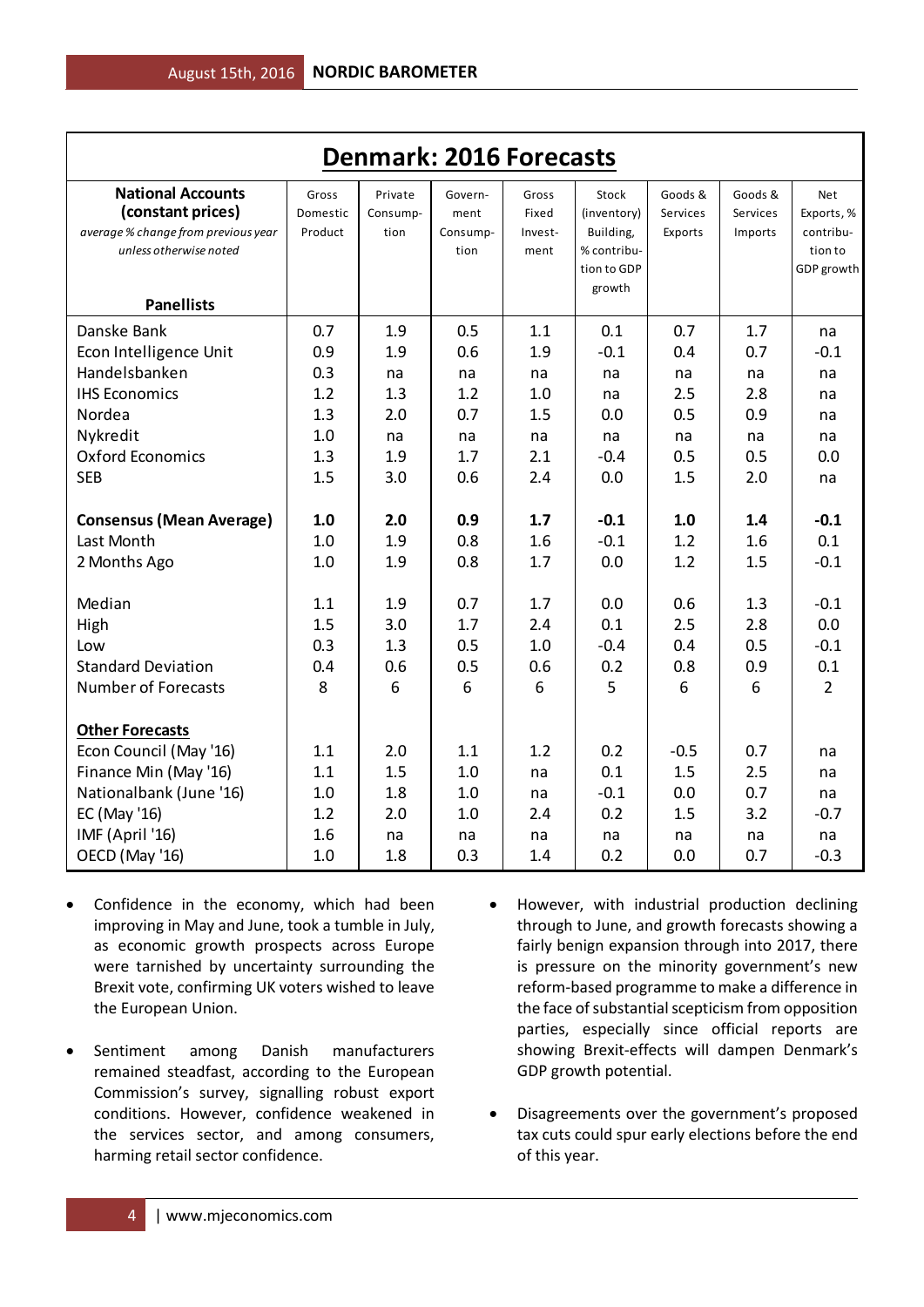| <b>Denmark: 2016 Forecasts</b>                                                                                                                            |                                                   |                                                             |                                                  |                                                                   |                                                    |                                                                  |  |  |  |  |  |
|-----------------------------------------------------------------------------------------------------------------------------------------------------------|---------------------------------------------------|-------------------------------------------------------------|--------------------------------------------------|-------------------------------------------------------------------|----------------------------------------------------|------------------------------------------------------------------|--|--|--|--|--|
| <b>Other Indicators</b><br>average % change from previous year<br>unless otherwise noted                                                                  | Unemploy-<br>ment Rate<br>(% of labour<br>force)  | Consumer<br>Prices<br>(national<br>index, headline<br>rate) | Average<br>Earnings<br>(private<br>sector)       | Current<br>Account<br><b>Balance</b><br>(annual<br>total, Dkr bn) | Current<br>Account<br><b>Balance</b><br>(% of GDP) | General<br>Government<br>Balance<br>(% of GDP)                   |  |  |  |  |  |
| <b>Panellists</b>                                                                                                                                         |                                                   |                                                             |                                                  |                                                                   |                                                    |                                                                  |  |  |  |  |  |
| Danske Bank<br>Econ Intelligence Unit<br>Handelsbanken<br><b>IHS Economics</b><br>Nordea<br>Nykredit<br><b>Oxford Economics</b><br><b>SEB</b>             | 4.3<br>4.2<br>na<br>na<br>4.2<br>na<br>4.2<br>4.2 | 0.5<br>0.4<br>0.4<br>0.6<br>0.6<br>0.5<br>0.5<br>0.3        | na<br>1.8<br>na<br>na<br>1.5<br>na<br>2.4<br>1.8 | na<br>143.5<br>na<br>na<br>148.0<br>na<br>89.2<br>na              | 6.8<br>7.0<br>na<br>na<br>7.3<br>na<br>4.4<br>6.8  | $-1.7$<br>$-2.5$<br>na<br>na<br>$-2.7$<br>na<br>$-1.2$<br>$-2.0$ |  |  |  |  |  |
| <b>Consensus (Mean Average)</b><br>Last Month<br>2 Months Ago                                                                                             | 4.2<br>4.2<br>4.2                                 | 0.5<br>0.5<br>0.5                                           | 1.9<br>1.9<br>1.7                                | 126.9<br>129.6<br>135.5                                           | 6.5<br>6.5<br>6.7                                  | $-2.0$<br>$-2.1$<br>$-2.6$                                       |  |  |  |  |  |
| Median<br>High<br>Low<br><b>Standard Deviation</b><br><b>Number of Forecasts</b>                                                                          | 4.2<br>4.3<br>4.2<br>0.0<br>5                     | 0.5<br>0.6<br>0.3<br>0.1<br>8                               | 1.8<br>2.4<br>1.5<br>0.4<br>4                    | 143.5<br>148.0<br>89.2<br>32.7<br>3                               | 6.8<br>7.3<br>4.4<br>1.2<br>5                      | $-2.0$<br>$-1.2$<br>$-2.7$<br>0.6<br>5                           |  |  |  |  |  |
| <b>Other Forecasts</b><br>Econ Council (May '16)<br>Finance Min (May '16)<br>Nationalbank (June '16)<br>EC (May '16)<br>IMF (April '16)<br>OECD (May '16) | na<br>na<br>na<br>na<br>na<br>na                  | 0.6<br>0.6<br>na<br>na<br>0.8<br>0.4                        | na<br>na<br>2.2<br>na<br>na<br>na                | 120.0<br>na<br>na<br>na<br>na<br>na                               | 6.0<br>7.5<br>6.3<br>6.3<br>6.6<br>7.1             | $-2.1$<br>$-2.0$<br>$-2.0$<br>$-2.5$<br>na<br>$-2.5$             |  |  |  |  |  |

| Denmark: Historical Data (% change, year-on-year) | 2011   | 2012   | 2013   | 2014  | 2015   |
|---------------------------------------------------|--------|--------|--------|-------|--------|
| <b>Gross Domestic Product</b>                     | 1.2    | $-0.1$ | $-0.2$ | 1.3   | 1.2    |
| <b>Private Consumption</b>                        | 0.1    | 0.2    | 0.2    | 0.7   | 2.2    |
| <b>Government Consumption</b>                     | $-1.4$ | 0.0    | $-0.7$ | 0.2   | 1.0    |
| <b>Gross Fixed Investment</b>                     | 0.3    | 3.9    | 1.1    | 3.4   | 0.2    |
| <b>Inventory Building (% contribution)</b>        | 0.9    | $-0.6$ | $-0.1$ | 0.4   | $-0.4$ |
| <b>Goods &amp; Services Exports</b>               | 7.3    | 0.6    | 0.9    | 3.1   | $-0.7$ |
| <b>Goods &amp; Services Imports</b>               | 7.2    | 1.8    | 1.1    | 3.3   | $-1.2$ |
| <b>Net Exports (% contribution)</b>               | 0.5    | $-0.4$ | $-0.1$ | 0.1   | 0.2    |
| Unemployment Rate (% of labour force)             | 6.0    | 6.1    | 5.8    | 5.0   | 4.6    |
| <b>Consumer Prices</b>                            | 2.8    | 2.4    | 0.8    | 0.6   | 0.5    |
| Average Earnings (private sector)                 | 1.8    | 1.6    | 1.2    | 1.3   | 1.5    |
| <b>Current Account Balance (Dkr bn)</b>           | 105.3  | 107.1  | 135.8  | 149.9 | 138.5  |
| - as a % of GDP                                   | 5.7    | 5.7    | 7.1    | 7.7   | 7.0    |
| General Govt Budget Balance (% of GDP)            | $-2.1$ | $-3.6$ | $-1.3$ | 1.5   | $-2.0$ |
| Source: Eurostat, Statistics Denmark              |        |        |        |       |        |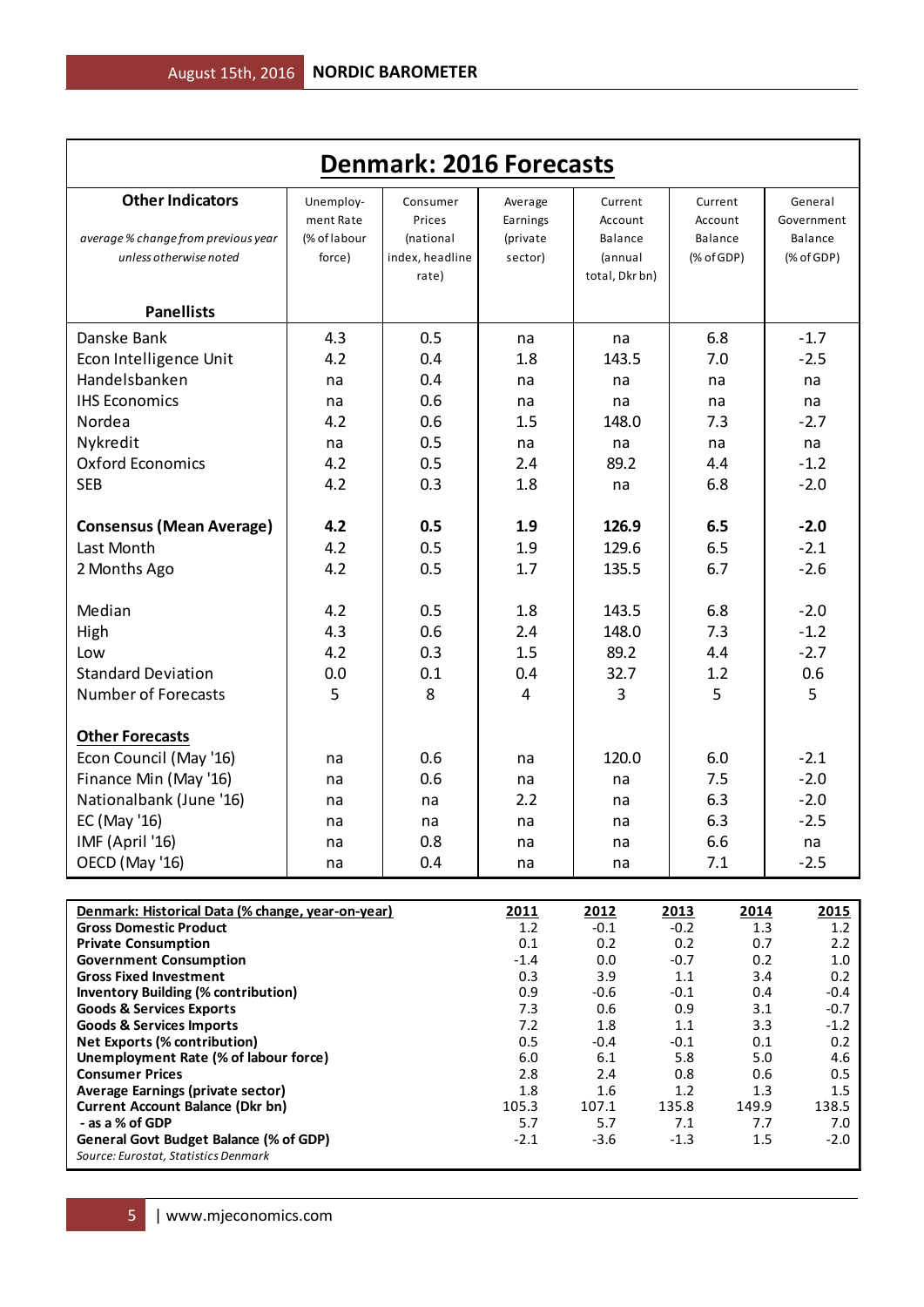| <b>Denmark: 2017 Forecasts</b>      |          |          |          |         |             |          |          |                |  |  |
|-------------------------------------|----------|----------|----------|---------|-------------|----------|----------|----------------|--|--|
| <b>National Accounts</b>            | Gross    | Private  | Govern-  | Gross   | Stock       | Goods &  | Goods &  | Net            |  |  |
| (constant prices)                   | Domestic | Consump- | ment     | Fixed   | (inventory) | Services | Services | Exports, %     |  |  |
| average % change from previous year | Product  | tion     | Consump- | Invest- | Building,   | Exports  | Imports  | contribu-      |  |  |
| unless otherwise noted              |          |          | tion     | ment    | % contribu- |          |          | tion to        |  |  |
|                                     |          |          |          |         | tion to GDP |          |          | GDP growth     |  |  |
| <b>Panellists</b>                   |          |          |          |         | growth      |          |          |                |  |  |
|                                     |          |          |          |         |             |          |          |                |  |  |
| Danske Bank                         | 1.0      | 1.9      | 0.5      | 0.9     | 0.1         | 2.6      | 3.5      | na             |  |  |
| Econ Intelligence Unit              | 1.4      | 1.5      | 1.4      | 1.2     | $-0.1$      | 1.7      | 1.7      | 0.1            |  |  |
| Handelsbanken                       | 0.5      | na       | na       | na      | na          | na       | na       | na             |  |  |
| <b>IHS Economics</b>                | 1.6      | 1.7      | 1.9      | 3.5     | na          | 5.4      | 6.6      | na             |  |  |
| Nordea                              | 1.8      | 1.9      | 0.6      | 3.1     | 0.0         | 2.6      | 2.8      | na             |  |  |
| Nykredit                            | 1.4      | na       | na       | na      | na          | na       | na       | na             |  |  |
| <b>Oxford Economics</b>             | 1.8      | 1.9      | 2.3      | 2.2     | $-0.3$      | 2.2      | 2.2      | 0.1            |  |  |
| <b>SEB</b>                          | 2.2      | 2.6      | 0.9      | 4.0     | 0.0         | 4.3      | 4.9      | na             |  |  |
| <b>Consensus (Mean Average)</b>     | 1.5      | 1.9      | 1.3      | 2.5     | $-0.1$      | 3.1      | 3.6      | 0.1            |  |  |
| Last Month                          | 1.5      | 1.9      | 1.2      | 2.6     | $-0.1$      | 3.2      | 3.7      | 0.2            |  |  |
| 2 Months Ago                        | 1.6      | 1.9      | 1.1      | 3.1     | 0.1         | 3.6      | 4.0      | 0.1            |  |  |
| Median                              | 1.5      | 1.9      | 1.2      | 2.7     | 0.0         | 2.6      | 3.2      | 0.1            |  |  |
| High                                | 2.2      | 2.6      | 2.3      | 4.0     | 0.1         | 5.4      | 6.6      | 0.1            |  |  |
| Low                                 | 0.5      | 1.5      | 0.5      | 0.9     | $-0.3$      | 1.7      | 1.7      | 0.1            |  |  |
| <b>Standard Deviation</b>           | 0.5      | 0.4      | 0.7      | 1.3     | 0.2         | 1.4      | 1.8      | 0.0            |  |  |
| <b>Number of Forecasts</b>          | 8        | 6        | 6        | 6       | 5           | 6        | 6        | $\overline{2}$ |  |  |
|                                     |          |          |          |         |             |          |          |                |  |  |
| <b>Other Forecasts</b>              |          |          |          |         |             |          |          |                |  |  |
| Econ Council (May '16)              | 2.0      | 2.3      | 0.4      | 3.7     | 0.0         | 2.8      | 3.1      | na             |  |  |
| Finance Min (May '16)               | 1.7      | 1.7      | 0.0      | na      | 0.0         | 4.4      | 4.6      | na             |  |  |
| Nationalbank (June '16)             | 1.6      | 1.8      | 0.0      | na      | 0.0         | 3.1      | 3.0      | na             |  |  |
| EC (May '16)                        | 1.9      | 2.1      | 0.0      | 4.1     | 0.0         | 4.2      | 4.4      | 0.1            |  |  |
| IMF (April '16)                     | 1.8      | na       | na       | na      | na          | na       | na       | na             |  |  |
| OECD (May '16)                      | 1.8      | 1.9      | 0.6      | 2.8     | 0.0         | 2.9      | 2.8      | 0.2            |  |  |



#### **Denmark: Background Information**

**Government:** Liberal Party minority<br>**Next Election:** 2019 (parliamentary) **Next Election:** 2019 (parliamentary)<br> **Capital City:** Copenhagen (GMT+1)

**Corporate Tax Rate:** 

**Capital City:** Copenhagen (GMT +1 hour)<br>**Currency:** Danish Krone (pegged to the Danish Krone (pegged to the euro)

**Nominal GDP:** \$342 bn (2014)<br>**Population:** 5.7m (1st Jan. 2 **Population:** 5.7m (1st Jan. 2015)

**Economic Freedom:** 10th out of 178 countries<br> **Doing Business:** 3rd out of 189 countries **Doing Business:** 3rd out of 189 countries<br>**Competitiveness:** 13th out of 144 countries 13th out of 144 countries **Corruption:** 1st out of 167 countries<br> **Government Debt:** 40.2% of GDP (2015) **Government Debt:** 40.2% of GDP (2015)

*Sources: Deloitte, IFES Election Guide, Eurostat, FT, Heritage Foundation, MJE, Transparency International, World Bank and World Economic Forum.*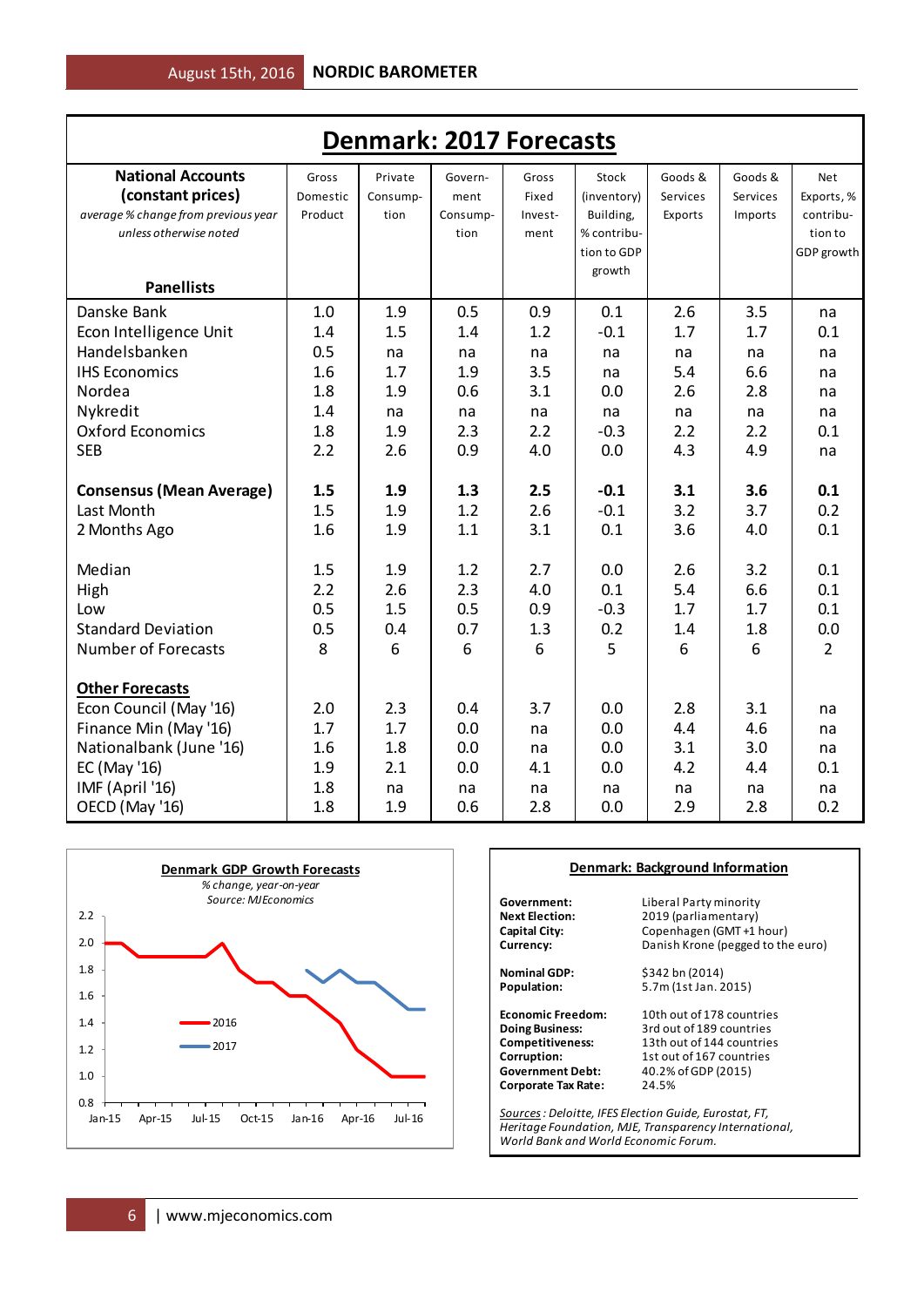| <b>Denmark: 2017 Forecasts</b>      |              |                 |          |                |              |              |  |  |  |  |  |
|-------------------------------------|--------------|-----------------|----------|----------------|--------------|--------------|--|--|--|--|--|
| <b>Other Indicators</b>             | Unemploy-    | Consumer        | Average  | Current        | Current      | General      |  |  |  |  |  |
|                                     | ment Rate    | Prices          | Earnings | Account        | Account      | Government   |  |  |  |  |  |
| average % change from previous year | (% of labour | (national       | (private | Balance        | Balance      | Balance      |  |  |  |  |  |
| unless otherwise noted              | force)       | index, headline | sector)  | (annual        | $(%$ of GDP) | $(%$ of GDP) |  |  |  |  |  |
|                                     |              | rate)           |          | total, Dkr bn) |              |              |  |  |  |  |  |
| <b>Panellists</b>                   |              |                 |          |                |              |              |  |  |  |  |  |
| Danske Bank                         | 4.3          | 1.3             | na       | na             | 6.9          | $-1.4$       |  |  |  |  |  |
| Econ Intelligence Unit              | 4.3          | 1.4             | 1.9      | 142.4          | 6.9          | $-2.3$       |  |  |  |  |  |
| Handelsbanken                       | na           | 1.0             | na       | na             | na           | na           |  |  |  |  |  |
| <b>IHS Economics</b>                | na           | 1.7             | na       | na             | na           | na           |  |  |  |  |  |
| Nordea                              | 3.9          | 1.2             | 1.8      | 143.0          | 6.8          | $-2.2$       |  |  |  |  |  |
| Nykredit                            | na           | 1.4             | na       | na             | na           | na           |  |  |  |  |  |
| <b>Oxford Economics</b>             | 4.1          | 1.6             | 3.2      | 112.3          | 5.3          | $-0.4$       |  |  |  |  |  |
| <b>SEB</b>                          | 3.8          | 1.2             | 2.3      | na             | 6.3          | $-1.0$       |  |  |  |  |  |
|                                     |              |                 |          |                |              |              |  |  |  |  |  |
| <b>Consensus (Mean Average)</b>     | 4.1          | 1.4             | 2.3      | 132.6          | 6.4          | $-1.5$       |  |  |  |  |  |
| Last Month                          | 4.1          | 1.4             | 2.3      | 134.1          | 6.5          | $-1.5$       |  |  |  |  |  |
| 2 Months Ago                        | 4.0          | 1.4             | 2.1      | 138.1          | 6.5          | $-1.9$       |  |  |  |  |  |
|                                     |              |                 |          |                |              |              |  |  |  |  |  |
| Median                              | 4.1          | 1.4             | 2.1      | 142.4          | 6.8          | $-1.4$       |  |  |  |  |  |
| High                                | 4.3          | 1.7             | 3.2      | 143.0          | 6.9          | $-0.4$       |  |  |  |  |  |
| Low                                 | 3.8          | 1.0             | 1.8      | 112.3          | 5.3          | $-2.3$       |  |  |  |  |  |
| <b>Standard Deviation</b>           | 0.2          | 0.2             | 0.6      | 17.6           | 0.7          | 0.8          |  |  |  |  |  |
| <b>Number of Forecasts</b>          | 5            | 8               | 4        | 3              | 5            | 5            |  |  |  |  |  |
| <b>Other Forecasts</b>              |              |                 |          |                |              |              |  |  |  |  |  |
| Econ Council (May '16)              | na           | 1.6             | na       | 112.0          | 5.4          | $-2.0$       |  |  |  |  |  |
| Finance Min (May '16)               | na           | 1.5             | na       | na             | 7.6          | $-1.8$       |  |  |  |  |  |
| Nationalbank (June '16)             | na           | na              | 2.5      | na             | 6.5          | $-1.9$       |  |  |  |  |  |
| EC (May '16)                        | na           | na              | na       | na             | 6.2          | $-1.9$       |  |  |  |  |  |
| IMF (April '16)                     | na           | 1.4             | na       | na             | 6.5          | na           |  |  |  |  |  |
| OECD (May '16)                      | na           | 1.5             | na       | na             | 7.2          | $-2.1$       |  |  |  |  |  |



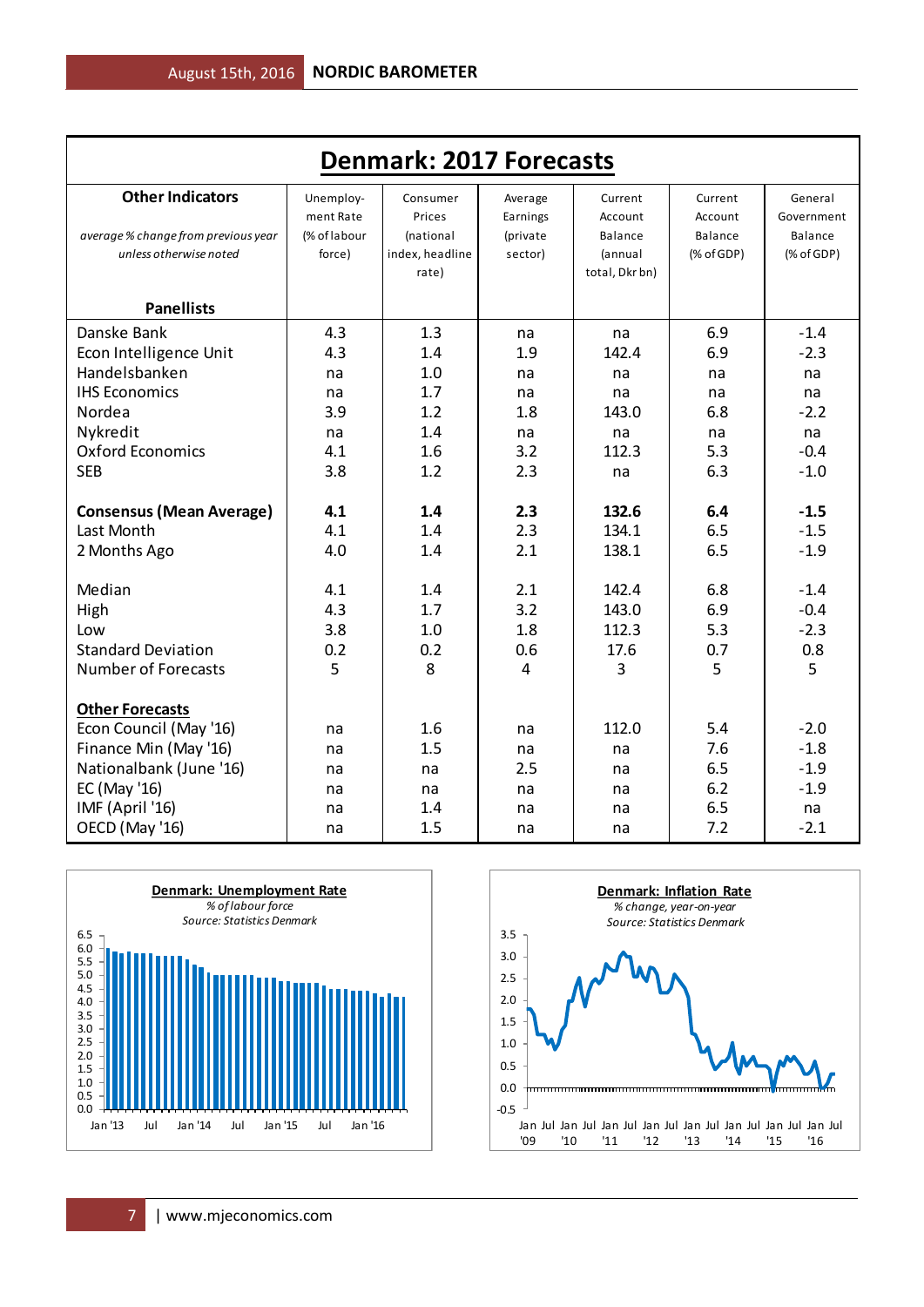| <b>Finland: 2016 Forecasts</b>      |          |              |          |         |             |              |          |                |  |  |
|-------------------------------------|----------|--------------|----------|---------|-------------|--------------|----------|----------------|--|--|
| <b>National Accounts</b>            | Gross    | Private      | Govern-  | Gross   | Stock       | Goods &      | Goods &  | Net            |  |  |
| (constant prices)                   | Domestic | Consump-     | ment     | Fixed   | (inventory) | Services     | Services | Exports, %     |  |  |
| average % change from previous year | Product  | tion         | Consump- | Invest- | Building,   | Exports      | Imports  | contribu-      |  |  |
| unless otherwise noted              |          |              | tion     | ment    | % contribu- |              |          | tion to        |  |  |
|                                     |          |              |          |         | tion to GDP |              |          | GDP growth     |  |  |
|                                     |          |              |          |         | growth      |              |          |                |  |  |
| <b>Panellists</b>                   |          |              |          |         |             |              |          |                |  |  |
| Aktia Bank                          | 0.6      | 0.6          | 0.2      | 2.2     | na          | 1.7          | 2.6      | na             |  |  |
| Danske Bank                         | 0.8      | 1.1          | 0.0      | 2.5     | na          | $-1.0$       | 0.0      | na             |  |  |
| DZ Bank                             | 1.0      | 1.4          | 0.6      | 0.9     | na          | $-0.1$       | $-0.4$   | na             |  |  |
| Econ Intelligence Unit              | 0.8      | 1.3          | 0.3      | 0.5     | $-0.7$      | 0.7          | 0.5      | 0.1            |  |  |
| <b>ETLA</b>                         | 0.9      | 0.7          | 0.1      | 3.7     | 0.1         | 0.8          | 1.8      | $-0.4$         |  |  |
| Handelsbanken                       | 1.0      | na           | na       | na      | na          | na           | na       | na             |  |  |
| <b>IHS Economics</b>                | 0.7      | 1.0          | 0.0      | 2.3     | na          | 0.2          | 0.6      | na             |  |  |
| Nordea                              | 0.5      | 0.7          | 0.3      | 1.7     | $-0.1$      | 0.6          | 1.2      | na             |  |  |
| <b>Oxford Economics</b>             | 0.9      | 1.4          | 0.6      | 0.9     | $-0.7$      | 0.7          | $-0.3$   | 0.4            |  |  |
| <b>SEB</b>                          | 0.7      | 0.9          | $-0.5$   | 0.0     | 0.0         | 1.5          | 0.6      | na             |  |  |
| <b>Consensus (Mean Average)</b>     | 0.8      | 1.0          | 0.2      | 1.6     | $-0.3$      | 0.6          | 0.7      | 0.0            |  |  |
| Last Month                          | 0.8      | 1.0          | 0.0      | 1.8     | 0.1         | 0.6          | 1.2      | $-0.4$         |  |  |
| 2 Months Ago                        | 0.8      | 0.8          | 0.0      | 1.9     | 0.1         | 0.9          | 1.4      | $-0.3$         |  |  |
| Median                              | 0.8      | 1.0          | 0.2      | 1.7     | $-0.1$      | 0.7          | 0.6      | 0.1            |  |  |
| High                                | 1.0      | 1.4          | 0.6      | 3.7     | 0.1         | 1.7          | 2.6      | 0.4            |  |  |
| Low                                 | 0.5      | 0.6          | $-0.5$   | 0.0     | $-0.7$      | $-1.0$       | $-0.4$   | $-0.4$         |  |  |
| <b>Standard Deviation</b>           | 0.2      | 0.3          | 0.3      | 1.2     | 0.4         | 0.8          | 1.0      | 0.4            |  |  |
| <b>Number of Forecasts</b>          | 10       | $\mathbf{q}$ | 9        | 9       | 5           | $\mathbf{q}$ | 9        | $\overline{3}$ |  |  |
| <b>Other Forecasts</b>              |          |              |          |         |             |              |          |                |  |  |
| Bank of Finland (June '16)          | 1.1      | 1.6          | 0.6      | na      | 0.0         | 0.7          | 2.7      | $-0.7$         |  |  |
| Finance Ministry (April '16)        | 0.9      | 1.0          | $-0.1$   | 5.2     | na          | 1.3          | 2.6      | na             |  |  |
| EC (May '16)                        | 0.7      | 0.7          | $-0.1$   | 2.5     | 0.1         | 1.2          | 2.0      | $-0.3$         |  |  |
| IMF (April '16)                     | 0.9      | na           | na       | na      | na          | na           | na       | na             |  |  |
| OECD (May '16)                      | 1.0      | 0.7          | 0.4      | 2.9     | 0.4         | 1.7          | 2.6      | $-0.3$         |  |  |

- The economic recovery is slowly improving the labour market, but progress is slow with the Russian trade embargo still enforced, conditions in European markets remaining weak and owing to Nokia's well-publicised problems.
- The government has finally made headway on its plans to reform the labour market, although the effects may not be quite as strong as the government is hoping for, notably in the short term. The recovery moreover received a major setback in Q2 2016, with GDP growth slowing on a quarterly and real-terms basis to 0.3%, which was half the pace racked up in Q1, and lowering year-on-year growth to 1.3%.
- Confidence in the economy is slowly improving, according to the European Commission. In July, the services sector was more upbeat, with confidence in the retail sector restored by consumer confidence holding up, as employment prospects improved and households took advantage of stable prices and cheap credit.
- However, conditions across the industrial sector and within the construction industry remain bleak with sentiment nosediving, highlighting how the economy is still reliant on private consumption, and acutely vulnerable to downside risk if external economic conditions decline even more.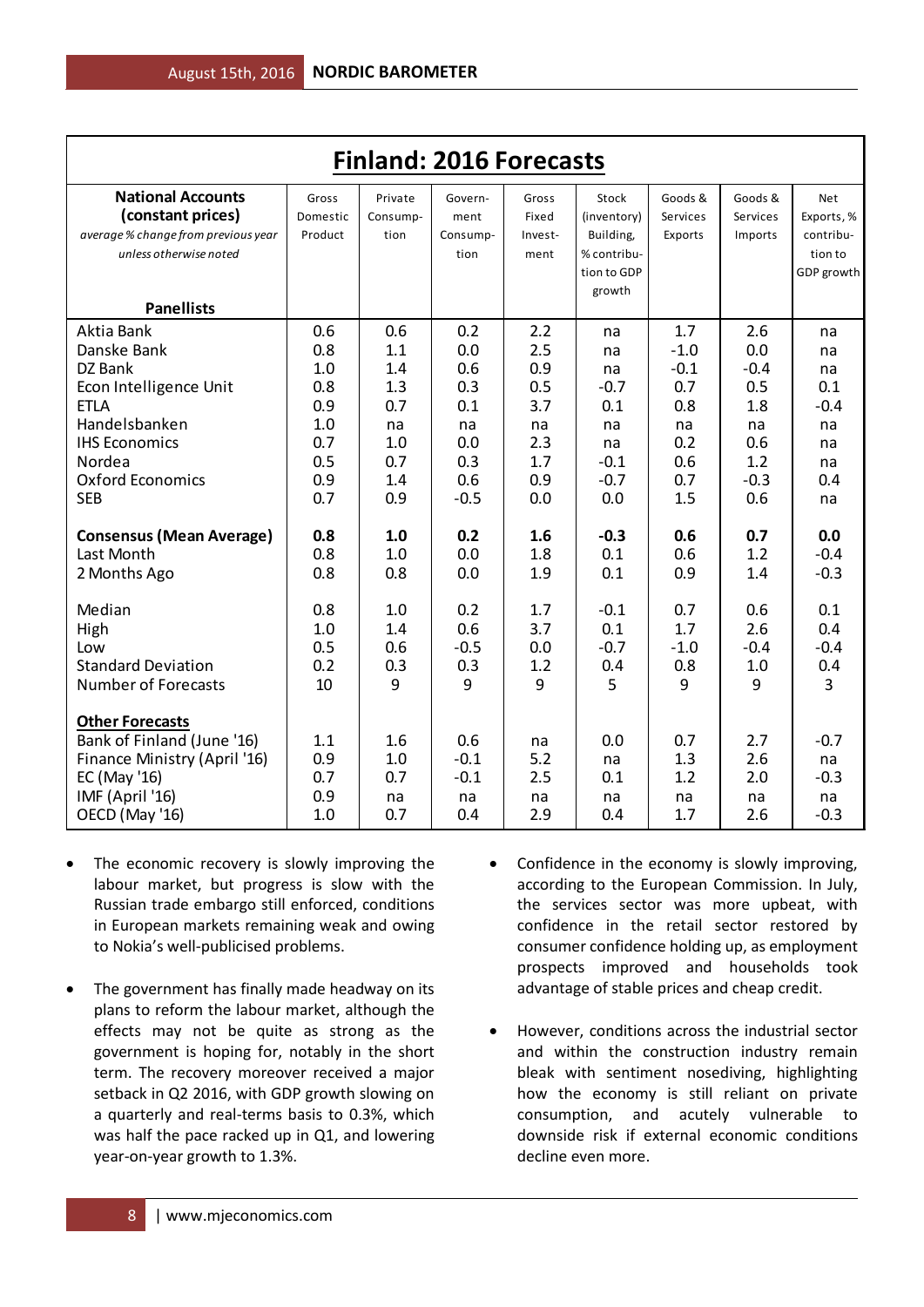| <b>Finland: 2016 Forecasts</b>      |            |              |           |                |          |           |            |                |  |
|-------------------------------------|------------|--------------|-----------|----------------|----------|-----------|------------|----------------|--|
| <b>Other Indicators</b>             | Industrial | Unemploy-    | Consumer  | Producer       | Wages &  | Current   | Current    | General        |  |
|                                     | Production | ment Rate    | Prices    | Prices         | Salaries | Account   | Account    | Govt           |  |
| average % change from previous year |            | (% of labour | (national | (total         | (private | Balance   | Balance    | Balance        |  |
| unless otherwise noted              |            | force)       | index,    | industry)      | sector)  | (annual   | (% of GDP) | % of GDP       |  |
|                                     |            |              | headline  |                |          | total,    |            |                |  |
|                                     |            |              | rate)     |                |          | Euros bn) |            |                |  |
| <b>Panellists</b>                   |            |              |           |                |          |           |            |                |  |
| Aktia Bank                          | na         | 9.4          | 0.1       | na             | na       | na        | 0.1        | $-2.9$         |  |
| Danske Bank                         | na         | 9.2          | 0.4       | na             | na       | na        | 0.2        | $-2.9$         |  |
| DZ Bank                             | na         | 9.1          | $-0.1$    | na             | na       | na        | $-0.1$     | na             |  |
| Econ Intelligence Unit              | $-0.5$     | 9.1          | 0.4       | $-1.6$         | 0.9      | 1.4       | 0.7        | $-2.2$         |  |
| <b>ETLA</b>                         | 1.4        | 9.4          | 0.3       | na             | 1.1      | 0.7       | 0.3        | $-2.7$         |  |
| Handelsbanken                       | na         | 9.3          | 0.2       | na             | na       | na        | na         | na             |  |
| <b>IHS Economics</b>                | 0.7        | 9.5          | 0.3       | na             | na       | 0.8       | 0.5        | na             |  |
| Nordea                              | 1.0        | 9.5          | 0.4       | na             | 0.9      | $-0.3$    | $-0.2$     | $-3.0$         |  |
| <b>Oxford Economics</b>             | $-0.2$     | 9.0          | 0.4       | $-1.9$         | 1.6      | $-0.2$    | $-0.1$     | $-2.6$         |  |
| <b>SEB</b>                          | na         | 9.2          | 0.2       | na             | 1.5      | na        | $-0.9$     | $-2.8$         |  |
| <b>Consensus (Mean Average)</b>     | 0.5        | 9.3          | 0.3       | $-1.8$         | 1.2      | 0.5       | 0.1        | $-2.7$         |  |
| Last Month                          | 0.5        | 9.3          | 0.3       | $-1.9$         | 1.2      | 0.4       | 0.1        | $-2.8$         |  |
| 2 Months Ago                        | 0.7        | 9.3          | 0.3       | $-1.6$         | 1.2      | 0.3       | 0.0        | $-2.8$         |  |
|                                     |            |              |           |                |          |           |            |                |  |
| Median                              | 0.7        | 9.3          | 0.3       | $-1.8$         | 1.1      | 0.7       | 0.1        | $-2.8$         |  |
| High                                | 1.4        | 9.5          | 0.4       | $-1.6$         | 1.6      | 1.4       | 0.7        | $-2.2$         |  |
| Low                                 | $-0.5$     | 9.0          | $-0.1$    | $-1.9$         | 0.9      | $-0.3$    | $-0.9$     | $-3.0$         |  |
| <b>Standard Deviation</b>           | 0.8        | 0.2          | 0.2       | 0.2            | 0.3      | 0.7       | 0.5        | 0.3            |  |
| <b>Number of Forecasts</b>          | 5          | 10           | 10        | $\overline{2}$ | 5        | 5         | 9          | $\overline{7}$ |  |
| <b>Other Forecasts</b>              |            |              |           |                |          |           |            |                |  |
| Bank of Finland (June '16)          | na         | 9.2          | 0.0       | na             | 1.3      | $-1.3$    | $-0.6$     | $-2.6$         |  |
| Finance Ministry (April '16)        | na         | 9.3          | 0.3       | na             | 1.2      | 0.2       | 0.1        | $-2.5$         |  |
| EC (May '16)                        | na         | 9.4          | na        | na             | na       | na        | 0.3        | $-2.5$         |  |
| IMF (April '16)                     | na         | 9.3          | 0.4       | na             | na       | na        | 0.0        | na             |  |
| OECD (May '16)                      | na         | 9.5          | 0.1       | na             | na       | na        | $-0.1$     | $-2.4$         |  |

| Finland: Historical Data (% change year-on-year) | 2011   | 2012   | 2013   | 2014   | 2015   |
|--------------------------------------------------|--------|--------|--------|--------|--------|
| <b>Gross Domestic Product</b>                    | 2.6    | $-1.4$ | $-0.8$ | $-0.7$ | 0.5    |
| <b>Private Consumption</b>                       | 2.9    | 0.3    | $-0.5$ | 0.6    | 1.3    |
| <b>Government Consumption</b>                    | $-0.1$ | 0.5    | 1.1    | $-0.3$ | $-0.3$ |
| <b>Gross Fixed Investment</b>                    | 4.1    | $-1.9$ | $-4.9$ | $-2.6$ | $-1.1$ |
| <b>Inventory Building (% contribution)</b>       | 1.6    | $-1.1$ | 0.1    | 0.0    | $-0.2$ |
| <b>Goods &amp; Services Exports</b>              | 2.0    | 1.2    | 1.1    | $-0.9$ | 0.4    |
| <b>Goods &amp; Services Imports</b>              | 6.0    | 1.6    | 0.5    | 0.0    | $-1.2$ |
| Net Exports (% contribution)                     | $-1.4$ | $-0.2$ | 0.2    | $-0.3$ | 0.4    |
| <b>Industrial Production</b>                     | 1.7    | $-1.4$ | $-3.2$ | $-1.9$ | $-1.1$ |
| Unemployment Rate (% of labour force)            | 7.8    | 7.8    | 8.2    | 8.7    | 9.4    |
| <b>Consumer Prices</b>                           | 3.4    | 2.8    | 1.5    | 1.0    | $-0.2$ |
| <b>Producer Prices</b>                           | 5.6    | 1.3    | $-0.4$ | $-0.9$ | $-1.9$ |
| <b>Wages and Salaries (private sector)</b>       | 2.4    | 3.0    | 2.4    | 1.7    | 1.2    |
| <b>Current Account Balance (Euros bn)</b>        | $-3.5$ | $-3.9$ | $-3.4$ | $-1.8$ | 0.3    |
| - as a % of GDP                                  | -1.8   | $-1.9$ | $-1.7$ | $-0.9$ | 0.1    |
| General Govt Budget Balance (% of GDP)           | $-1.0$ | $-2.1$ | $-2.5$ | $-3.3$ | $-3.1$ |
| Source: Eurostat, Statistics Finland             |        |        |        |        |        |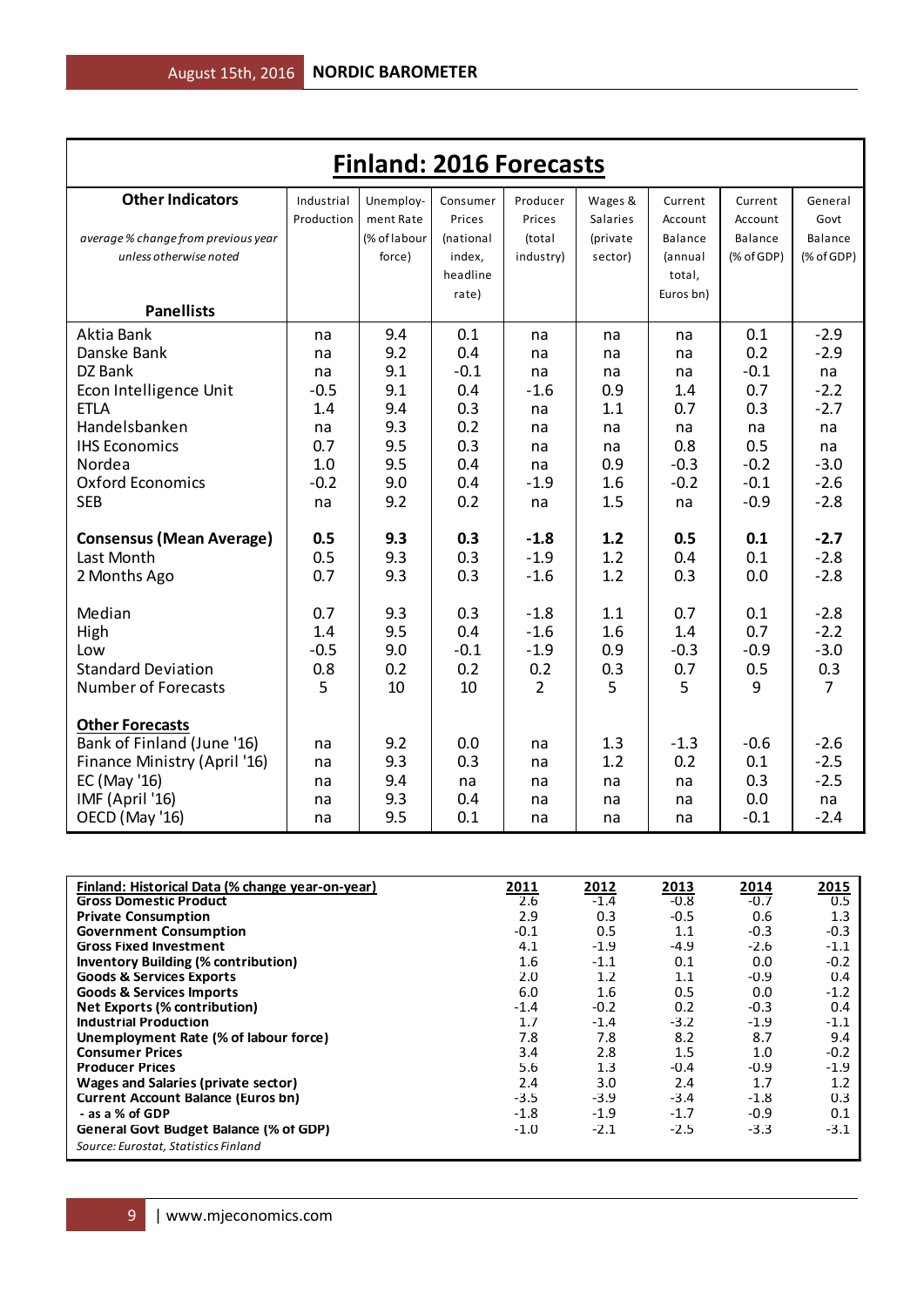| <b>Finland: 2017 Forecasts</b>      |          |          |          |         |             |          |          |            |  |  |
|-------------------------------------|----------|----------|----------|---------|-------------|----------|----------|------------|--|--|
| <b>National Accounts</b>            | Gross    | Private  | Govern-  | Gross   | Stock       | Goods &  | Goods &  | Net        |  |  |
| (constant prices)                   | Domestic | Consump- | ment     | Fixed   | (inventory) | Services | Services | Exports, % |  |  |
| average % change from previous year | Product  | tion     | Consump- | Invest- | Building,   | Exports  | Imports  | contribu-  |  |  |
| unless otherwise noted              |          |          | tion     | ment    | % contribu- |          |          | tion to    |  |  |
|                                     |          |          |          |         | tion to GDP |          |          | GDP growth |  |  |
|                                     |          |          |          |         | growth      |          |          |            |  |  |
| <b>Panellists</b>                   |          |          |          |         |             |          |          |            |  |  |
| Aktia Bank                          | 0.9      | 0.3      | 0.2      | 2.8     | na          | 2.6      | 2.2      | na         |  |  |
| Danske Bank                         | 0.5      | 0.5      | $-0.5$   | 1.5     | na          | 2.0      | 1.5      | na         |  |  |
| DZ Bank                             | 1.0      | 0.7      | 0.9      | 1.6     | na          | 2.5      | 2.3      | na         |  |  |
| Econ Intelligence Unit              | 0.9      | 1.3      | 0.3      | 1.9     | 0.2         | 0.8      | 2.0      | $-0.5$     |  |  |
| <b>ETLA</b>                         | 1.2      | 0.1      | 0.2      | 3.7     | $-0.1$      | 3.4      | 2.1      | 0.5        |  |  |
| Handelsbanken                       | 1.2      | na       | na       | na      | na          | na       | na       | na         |  |  |
| <b>IHS Economics</b>                | 0.9      | 0.5      | $-0.3$   | 2.9     | na          | 3.0      | 3.2      | na         |  |  |
| Nordea                              | 0.7      | 0.4      | $-0.2$   | 2.6     | $-0.2$      | 2.4      | 1.8      | na         |  |  |
| Oxford Economics                    | 1.2      | 0.9      | 0.7      | 1.7     | $-0.1$      | 2.3      | 1.6      | 0.4        |  |  |
| <b>SEB</b>                          | 0.1      | 1.1      | $-0.2$   | 1.0     | 0.0         | 2.8      | 2.0      | na         |  |  |
| <b>Consensus (Mean Average)</b>     | 0.9      | 0.6      | 0.1      | 2.2     | 0.0         | 2.4      | 2.1      | 0.1        |  |  |
| Last Month                          | 0.9      | 0.6      | 0.0      | 2.3     | $-0.1$      | 2.5      | 2.1      | $-0.1$     |  |  |
| 2 Months Ago                        | 0.9      | 0.6      | 0.0      | 2.5     | $-0.1$      | 2.7      | 2.4      | $-0.1$     |  |  |
| Median                              | 0.9      | 0.5      | 0.2      | 1.9     | $-0.1$      | 2.5      | 2.0      | 0.4        |  |  |
| High                                | 1.2      | 1.3      | 0.9      | 3.7     | 0.2         | 3.4      | 3.2      | 0.5        |  |  |
| Low                                 | 0.1      | 0.1      | $-0.5$   | 1.0     | $-0.2$      | 0.8      | 1.5      | $-0.5$     |  |  |
| <b>Standard Deviation</b>           | 0.4      | 0.4      | 0.5      | 0.9     | 0.2         | 0.7      | 0.5      | 0.6        |  |  |
| <b>Number of Forecasts</b>          | 10       | 9        | 9        | 9       | 5           | 9        | 9        | 3          |  |  |
| <b>Other Forecasts</b>              |          |          |          |         |             |          |          |            |  |  |
| Bank of Finland (June '16)          | 1.1      | 0.6      | 0.3      | na      | 0.0         | 2.4      | 2.5      | $-0.1$     |  |  |
| Finance Ministry (April '16)        | 1.2      | 0.8      | 0.0      | 3.3     | na          | 2.9      | 3.0      | na         |  |  |
| EC (May '16)                        | 0.7      | 0.5      | 0.0      | 2.1     | 0.0         | 2.5      | 2.4      | 0.0        |  |  |
| IMF (April '16)                     | 1.1      | na       | na       | na      | na          | na       | na       | na         |  |  |
| OECD (May '16)                      | 1.2      | 0.5      | 0.0      | 2.6     | 0.0         | 3.4      | 2.5      | 0.4        |  |  |



|                          | <b>Finland: Background Information</b>                                                                         |  |  |  |  |  |  |  |
|--------------------------|----------------------------------------------------------------------------------------------------------------|--|--|--|--|--|--|--|
| Government:              | Centre Party led coalition                                                                                     |  |  |  |  |  |  |  |
| <b>Next Election:</b>    | By April 2019 (parliamentary)                                                                                  |  |  |  |  |  |  |  |
| Capital City:            | Helsinki (GMT +2 hours)                                                                                        |  |  |  |  |  |  |  |
| Currency:                | Euro (free float)                                                                                              |  |  |  |  |  |  |  |
| <b>Nominal GDP:</b>      | \$271 bn (2014)                                                                                                |  |  |  |  |  |  |  |
| Population:              | 5.5m (1st Jan. 2015)                                                                                           |  |  |  |  |  |  |  |
| <b>Economic Freedom:</b> | 19th out of 178 countries                                                                                      |  |  |  |  |  |  |  |
| <b>Doing Business:</b>   | 10th out of 189 countries                                                                                      |  |  |  |  |  |  |  |
| Competitiveness:         | 4th out of 144 countries                                                                                       |  |  |  |  |  |  |  |
| Corruption:              | 2nd out of 167 countries                                                                                       |  |  |  |  |  |  |  |
| <b>Government Debt:</b>  | 63.1% of GDP (2015)                                                                                            |  |  |  |  |  |  |  |
| Corporate Tax Rate:      | 20.0%                                                                                                          |  |  |  |  |  |  |  |
|                          | Sources: Deloitte, IFES Election Guide, Eurostat, FT,<br>Heritage Foundation, MJE, Transparency International, |  |  |  |  |  |  |  |

*World Bank and World Economic Forum.*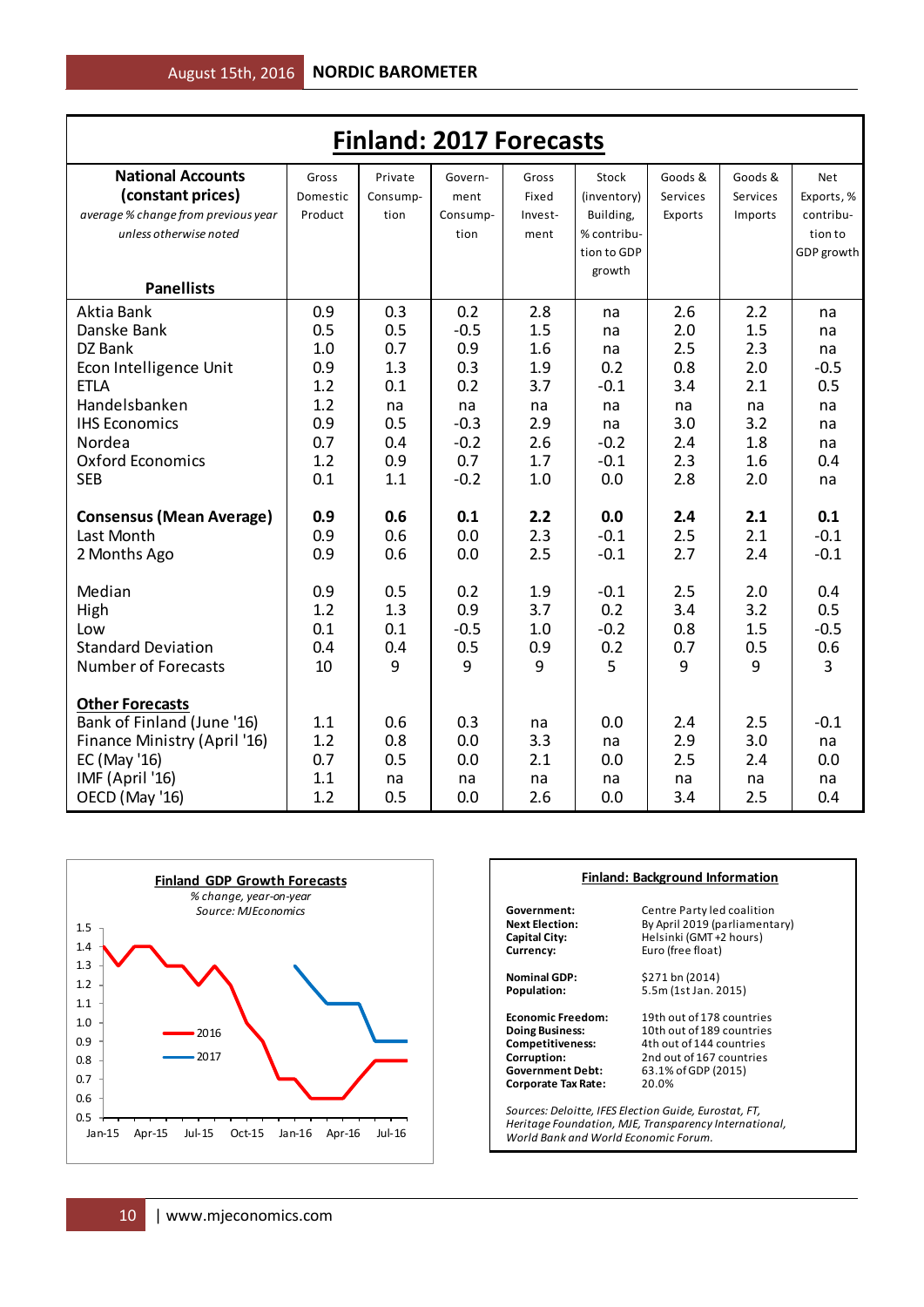|                                     | <b>Finland: 2017 Forecasts</b> |                        |                    |                    |                     |                    |                    |                 |  |  |  |  |
|-------------------------------------|--------------------------------|------------------------|--------------------|--------------------|---------------------|--------------------|--------------------|-----------------|--|--|--|--|
| <b>Other Indicators</b>             | Industrial<br>Production       | Unemploy-<br>ment Rate | Consumer<br>Prices | Producer<br>Prices | Wages &<br>Salaries | Current<br>Account | Current<br>Account | General<br>Govt |  |  |  |  |
| average % change from previous year |                                | (% of labour           | (national          | (total             | (private            | Balance            | Balance            | Balance         |  |  |  |  |
| unless otherwise noted              |                                | force)                 | index,             | industry)          | sector)             | (annual            | (% of GDP)         | $(%$ (% of GDP) |  |  |  |  |
|                                     |                                |                        | headline           |                    |                     | total.             |                    |                 |  |  |  |  |
|                                     |                                |                        | rate)              |                    |                     | Euros bn)          |                    |                 |  |  |  |  |
| <b>Panellists</b>                   |                                |                        |                    |                    |                     |                    |                    |                 |  |  |  |  |
| Aktia Bank                          | na                             | 9.3                    | 1.3                | na                 | na                  | na                 | 0.1                | $-2.7$          |  |  |  |  |
| Danske Bank                         | na                             | 9.0                    | 0.5                | na                 | na                  | na                 | 0.2                | $-2.8$          |  |  |  |  |
| DZ Bank                             | na                             | 8.8                    | 0.0                | na                 | na                  | na                 | 0.0                | na              |  |  |  |  |
| Econ Intelligence Unit              | 1.4                            | 8.8                    | 1.0                | 2.3                | 1.3                 | 0.6                | 0.3                | $-1.4$          |  |  |  |  |
| <b>ETLA</b>                         | 2.4                            | 9.3                    | 1.1                | na                 | 0.7                 | 1.2                | 0.6                | $-2.6$          |  |  |  |  |
| Handelsbanken                       | na                             | 9.1                    | 1.0                | na                 | na                  | na                 | na                 | na              |  |  |  |  |
| <b>IHS Economics</b>                | 1.4                            | 9.4                    | 1.1                | na                 | na                  | 1.0                | 0.6                | na              |  |  |  |  |
| Nordea                              | 1.5                            | 9.5                    | 1.4                | na                 | 0.7                 | $-0.8$             | $-0.4$             | $-2.8$          |  |  |  |  |
| <b>Oxford Economics</b>             | 2.2                            | 9.0                    | 1.7                | 4.5                | 2.2                 | 0.0                | 0.0                | $-2.6$          |  |  |  |  |
| <b>SEB</b>                          | na                             | 8.9                    | 1.0                | na                 | 1.8                 | na                 | $-0.9$             | $-2.5$          |  |  |  |  |
| <b>Consensus (Mean Average)</b>     | 1.8                            | 9.1                    | 1.0                | 3.4                | 1.3                 | 0.4                | 0.1                | $-2.5$          |  |  |  |  |
| Last Month                          | 1.8                            | 9.2                    | 1.1                | 3.2                | 1.3                 | 0.4                | 0.1                | $-2.5$          |  |  |  |  |
| 2 Months Ago                        | 2.1                            | 9.2                    | 1.2                | 3.4                | 1.3                 | 0.4                | 0.1                | $-2.5$          |  |  |  |  |
| Median                              | 1.5                            | 9.1                    | 1.1                | 3.4                | 1.3                 | 0.6                | 0.1                | $-2.6$          |  |  |  |  |
| High                                | 2.4                            | 9.5                    | 1.7                | 4.5                | 2.2                 | 1.2                | 0.6                | $-1.4$          |  |  |  |  |
| Low                                 | 1.4                            | 8.8                    | 0.0                | 2.3                | 0.7                 | $-0.8$             | $-0.9$             | $-2.8$          |  |  |  |  |
| <b>Standard Deviation</b>           | 0.5                            | 0.3                    | 0.5                | 1.6                | 0.7                 | 0.8                | 0.5                | 0.5             |  |  |  |  |
| <b>Number of Forecasts</b>          | 5                              | 10                     | 10                 | $\overline{2}$     | 5                   | 5                  | 9                  | $\overline{7}$  |  |  |  |  |
|                                     |                                |                        |                    |                    |                     |                    |                    |                 |  |  |  |  |
| <b>Other Forecasts</b>              |                                |                        |                    |                    |                     |                    |                    |                 |  |  |  |  |
| Bank of Finland (June '16)          | na                             | 9.0                    | 0.7                | na                 | 0.8                 | $-1.6$             | $-0.8$             | $-2.4$          |  |  |  |  |
| Finance Ministry (April '16)        | na                             | 9.0                    | 1.3                | na                 | 1.0                 | 0.3                | 0.1                | $-2.1$          |  |  |  |  |
| EC (May '16)                        | na                             | 9.3                    | na                 | na                 | na                  | na                 | 0.4                | $-2.3$          |  |  |  |  |
| IMF (April '16)                     | na                             | 9.0                    | 1.4                | na                 | na                  | na                 | $-0.1$             | na              |  |  |  |  |
| OECD (May '16)                      | na                             | 9.5                    | 0.8                | na                 | na                  | na                 | 0.2                | $-1.6$          |  |  |  |  |



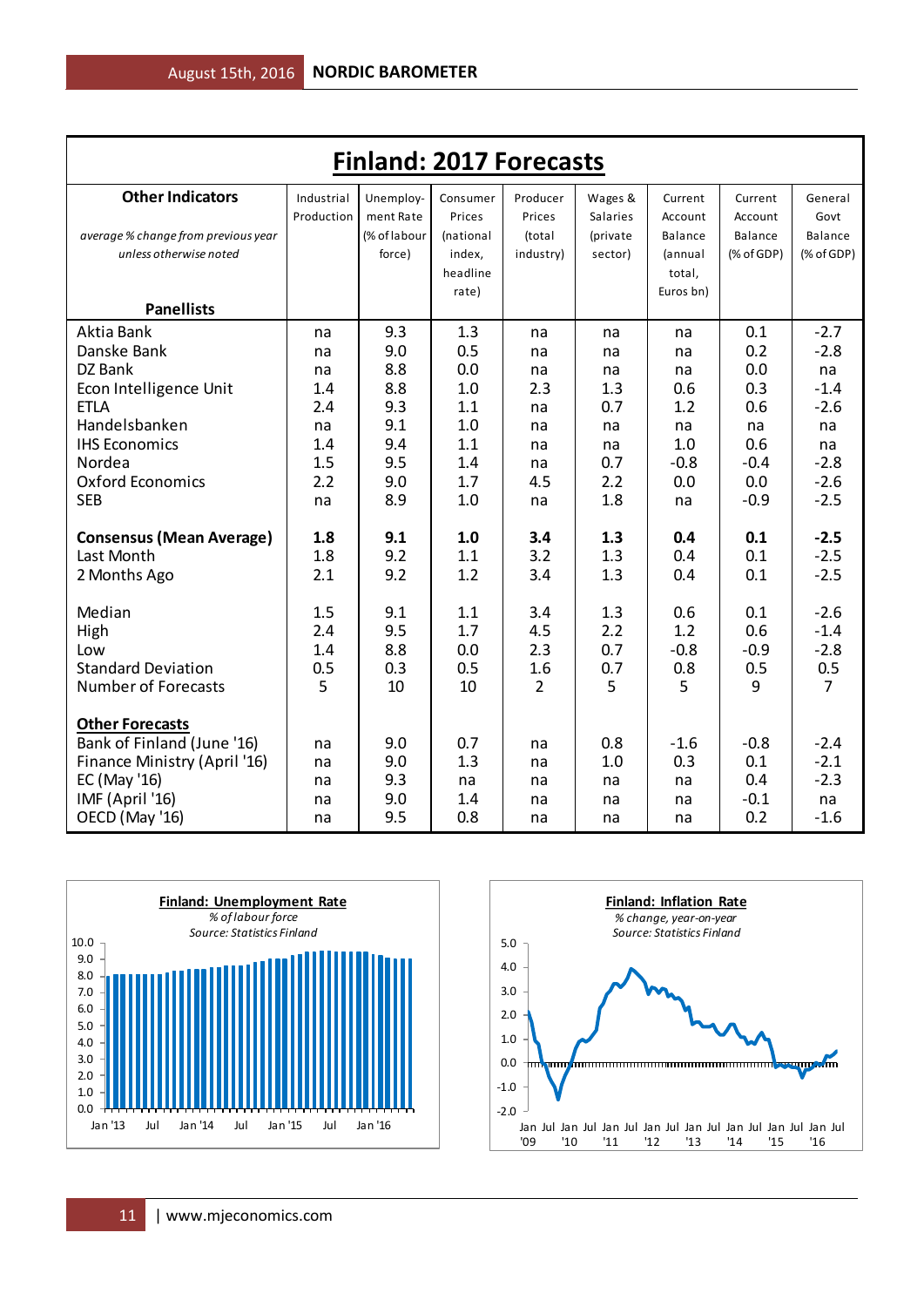| <b>Norway: 2016 Forecasts</b>                        |            |            |            |            |                  |             |            |            |            |  |
|------------------------------------------------------|------------|------------|------------|------------|------------------|-------------|------------|------------|------------|--|
| <b>National Accounts</b>                             |            | Gross      | Private    | Govern-    | Gross            | Stock       | Goods &    | Goods &    | <b>Net</b> |  |
| (constant prices)                                    |            | Domestic   | Consump-   | ment       | Fixed            | (inventory) | Services   | Services   | Exports, % |  |
| average % change from previous year                  |            | Product    | tion       | Consump-   | Invest-          | Building,   | Exports    | Imports    | contribu-  |  |
| unless otherwise noted                               |            |            |            | tion       | ment             | % contribu- |            |            | tion to    |  |
|                                                      |            |            |            |            |                  | tion to GDP |            |            | GDP        |  |
|                                                      |            |            |            |            |                  | growth      |            |            | growth     |  |
| <b>Panellists</b>                                    | Total      | Mainland   |            |            |                  |             |            |            |            |  |
| Danske Bank                                          | 0.9        | na         | 1.5        | 3.0        | $-1.6$           | na          | 0.8        | 0.9        | na         |  |
| <b>DNB Markets</b>                                   | 0.9        | 0.8        | 1.5        | 2.5        | na               | na          | na         | na         | na         |  |
| DZ Bank                                              | 0.9        | na         | 1.7        | 2.7        | $-1.8$           | $-0.1$      | 0.2        | $-0.3$     | na         |  |
| Econ Intelligence Unit                               | 1.0        | na         | 1.5        | 2.4        | $-1.6$           | 0.1         | 0.6        | 0.5        | 0.1        |  |
| Handelsbanken                                        | $-0.1$     | 0.8        | na         | na         | na               | na          | na         | na         | na         |  |
| <b>IHS Economics</b>                                 | 0.8        | na         | 1.4        | 2.7        | $-2.3$           | na          | 0.5        | 0.1        | na         |  |
| Nordea                                               | 1.2        | 1.0        | 1.5        | 2.9        | $-1.2$           | 0.0         | 2.1        | 1.2        | na         |  |
| Nykredit                                             | na         | 0.8        | na         | na         | na               | na          | na         | na         | na         |  |
| Oxford Economics                                     | 0.7        | 1.0        | 1.3        | 2.9        | 0.2              | $-0.7$      | 0.2        | $-0.5$     | 0.2        |  |
| <b>SEB</b>                                           | 1.2        | 1.1        | 1.8        | 2.8        | $-1.5$           | 0.0         | 0.8        | 0.3        | na         |  |
| <b>Statistics Norway</b>                             | 0.9        | 0.9        | 1.3        | 3.0        | $-1.5$           | $-0.2$      | 1.4        | 1.1        | 0.3<br>0.8 |  |
| <b>Swedbank First Securities</b><br>UniCredit Bank   | 1.6<br>1.2 | 1.0<br>1.0 | 2.0<br>1.6 | 1.8<br>2.6 | $-4.0$<br>$-1.4$ | 0.5<br>0.0  | 2.3<br>1.1 | 0.6<br>0.6 | 0.3        |  |
|                                                      |            |            |            |            |                  |             |            |            |            |  |
| <b>Consensus (Mean Average)</b>                      | 0.9        | 0.9        | 1.6        | 2.7        | $-1.7$           | $-0.1$      | 1.0        | 0.5        | 0.3        |  |
| Last Month                                           | 0.9        | 0.9        | 1.5        | 2.7        | $-1.2$           | $-0.3$      | 0.9        | 0.4        | 0.3        |  |
| 2 Months Ago                                         | 0.9        | 0.9        | 1.5        | 2.7        | $-1.2$           | $-0.3$      | 0.9        | 0.4        | 0.3        |  |
|                                                      |            |            |            |            |                  |             |            |            |            |  |
| Median                                               | 0.9        | 1.0        | 1.5        | 2.7        | $-1.6$           | 0.0         | 0.8        | 0.6        | 0.3        |  |
| High                                                 | 1.6        | 1.1        | 2.0        | 3.0        | 0.2              | 0.5         | 2.3        | 1.2        | 0.8        |  |
| Low                                                  | $-0.1$     | 0.8        | 1.3        | 1.8        | $-4.0$           | $-0.7$      | 0.2        | $-0.5$     | 0.1        |  |
| <b>Standard Deviation</b>                            | 0.4        | 0.1        | 0.2        | 0.3        | 1.0              | 0.3         | 0.7        | 0.6        | 0.3        |  |
| Number of Forecasts                                  | 12         | 9          | 11         | 11         | 10               | 8           | 10         | 10         | 5          |  |
|                                                      |            |            |            |            |                  |             |            |            |            |  |
| <b>Other Forecasts</b><br>Finance Ministry (May '16) | 0.1        | 1.0        | 1.0        | 3.0        | $-1.8$           | na          | $-0.9$     | 0.8        | na         |  |
| Norges Bank (June '16)                               | 0.1        | 0.8        | 1.5        |            |                  |             |            | 0.4        | na         |  |
| EC (May '16)                                         | 1.2        | na         | 0.9        | na<br>2.3  | na<br>$-2.7$     | na<br>0.1   | na<br>2.6  | 0.6        | 0.8        |  |
| IMF (April '16)                                      | 1.0        | na         | na         | na         | na               | na          | na         | na         | na         |  |
| OECD (May '16)                                       | 0.6        | 0.8        | 1.2        | 2.9        | $-1.8$           | 0.5         | $-1.6$     | $-0.2$     | $-0.5$     |  |
|                                                      |            |            |            |            |                  |             |            |            |            |  |

- Norges Bank, Norway's central bank, must decide whether to loosen monetary policy to support an economy weakened by the oil price crash, given the fact inflation is also climbing further away from the 2.5% target rate due to krone depreciation effects. House prices are climbing in areas like the Oslo region unaffected by the oil industry climb-down, personal debt growth is a factor and the oil market has been recovering a little in recent weeks.
- The central bank's policy rate is at 0.5%, allowing some leeway to reduce it, although the Bank has not ruled out adopting a negative rate policy.
- Manufacturing indicators remain weak, including the total stock of orders, which were down by a quarter between the first and second quarters of the year. With new orders falling 16%, the prospect of production recovering soon seems unlikely.
- Petroleum companies operating on the Norwegian Continental Shelf are still reining in investment spending, which will likely continue into next year according to surveyed intentions, although most of the impact on the labour force has now occurred. Retail sales are similarly weak, with consumer confidence depressed.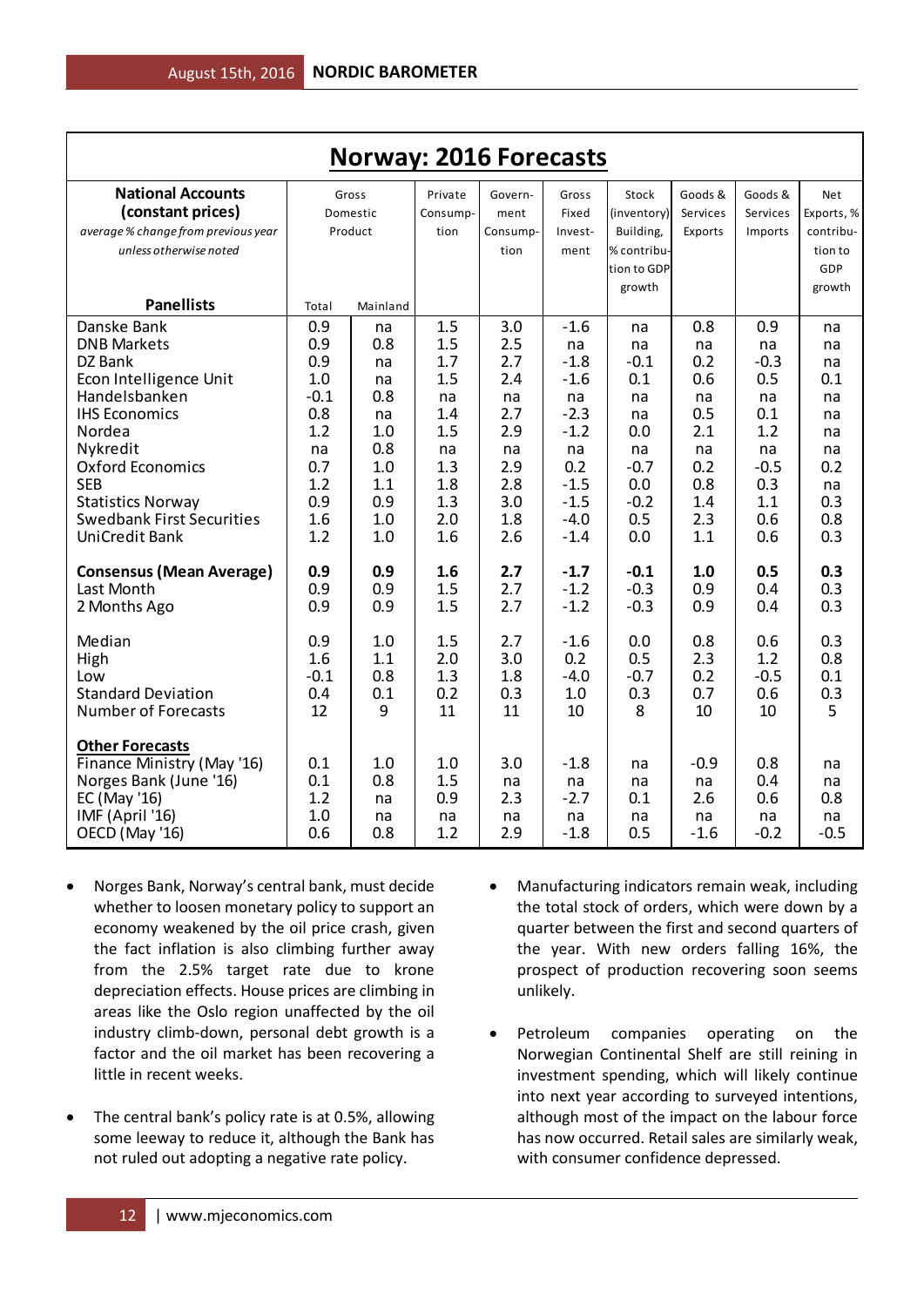| <b>Norway: 2016 Forecasts</b>                                                              |                          |                        |                    |                    |                    |                    |                    |                 |  |  |  |
|--------------------------------------------------------------------------------------------|--------------------------|------------------------|--------------------|--------------------|--------------------|--------------------|--------------------|-----------------|--|--|--|
| <b>Other Indicators</b>                                                                    | Industrial<br>Production | Unemploy-<br>ment Rate | Consumer<br>Prices | Consumer<br>Prices | Manufac-<br>turing | Current<br>Account | Current<br>Account | General<br>Govt |  |  |  |
| average % change from previous year                                                        |                          | (% of labour           | (national          | (CPI-ATE           | Earnings           | <b>Balance</b>     | <b>Balance</b>     | <b>Balance</b>  |  |  |  |
| unless otherwise noted                                                                     |                          | force)                 | index,             | index,             |                    | (annual            | (% of GDP)         | $(%$ (% of GDP) |  |  |  |
|                                                                                            |                          |                        | headline           | underlying         |                    | total,             |                    |                 |  |  |  |
| <b>Panellists</b>                                                                          |                          |                        | rate)              | rate)              |                    | Nkr bn)            |                    |                 |  |  |  |
| Danske Bank                                                                                |                          |                        | 3.1                |                    |                    |                    |                    |                 |  |  |  |
| <b>DNB Markets</b>                                                                         | na<br>na                 | na<br>4.9              | 2.9                | na<br>2.7          | na<br>na           | na<br>na           | na<br>na           | na<br>na        |  |  |  |
| DZ Bank                                                                                    | na                       | 4.6                    | na                 | na                 | na                 | na                 | 7.5                | 5.0             |  |  |  |
| Econ Intelligence Unit                                                                     | $-0.8$                   | 4.8                    | 3.1                | na                 | 2.5                | 221.6              | 7.0                | 3.0             |  |  |  |
| Handelsbanken                                                                              | na                       | 4.8                    | 3.0                | na                 | na                 | na                 | na                 | na              |  |  |  |
| <b>IHS Economics</b>                                                                       | 0.3                      | 4.9                    | 2.7                | na                 | na                 | na                 | 5.6                | 3.7             |  |  |  |
| Nordea                                                                                     | na                       | 4.8                    | 2.5                | 2.6                | 2.5                | 228.9              | 7.0                | 5.7             |  |  |  |
| Nykredit                                                                                   | na                       | na                     | 3.3                | na                 | na                 | na                 | na                 | na              |  |  |  |
| <b>Oxford Economics</b><br><b>SEB</b>                                                      | $-2.5$                   | 4.7<br>4.8             | 3.0<br>3.1         | na<br>2.9          | 2.1                | 187.8              | 6.0                | 6.3             |  |  |  |
| <b>Statistics Norway</b>                                                                   | na<br>na                 | 4.7                    | 2.9                | 2.4                | na<br>na           | na<br>219.1        | na<br>7.0          | na<br>na        |  |  |  |
| <b>Swedbank First Securities</b>                                                           | 0.7                      | 4.4                    | 2.2                | 2.7                | 2.6                | 282.6              | 9.0                | 6.8             |  |  |  |
| UniCredit Bank                                                                             | na                       | 4.7                    | 4.0                | 3.4                | na                 | na                 | na                 | 6.4             |  |  |  |
| <b>Consensus (Mean Average)</b>                                                            | $-0.6$                   | 4.7                    | 3.0                | 2.8                | 2.4                | 228.0              | 7.0                | 5.3             |  |  |  |
| Last Month                                                                                 | $-0.8$                   | 4.8                    | 2.9                | 2.8                | 2.4                | 190.6              | 6.0                | 4.2             |  |  |  |
| 2 Months Ago                                                                               | $-0.7$                   | 4.8                    | 2.9                | 2.8                | 2.6                | 190.8              | 5.9                | 4.6             |  |  |  |
| Median                                                                                     | $-0.3$                   | 4.8                    | 3.0                | 2.7                | 2.5                | 221.6              | 7.0                | 5.7             |  |  |  |
| High<br>Low                                                                                | 0.7<br>$-2.5$            | 4.9<br>4.4             | 4.0<br>2.2         | 3.4<br>2.4         | 2.6<br>2.1         | 282.6<br>187.8     | 9.0<br>5.6         | 6.8<br>3.0      |  |  |  |
| <b>Standard Deviation</b>                                                                  | 1.4                      | 0.1                    | 0.4                | 0.3                | 0.2                | 34.3               | 1.1                | 1.4             |  |  |  |
| <b>Number of Forecasts</b>                                                                 | 4                        | 11                     | 12                 | 6                  | 4                  | 5                  | $\overline{7}$     | $\overline{7}$  |  |  |  |
| <b>Other Forecasts</b>                                                                     |                          |                        |                    |                    |                    |                    |                    |                 |  |  |  |
| Finance Ministry (May '16)                                                                 | na                       | 4.7                    | 2.8                | 2.8                | na                 | na                 | na                 | 5.8             |  |  |  |
| Norges Bank (June '16)<br>EC (May '16)                                                     | na                       | 4.6<br>4.4             | 3.3                | 2.9                | na<br>na           | na                 | na<br>5.0          | na<br>6.1       |  |  |  |
| IMF (April '16)                                                                            | na<br>na                 | 4.6                    | na<br>2.8          | na<br>na           | na                 | na<br>na           | 6.5                | na              |  |  |  |
| OECD (May '16)                                                                             | na                       | 4.7                    | 2.9                | na                 | na                 | na                 | 5.1                | 3.2             |  |  |  |
| Norway: Historical Data (% change year-on-year)                                            |                          |                        |                    | 2011               | 2012               | 2013               | 2014               | 2015            |  |  |  |
| GDP, total                                                                                 |                          |                        |                    | $1.0\,$            | 2.7                | 1.0                | 2.2                | 1.6             |  |  |  |
| GDP, mainland                                                                              |                          |                        |                    | 1.9                | 3.8                | 2.3                | 2.3                | 1.0             |  |  |  |
| <b>Private Consumption</b><br><b>Government Consumption</b>                                |                          |                        |                    | 2.3<br>1.0         | 3.5<br>1.6         | 2.7<br>$1.0\,$     | 1.7<br>2.9         | 2.0<br>1.8      |  |  |  |
| <b>Gross Fixed Investment</b>                                                              |                          |                        |                    | 7.4                | 7.6                | 6.3                | 0.0                | $-4.2$          |  |  |  |
| <b>Inventory Building (% contribution)</b>                                                 |                          |                        |                    | $-0.2$             | $-0.2$             | 0.2                | 0.3                | 0.3             |  |  |  |
| <b>Goods &amp; Services Exports</b>                                                        |                          |                        |                    | $-0.8$             | 1.4                | $-1.7$             | 2.2                | 3.4             |  |  |  |
| <b>Goods &amp; Services Imports</b><br><b>Net Exports (% contribution)</b>                 |                          |                        |                    | 4.0<br>$-1.6$      | 3.1<br>$-0.5$      | 4.9<br>$-2.3$      | 1.5<br>0.3         | 1.1<br>1.3      |  |  |  |
| <b>Industrial Production</b>                                                               |                          |                        |                    | $-4.3$             | 2.8                | $-5.0$             | 3.5                | 0.7             |  |  |  |
| Unemployment Rate (% of labour force)                                                      |                          |                        |                    | 3.3                | 3.2                | 3.5                | 3.5                | 4.4             |  |  |  |
| <b>Consumer Prices, headline rate</b><br><b>Consumer Prices, underlying rate (CPI-ATE)</b> |                          |                        |                    | 1.2<br>0.9         | 0.8<br>1.2         | 2.1<br>1.6         | 2.0<br>2.4         | 2.1<br>2.7      |  |  |  |
| <b>Manufacturing Earnings</b>                                                              |                          |                        |                    | 4.5                | 4.4                | 3.6                | 2.6                | 2.6             |  |  |  |
| <b>Current Account Balance (Nkr bn)</b>                                                    |                          |                        |                    | 344.9              | 368.6              | 307.7              | 297.0              | 272.7           |  |  |  |
| - as a % of GDP<br>General Govt Budget Balance (% of GDP)                                  |                          |                        |                    | 12.4<br>13.4       | 12.4<br>13.8       | 10.0<br>10.8       | 9.7<br>9.1         | 8.7<br>6.9      |  |  |  |

*Source: Eurostat, Statistics Norway*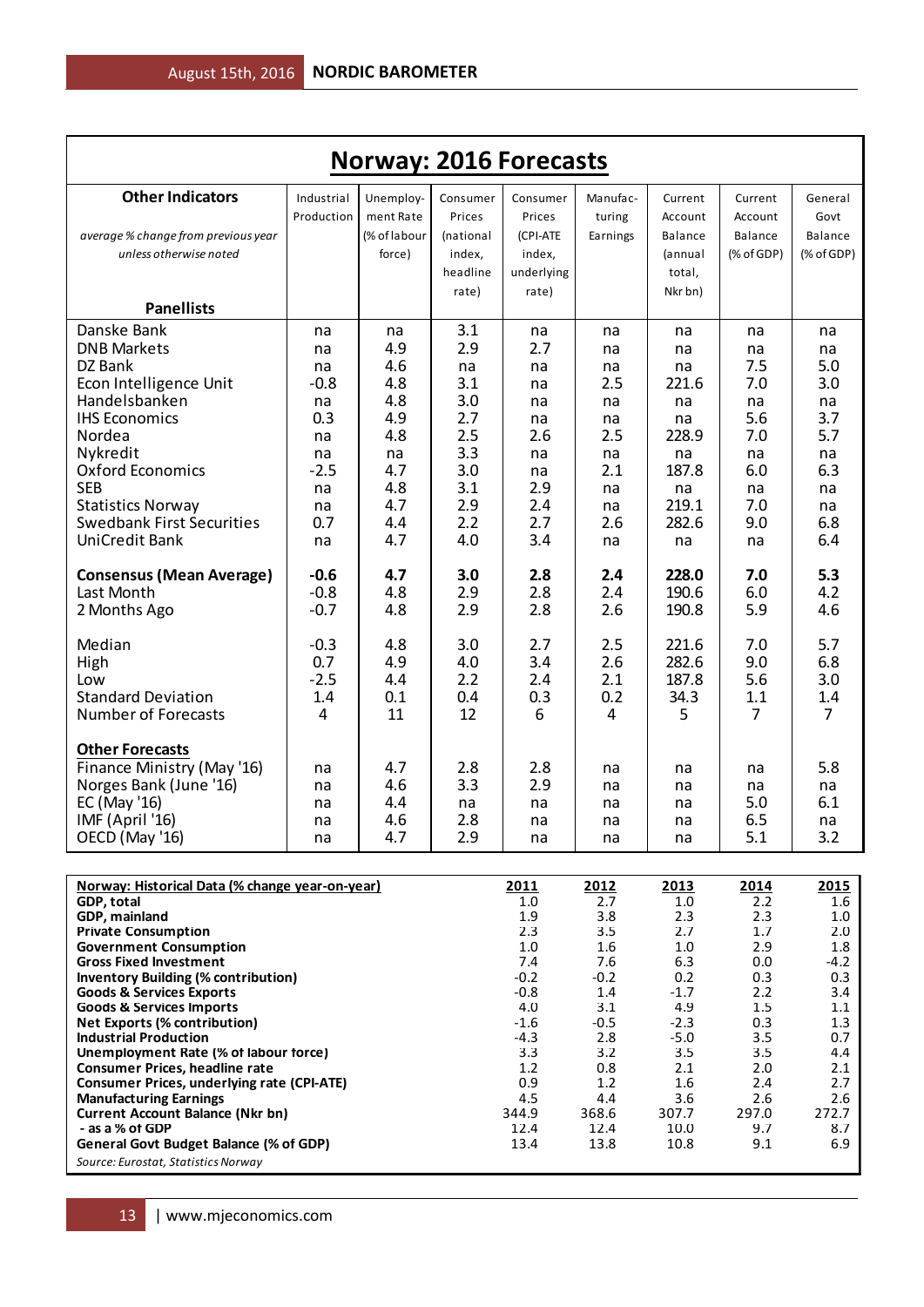| <b>Norway: 2017 Forecasts</b>                 |            |                   |                     |                 |                  |                      |                     |                     |                   |  |
|-----------------------------------------------|------------|-------------------|---------------------|-----------------|------------------|----------------------|---------------------|---------------------|-------------------|--|
| <b>National Accounts</b><br>(constant prices) |            | Gross<br>Domestic | Private<br>Consump- | Govern-<br>ment | Gross<br>Fixed   | Stock<br>(inventory) | Goods &<br>Services | Goods &<br>Services | Net<br>Exports, % |  |
| average % change from previous year           |            | Product           | tion                | Consump-        | Invest-          | Building,            | Exports             | Imports             | contribu-         |  |
| unless otherwise noted                        |            |                   |                     | tion            | ment             | % contribu-          |                     |                     | tion to           |  |
|                                               |            |                   |                     |                 |                  | tion to GDP          |                     |                     | <b>GDP</b>        |  |
|                                               |            |                   |                     |                 |                  | growth               |                     |                     | growth            |  |
| <b>Panellists</b>                             | Total      | Mainland          |                     |                 |                  |                      |                     |                     |                   |  |
| Danske Bank                                   | 1.9        | na                | 2.2                 | 3.1             | 0.9              | na                   | 0.9                 | 2.2                 | na                |  |
| <b>DNB Markets</b>                            | 1.2        | 1.4               | 2.1                 | 2.0             | na               | na                   | na                  | na                  | na                |  |
| DZ Bank                                       | 1.0        | na                | 1.8                 | 3.1             | 0.1              | $-0.6$               | 2.4                 | 2.8                 | na                |  |
| Econ Intelligence Unit                        | 1.5        | na                | 1.4                 | 2.4             | 0.7              | $-0.1$               | 1.3                 | 0.8                 | 0.3               |  |
| Handelsbanken                                 | 0.8        | 1.4               | na                  | na              | na               | na                   | na                  | na                  | na                |  |
| <b>IHS Economics</b><br>Nordea                | 1.1<br>1.4 | na<br>1.6         | 1.6<br>2.0          | 2.8<br>3.0      | $-1.0$<br>$-1.0$ | na<br>0.0            | 2.4<br>1.7          | 2.4<br>1.8          | na                |  |
| Nykredit                                      | na         | 1.3               | na                  | na              | na               | na                   | na                  | na                  | na<br>na          |  |
| <b>Oxford Economics</b>                       | 1.0        | 1.9               | 1.4                 | 2.1             | 3.3              | $-1.3$               | 2.6                 | 1.4                 | 0.6               |  |
| <b>SEB</b>                                    | 1.5        | 2.0               | 2.3                 | 2.5             | 1.1              | 0.0                  | 1.4                 | 2.8                 | na                |  |
| <b>Statistics Norway</b>                      | 1.6        | 2.1               | 2.2                 | 1.9             | 1.7              | 0.0                  | 1.7                 | 2.7                 | $-0.1$            |  |
| <b>Swedbank First Securities</b>              | 0.3        | 0.8               | 1.4                 | 2.5             | $-0.8$           | $-0.5$               | $-0.6$              | $-0.3$              | $-0.2$            |  |
| <b>UniCredit Bank</b>                         | 1.6        | 2.0               | 2.1                 | 2.6             | 1.1              | $-0.2$               | 2.0                 | 2.2                 | 0.2               |  |
|                                               |            |                   |                     |                 |                  |                      |                     |                     |                   |  |
| <b>Consensus (Mean Average)</b>               | 1.2        | 1.6               | 1.9                 | 2.5             | 0.6              | $-0.3$               | 1.6                 | 1.9                 | 0.2               |  |
| Last Month                                    | 1.4        | 1.7               | 1.9                 | 2.4             | 0.9              | $-0.2$               | 1.8                 | 2.0                 | 0.3               |  |
| 2 Months Ago                                  | 1.5        | 1.7               | 1.9                 | 2.4             | 1.0              | $-0.2$               | 2.0                 | 2.1                 | 0.3               |  |
| Median                                        | 1.3        | 1.6               | 2.0                 | 2.5             | 0.8              | $-0.2$               | 1.7                 | 2.2                 | 0.2               |  |
| High                                          | 1.9        | 2.1               | 2.3                 | 3.1             | 3.3              | 0.0                  | 2.6                 | 2.8                 | 0.6               |  |
| Low                                           | 0.3        | 0.8               | 1.4                 | 1.9             | $-1.0$           | $-1.3$               | $-0.6$              | $-0.3$              | $-0.2$            |  |
| <b>Standard Deviation</b>                     | 0.4        | 0.4               | 0.4                 | 0.4             | 1.4              | 0.5                  | 0.9                 | 1.0                 | 0.3               |  |
| <b>Number of Forecasts</b>                    | 12         | 9                 | 11                  | 11              | 10               | 8                    | 10                  | 10                  | 5                 |  |
| <b>Other Forecasts</b>                        |            |                   |                     |                 |                  |                      |                     |                     |                   |  |
| Finance Ministry (May '16)                    | 1.1        | 1.7               | 1.7                 | 2.0             | 1.9              | na                   | 1.2                 | 0.3                 | na                |  |
| Norges Bank (June '16)                        | 1.0        | 1.6               | 2.0                 | na              | na               | na                   | na                  | 3.2                 | na                |  |
| EC (May '16)                                  | 1.7        | na                | 1.2                 | 2.3             | 1.1              | $-0.1$               | 3.7                 | 2.8                 | 0.5               |  |
| IMF (April '16)                               | 1.5        | na                | na                  | na              | na               | na                   | na                  | na                  | na                |  |
| OECD (May '16)                                | 1.3        | 1.8               | 1.8                 | 2.0             | 2.1              | 0.0                  | 1.2                 | 2.5                 | $-0.4$            |  |



#### **Norway: Background Information**

**Corporate Tax Rate:** 

**Government:** Conservative-Progress Party coalition<br>**Next Election:** 2017 (parliamentary) **Next Election:** 2017 (parliamentary)<br> **Capital City:** Capital Oslo (GMT+1 hour) **Capital City:** Oslo (GMT +1 hour)<br> **Currency:** Norwegian Krone (f **Currency:** Norwegian Krone (free float)

**Nominal GDP:** \$500 bn (2014)<br>**Population:** 5.2m (1st Jan. 2 **Population:** 5.2m (1st Jan. 2015)

**Economic Freedom:** 32nd out of 178 countries<br> **Doing Business:** 9th out of 189 countries **Doing Business:** 9th out of 189 countries<br> **Competitiveness:** 11th out of 144 countries **Competitiveness:** 11th out of 144 countries<br> **Corruption:** 5th out of 167 countries **Corruption:** 5th out of 167 countries<br> **Government Debt:** 31.6% of GDP (2015) **Government Debt:** 31.6% of GDP (2015)

*Sources: Deloitte, IFES Election Guide, Eurostat, FT, Heritage Foundation, MJE, Transparency International, World Bank and World Economic Forum.*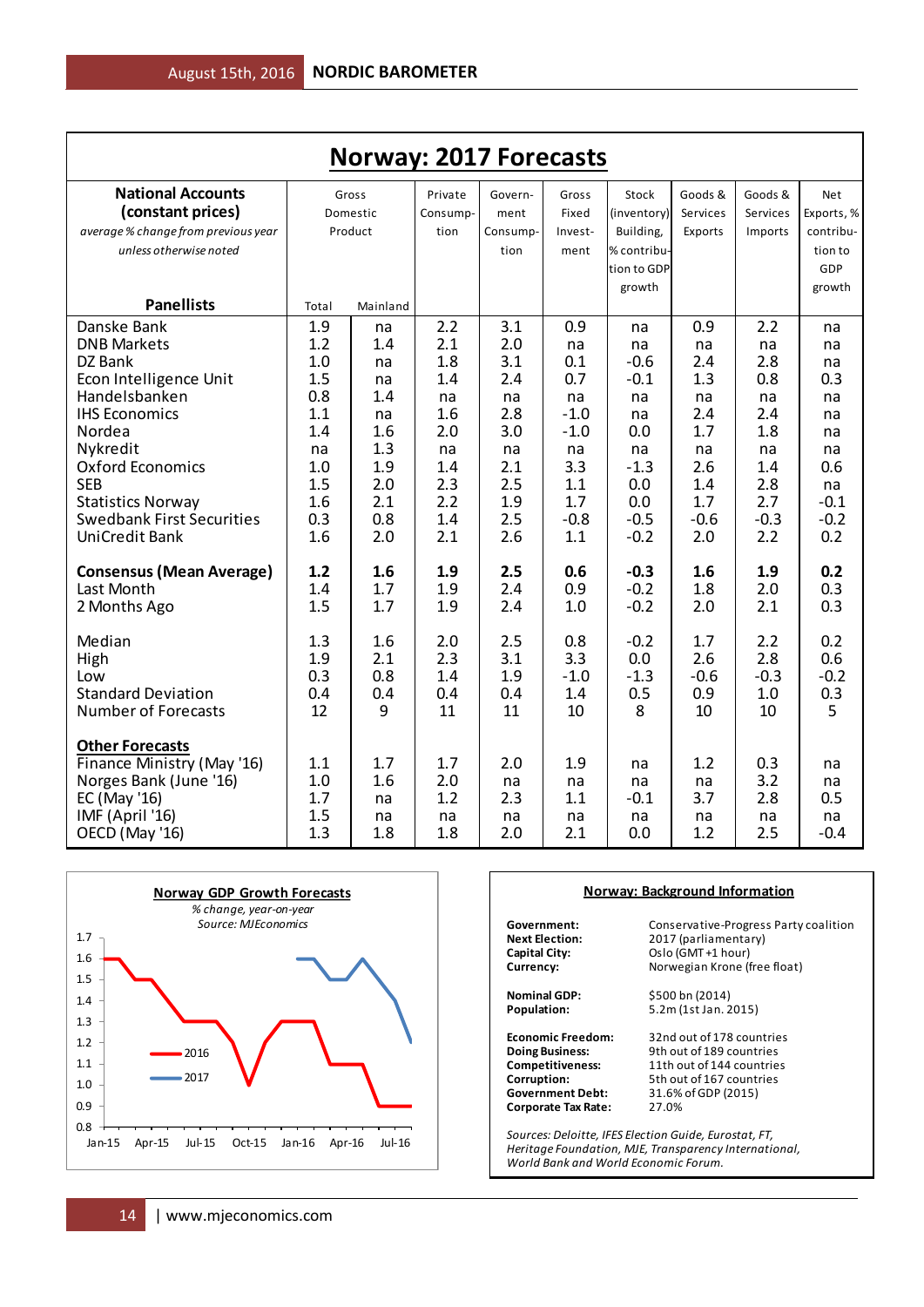| <b>Norway: 2017 Forecasts</b>       |            |              |           |            |          |                |            |                |  |  |
|-------------------------------------|------------|--------------|-----------|------------|----------|----------------|------------|----------------|--|--|
| <b>Other Indicators</b>             | Industrial | Unemploy-    | Consumer  | Consumer   | Manufac- | Current        | Current    | General        |  |  |
|                                     | Production | ment Rate    | Prices    | Prices     | turing   | Account        | Account    | Govt           |  |  |
| average % change from previous year |            | (% of labour | (national | (CPI-ATE   | Earnings | <b>Balance</b> | Balance    | Balance        |  |  |
| unless otherwise noted              |            | force)       | index,    | index,     |          | (annual        | (% of GDP) | (% of GDP)     |  |  |
|                                     |            |              | headline  | underlying |          | total,         |            |                |  |  |
|                                     |            |              | rate)     | rate)      |          | Nkr bn)        |            |                |  |  |
| <b>Panellists</b>                   |            |              |           |            |          |                |            |                |  |  |
| Danske Bank                         | na         | na           | 2.8       | na         | na       | na             | na         | na             |  |  |
| <b>DNB Markets</b>                  | na         | 5.2          | 1.7       | 1.4        | na       | na             | na         | na             |  |  |
| DZ Bank                             | na         | 4.5          | na        | na         | na       | na             | 8.0        | 5.5            |  |  |
| Econ Intelligence Unit              | 2.1        | 4.9          | 2.1       | na         | 2.6      | 240.9          | 7.3        | 3.7            |  |  |
| Handelsbanken                       | na         | 5.0          | 1.5       | na         | na       | na             | na         | na             |  |  |
| <b>IHS Economics</b>                | 1.4        | 5.2          | 1.9       | na         | na       | na             | 6.8        | 4.2            |  |  |
| Nordea                              | na         | 4.9          | 1.9       | 1.5        | 2.5      | 257.9          | 7.6        | 6.3            |  |  |
| Nykredit                            | na         | na           | 2.7       | na         | na       | na             | na         | na             |  |  |
| <b>Oxford Economics</b>             | $-0.1$     | 4.5          | 2.2       | na         | 4.5      | 241.9          | 7.3        | 5.8            |  |  |
| <b>SEB</b>                          | na         | 4.8          | 2.2       | 2.2        | na       | na             | na         | na             |  |  |
| <b>Statistics Norway</b>            | na         | 4.5          | 2.2       | 2.0        | na       | 252.3          | 7.6        | na             |  |  |
| <b>Swedbank First Securities</b>    | $-1.7$     | 4.8          | 3.8       | 3.5        | 2.5      | 158.6          | 5.1        | 3.6            |  |  |
| <b>UniCredit Bank</b>               | na         | 4.6          | 3.8       | 3.0        | na       | na             | na         | 6.4            |  |  |
| <b>Consensus (Mean Average)</b>     | 0.4        | 4.8          | 2.4       | 2.3        | 3.0      | 230.3          | 7.1        | 5.1            |  |  |
| Last Month                          | 1.0        | 4.8          | 2.2       | 2.1        | 3.0      | 232.9          | 7.0        | 5.1            |  |  |
| 2 Months Ago                        | 1.1        | 4.8          | 2.2       | 2.1        | 3.1      | 236.4          | 7.0        | 5.5            |  |  |
| Median                              | 0.7        | 4.8          | 2.2       | 2.1        | 2.6      | 241.9          | 7.3        | 5.5            |  |  |
| High                                | 2.1        | 5.2          | 3.8       | 3.5        | 4.5      | 257.9          | 8.0        | 6.4            |  |  |
| Low                                 | $-1.7$     | 4.5          | 1.5       | 1.4        | 2.5      | 158.6          | 5.1        | 3.6            |  |  |
| <b>Standard Deviation</b>           | 1.7        | 0.3          | 0.7       | 0.8        | 1.0      | 40.7           | 1.0        | 1.2            |  |  |
| <b>Number of Forecasts</b>          | 4          | 11           | 12        | 6          | 4        | 5              | 7          | $\overline{7}$ |  |  |
| <b>Other Forecasts</b>              |            |              |           |            |          |                |            |                |  |  |
| Finance Ministry (May '16)          | na         | 4.6          | 2.1       | 2.2        | na       | na             | na         | 3.3            |  |  |
| Norges Bank (June '16)              | na         | 4.4          | 2.2       | 2.3        | na       | na             | na         | na             |  |  |
| EC (May '16)                        | na         | 4.7          | na        | na         | na       | na             | 5.3        | 5.2            |  |  |
| IMF (April '16)                     | na         | 4.4          | 2.5       | na         | na       | na             | 7.3        | na             |  |  |
| OECD (May '16)                      | na         | 4.5          | 2.2       | na         | na       | na             | 5.1        | 3.1            |  |  |



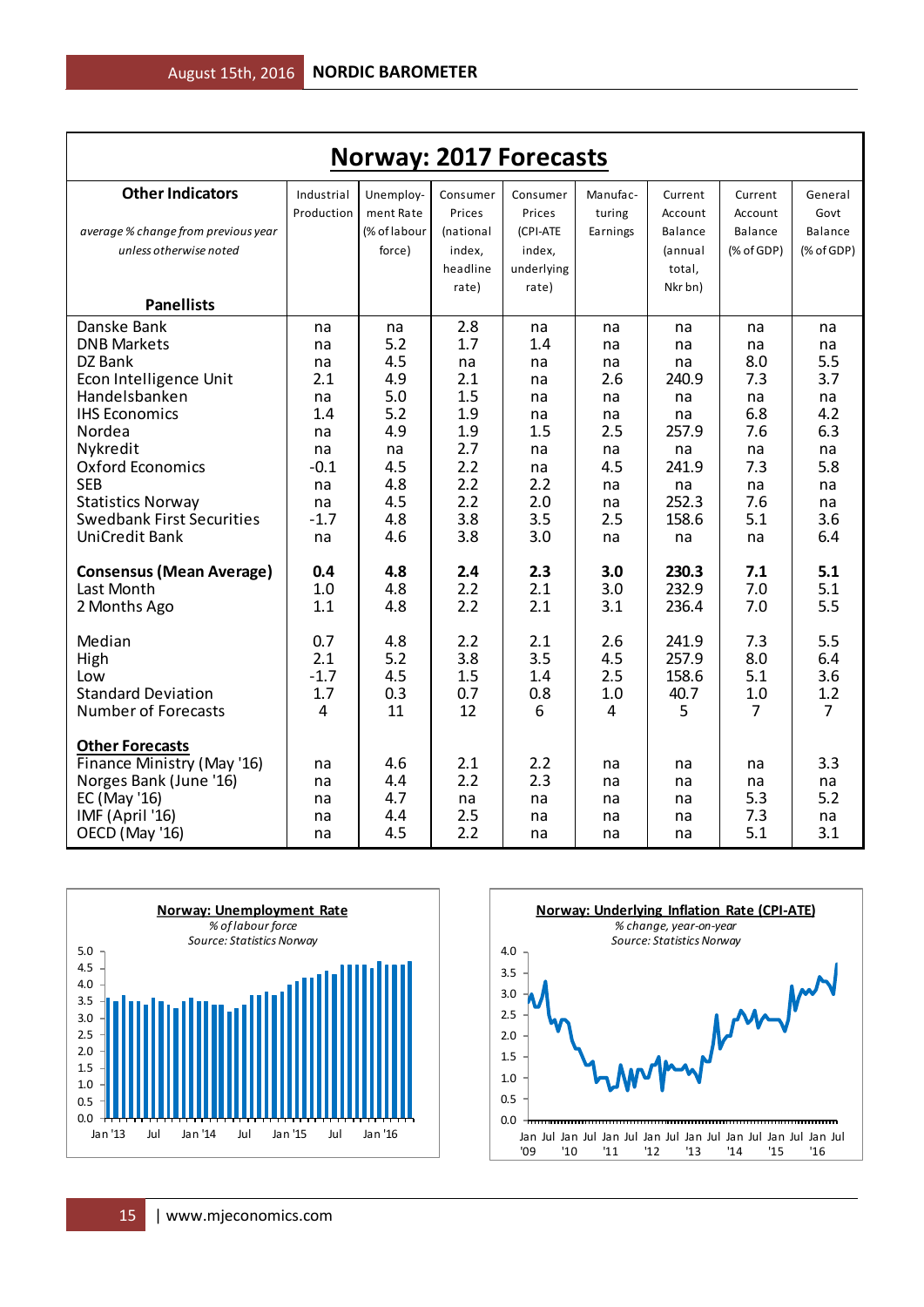| <b>Sweden: 2016 Forecasts</b>                                                                                                                                                                                                                       |                                                                                         |                                                                                       |                                                                                       |                                                                                       |                                                                                    |                                                                                      |                                                                                       |                                                                                                 |  |  |
|-----------------------------------------------------------------------------------------------------------------------------------------------------------------------------------------------------------------------------------------------------|-----------------------------------------------------------------------------------------|---------------------------------------------------------------------------------------|---------------------------------------------------------------------------------------|---------------------------------------------------------------------------------------|------------------------------------------------------------------------------------|--------------------------------------------------------------------------------------|---------------------------------------------------------------------------------------|-------------------------------------------------------------------------------------------------|--|--|
| <b>National Accounts</b><br>(constant prices)<br>average % change from previous year<br>unless otherwise noted                                                                                                                                      | Gross<br>Domestic<br>Product                                                            | Private<br>Consump-<br>tion                                                           | Govern-<br>ment<br>Consump-<br>tion                                                   | Gross<br>Fixed<br>Invest-<br>ment                                                     | Stock<br>(inventory)<br>Building,<br>% contribu-                                   | Goods &<br>Services<br>Exports                                                       | Goods &<br>Services<br>Imports                                                        | <b>Net</b><br>Exports, %<br>contribu-<br>tion to                                                |  |  |
| <b>Panellists</b>                                                                                                                                                                                                                                   |                                                                                         |                                                                                       |                                                                                       |                                                                                       | tion to GDP<br>growth                                                              |                                                                                      |                                                                                       | GDP growth                                                                                      |  |  |
| Confed of Swe Enterprise<br>Danske Bank<br>DZ Bank<br>Econ Intelligence Unit<br>Handelsbanken<br><b>IHS Economics</b><br>Morgan Stanley<br>National Institute - KI<br>Nordea<br>Nykredit<br>Oxford Economics<br><b>SEB</b><br><b>UniCredit Bank</b> | 3.7<br>2.6<br>2.8<br>3.2<br>3.3<br>3.2<br>3.4<br>3.4<br>3.8<br>3.0<br>3.1<br>3.8<br>3.0 | 3.4<br>3.0<br>2.9<br>3.0<br>na<br>2.9<br>3.3<br>2.8<br>2.8<br>na<br>2.9<br>2.9<br>3.0 | 3.5<br>3.2<br>2.5<br>2.9<br>na<br>2.4<br>2.9<br>3.3<br>3.8<br>na<br>2.4<br>3.8<br>2.6 | 7.2<br>4.6<br>5.8<br>6.0<br>na<br>6.2<br>6.4<br>5.9<br>5.0<br>na<br>5.8<br>6.2<br>5.5 | 0.3<br>na<br>na<br>0.0<br>na<br>na<br>0.3<br>0.1<br>0.0<br>na<br>0.6<br>0.1<br>0.0 | 3.2<br>1.4<br>1.5<br>4.2<br>na<br>2.6<br>3.0<br>3.0<br>na<br>na<br>1.8<br>5.8<br>3.5 | 4.8<br>4.1<br>3.5<br>5.6<br>na<br>4.2<br>4.8<br>4.0<br>6.5<br>na<br>4.0<br>6.1<br>4.8 | $-0.6$<br>na<br>na<br>$-0.4$<br>na<br>na<br>$-0.6$<br>$-0.3$<br>na<br>na<br>$-0.9$<br>na<br>0.0 |  |  |
| <b>Consensus (Mean Average)</b><br>Last Month<br>2 Months Ago                                                                                                                                                                                       | 3.3<br>3.4<br>3.5                                                                       | 3.0<br>3.0<br>2.9                                                                     | 3.0<br>3.1<br>3.2                                                                     | 5.9<br>6.0<br>5.7                                                                     | 0.2<br>0.1<br>0.0                                                                  | 3.0<br>3.9<br>4.9                                                                    | 4.8<br>5.0<br>5.5                                                                     | $-0.5$<br>$-0.4$<br>$-0.1$                                                                      |  |  |
| Median<br>High<br>Low<br><b>Standard Deviation</b><br>Number of Forecasts                                                                                                                                                                           | 3.2<br>3.8<br>2.6<br>0.4<br>13                                                          | 2.9<br>3.4<br>2.8<br>0.2<br>11                                                        | 2.9<br>3.8<br>2.4<br>0.5<br>11                                                        | 5.9<br>7.2<br>4.6<br>0.7<br>11                                                        | 0.1<br>0.6<br>0.0<br>0.2<br>8                                                      | 3.0<br>5.8<br>1.4<br>1.3<br>10                                                       | 4.8<br>6.5<br>3.5<br>1.0<br>11                                                        | $-0.5$<br>0.0<br>$-0.9$<br>0.3<br>6                                                             |  |  |
| <b>Other Forecasts</b><br>Finance Ministry (April '16)<br>Riksbank (April '16)<br>EC (May '16)<br>IMF (April '16)<br>OECD (May '16)                                                                                                                 | 3.5<br>3.5<br>3.4<br>3.7<br>3.4                                                         | 3.0<br>3.2<br>2.8<br>na<br>2.7                                                        | 4.6<br>3.6<br>4.5<br>na<br>3.5                                                        | 3.9<br>3.2<br>4.0<br>na<br>5.4                                                        | 0.0<br>0.1<br>$-0.1$<br>na<br>0.1                                                  | na<br>5.9<br>4.1<br>na<br>5.4                                                        | na<br>5.2<br>4.3<br>na<br>6.1                                                         | 0.2<br>0.5<br>0.1<br>na<br>0.0                                                                  |  |  |

- Economic growth appears to be slowing down more than expected in Sweden as the breakneck pace of growth is broken by more than a natural slowdown, signalling waning confidence over Europe's prospects (the Brexit factor), and export market difficulties affecting industrial production.
- Preliminary figures show GDP rising 0.3% in real terms during Q2, which is considerably slower than the figures recorded for previous quarters, albeit decelerating on a year on year basis to a still-favourable 3.1% from more than 4% previously, underpinned by factors supporting domestic demand.
- Confidence in the economy has slipped, but not drastically so. Manufacturers were more downbeat in July, according to the European Commission, and consumer confidence came off a high, but sentiment within the construction and services sectors increased.
- The Riksbank has been holding fire on any additional monetary easing. However, with the economy slowing and inflation indicators easing in July, there is some prospect of action at the next meeting. If not, monetary policy will still likely remain expansionary for some time, until the 2% inflation target is achieved.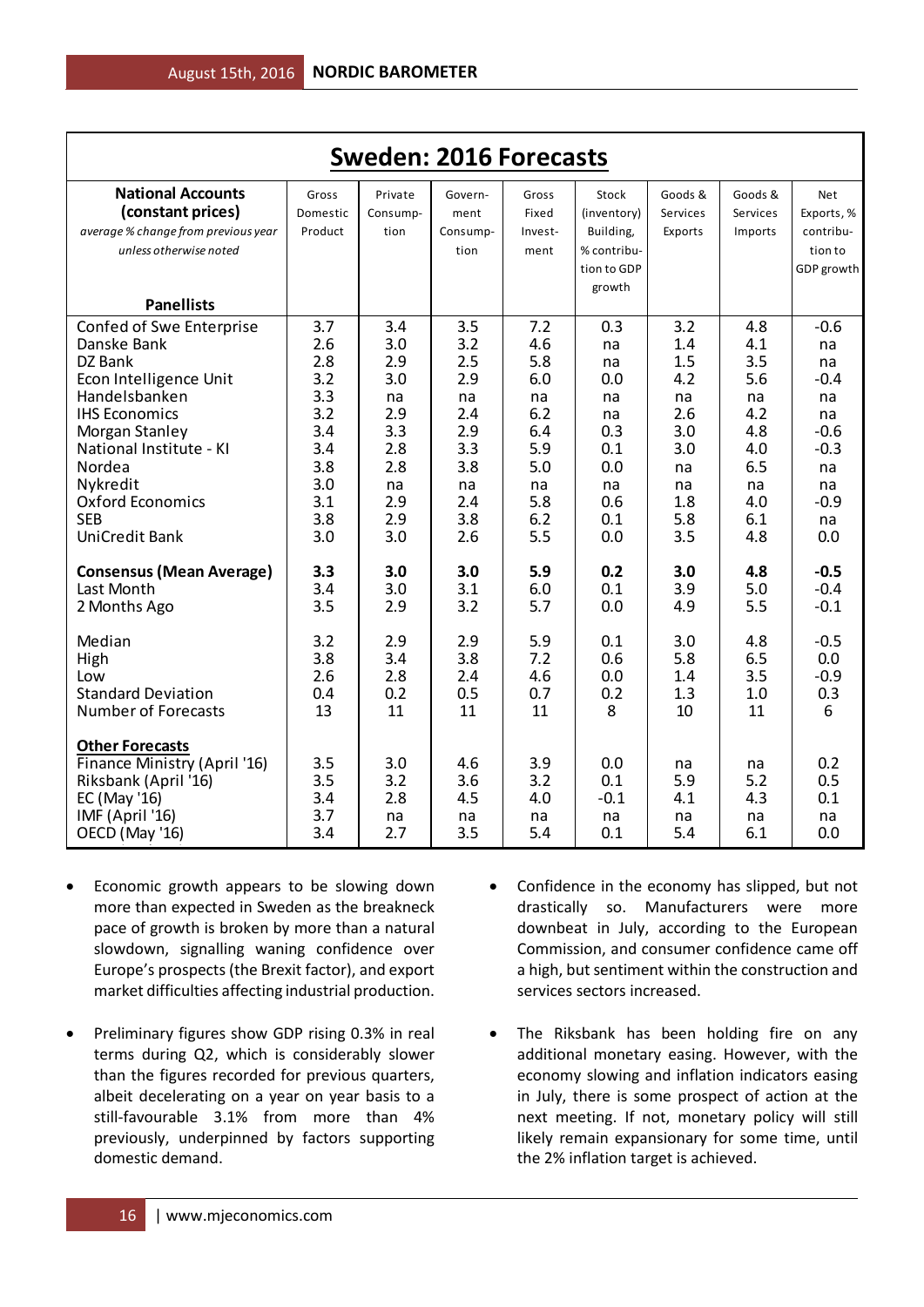| <b>Sweden: 2016 Forecasts</b>                   |            |           |           |            |                |           |         |            |            |  |
|-------------------------------------------------|------------|-----------|-----------|------------|----------------|-----------|---------|------------|------------|--|
| <b>Other Indicators</b>                         | Industrial | Unemploy- | Consumer  | Consumer   | Producer       | Hourly    | Current | Current    | General    |  |
|                                                 | Prodn      | ment Rate | Prices    | Prices     | Prices         | Earnings  | Account | Account    | Govt       |  |
| average % change from previous year             | (mining &  | (% of     | (national | (CPIF      | (total         | (total    | Balance | Balance    | Balance    |  |
| unless otherwise noted                          | manufac.)  | labour    | index,    | index,     | industry)      | industry) | (annual | (% of GDP) | (% of GDP) |  |
|                                                 |            | force)    | headline  | underlying |                |           | total,  |            |            |  |
|                                                 |            |           | rate)     | rate)      |                |           | Skr bn) |            |            |  |
| <b>Panellists</b>                               |            |           |           |            |                |           |         |            |            |  |
| Confed of Swe Enterprise                        | na         | 6.9       | 1.0       | 1.4        | na             | na        | na      | na         | na         |  |
| Danske Bank                                     | na         | 7.1       | 0.8       | na         | na             | na        | na      | 5.0        | $-0.4$     |  |
| DZ Bank                                         | na         | na        | na        | na         | na             | na        | na      | na         | na         |  |
| Econ Intelligence Unit                          | 3.8        | 6.9       | 0.8       | na         | $-2.4$         | 2.5       | 226.4   | 5.2        | $-0.4$     |  |
| Handelsbanken                                   | na         | 6.9       | 1.0       | na         | na             | na        | na      | na         | na         |  |
| <b>IHS Economics</b>                            | 2.9        | 6.7       | 1.0       | na         | na             | na        | na      | na         | $-0.7$     |  |
| Morgan Stanley                                  | na         | 7.1       | 0.8       | 1.2        | na             | na        | 205.1   | 4.8        | $-0.9$     |  |
| National Institute - KI                         | 2.9        | 6.9       | 0.9       | 1.4        | na             | 2.9       | 213.4   | 4.9        | $-0.2$     |  |
| Nordea                                          | na         | 6.8       | 0.9       | 1.3        | na             | 3.2       | 279.7   | 6.4        | $-0.9$     |  |
| Nykredit                                        | na         | na        | 1.1       | na         | na             | na        | na      | na         | na         |  |
| <b>Oxford Economics</b>                         | 2.7        | 6.8       | 1.0       | na         | $-2.5$         | na        | 208.1   | 4.8        | $-0.1$     |  |
| <b>SEB</b>                                      | na         | 6.9       | 0.9       | 1.4        | na             | 2.7       | na      | 5.5        | na         |  |
| <b>UniCredit Bank</b>                           | na         | 7.0       | 1.0       | 1.5        | na             | na        | na      | 6.5        | $-0.5$     |  |
| <b>Consensus (Mean Average)</b>                 | 3.1        | 6.9       | 0.9       | 1.4        | $-2.5$         | 2.8       | 226.5   | 5.4        | $-0.5$     |  |
| Last Month                                      | 3.3        | 7.0       | 0.9       | 1.3        | $-1.2$         | 2.8       | 241.8   | 5.6        | $-0.4$     |  |
| 2 Months Ago                                    | 3.4        | 6.9       | 0.9       | 1.3        | $-2.3$         | 2.9       | 255.0   | 5.9        | $-0.6$     |  |
|                                                 |            |           |           |            |                |           |         |            |            |  |
| Median                                          | 2.9        | 6.9       | 1.0       | 1.4        | $-2.5$         | 2.8       | 213.4   | 5.1        | $-0.5$     |  |
| High                                            | 3.8        | 7.1       | 1.1       | 1.5        | $-2.4$         | 3.2       | 279.7   | 6.5        | $-0.1$     |  |
| Low                                             | 2.7        | 6.7       | 0.8       | 1.2        | $-2.5$         | 2.5       | 205.1   | 4.8        | $-0.9$     |  |
| <b>Standard Deviation</b>                       | 0.5        | 0.1       | 0.1       | 0.1        | 0.1            | 0.3       | 30.8    | 0.7        | 0.3        |  |
| <b>Number of Forecasts</b>                      | 4          | 11        | 12        | 6          | $\overline{2}$ | 4         | 5       | 8          | 8          |  |
| <b>Other Forecasts</b>                          |            |           |           |            |                |           |         |            |            |  |
| Finance Ministry (April '16)                    | na         | 6.8       | 0.9       | na         | na             | na        | na      | na         | $-0.4$     |  |
| Riksbank (April '16)                            | na         | 6.8       | 1.0       | 1.4        | na             | 3.1       | na      | 5.3        | $-0.3$     |  |
| EC (May '16)                                    | na         | 6.8       | na        | na         | na             | na        | na      | 5.8        | $-0.4$     |  |
| IMF (April '16)                                 | na         | 6.8       | 1.1       | na         | na             | na        | na      | 5.8        | na         |  |
| OECD (May '16)                                  | na         | 6.7       | 1.2       | na         | na             | na        | na      | 5.7        | 0.2        |  |
|                                                 |            |           |           |            |                |           |         |            |            |  |
| Sweden: Historical Data (% change year-on-year) |            |           |           | 2011       | 2012           |           | 2013    | 2014       | 2015       |  |

| Sweden: Historical Data (% change year-on-year) | 2011   | 2012   | 2013   | 2014   | 2015   |
|-------------------------------------------------|--------|--------|--------|--------|--------|
| <b>Gross Domestic Product</b>                   | 2.7    | $-0.3$ | 1.2    | 2.3    | 3.8    |
| <b>Private Consumption</b>                      | 1.9    | 0.8    | 1.9    | 2.2    | 2.6    |
| <b>Government Consumption</b>                   | 0.8    | 1.1    | 1.3    | 1.6    | 2.5    |
| <b>Gross Fixed Investment</b>                   | 5.7    | $-0.2$ | 0.6    | 7.6    | 7.3    |
| <b>Inventory Building (% contribution)</b>      | 0.5    | $-1.1$ | 0.2    | 0.1    | $-0.1$ |
| <b>Goods &amp; Services Exports</b>             | 6.1    | 1.0    | $-0.8$ | 3.5    | 5.9    |
| <b>Goods &amp; Services Imports</b>             | 7.3    | 0.5    | $-0.1$ | 6.3    | 5.4    |
| Net Exports (% contribution)                    | $-0.2$ | 0.2    | $-0.3$ | $-0.9$ | 0.4    |
| <b>Industrial Production</b>                    | 3.0    | $-3.2$ | $-2.5$ | $-3.8$ | 2.3    |
| Unemployment Rate (% of labour force)           | 7.5    | 7.9    | 8.0    | 7.9    | 7.4    |
| <b>Consumer Prices (headline rate)</b>          | 2.6    | 0.9    | 0.0    | $-0.2$ | 0.0    |
| <b>Consumer Prices (underlying rate, CPIF)</b>  | 1.4    | 1.0    | 0.9    | 0.5    | 0.9    |
| <b>Producer Prices</b>                          | 0.4    | $-0.9$ | $-2.8$ | 1.8    | 0.7    |
| Labour Costs (mining and manufacturing)         | 2.7    | 3.2    | 2.6    | 3.0    | 2.5    |
| <b>Current Account Balance (Skr bn)</b>         | 251.6  | 244.2  | 252.6  | 242.9  | 241.6  |
| - as a % of GDP                                 | 6.9    | 6.6    | 6.7    | 6.2    | 4.9    |
| General Govt Budget Balance (% of GDP)          | $-0.1$ | $-0.9$ | $-1.4$ | $-1.7$ | $-0.3$ |
| Source: Eurostat, Statistics Sweden             |        |        |        |        |        |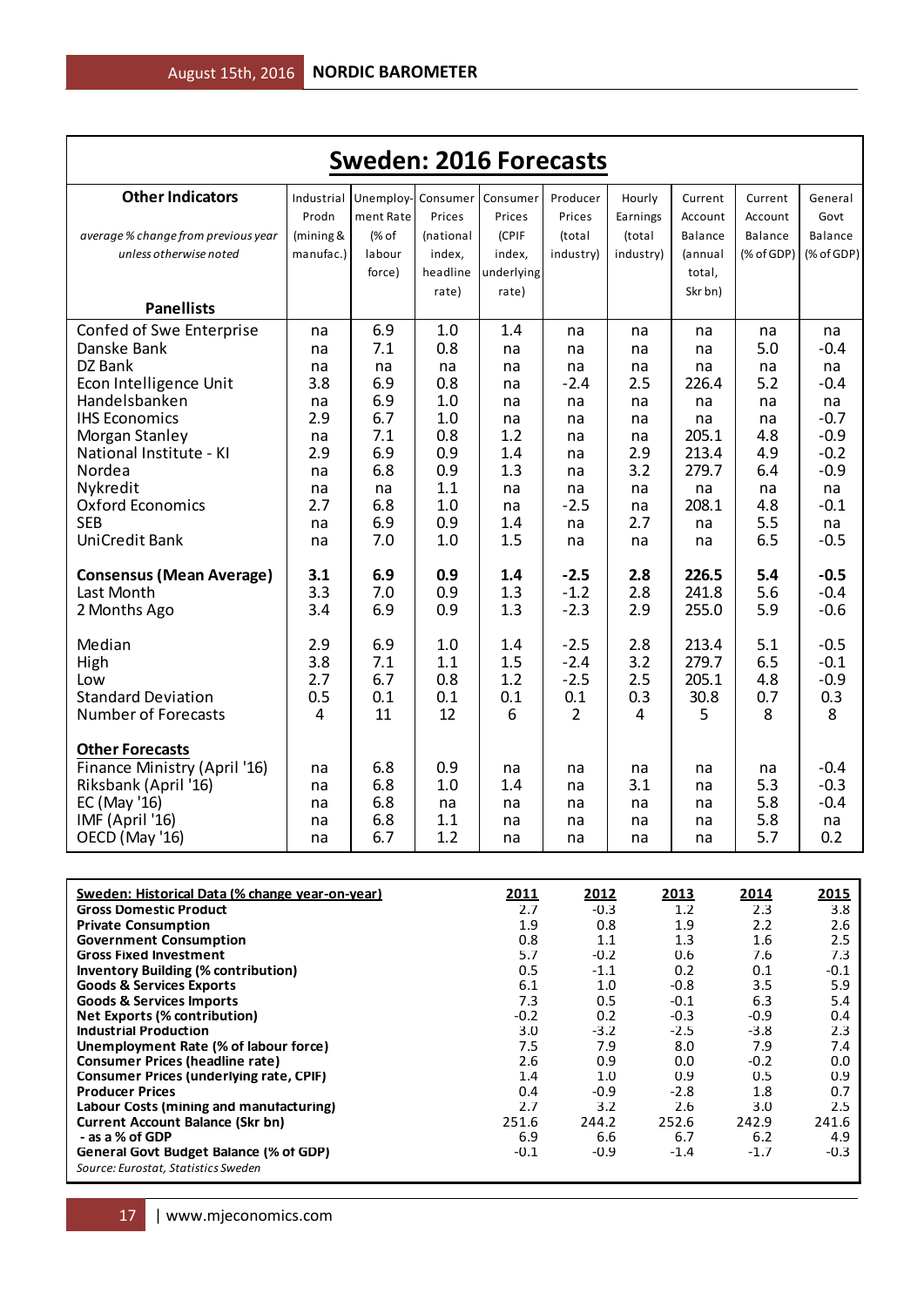|                                                                                                                                                                                                                                                     | <b>Sweden: 2017 Forecasts</b>                                                           |                                                                                       |                                                                                       |                                                                                          |                                                                                                |                                                                                       |                                                                                       |                                                                                     |  |  |  |  |
|-----------------------------------------------------------------------------------------------------------------------------------------------------------------------------------------------------------------------------------------------------|-----------------------------------------------------------------------------------------|---------------------------------------------------------------------------------------|---------------------------------------------------------------------------------------|------------------------------------------------------------------------------------------|------------------------------------------------------------------------------------------------|---------------------------------------------------------------------------------------|---------------------------------------------------------------------------------------|-------------------------------------------------------------------------------------|--|--|--|--|
| <b>National Accounts</b><br>(constant prices)<br>average % change from previous year<br>unless otherwise noted                                                                                                                                      | Gross<br>Domestic<br>Product                                                            | Private<br>Consump-<br>tion                                                           | Govern-<br>ment<br>Consump-<br>tion                                                   | Gross<br>Fixed<br>Invest-<br>ment                                                        | Stock<br>(inventory)<br>Building,<br>% contribu-                                               | Goods &<br>Services<br>Exports                                                        | Goods &<br>Services<br>Imports                                                        | <b>Net</b><br>Exports, %<br>contribu-<br>tion to                                    |  |  |  |  |
| <b>Panellists</b>                                                                                                                                                                                                                                   |                                                                                         |                                                                                       |                                                                                       |                                                                                          | tion to GDP<br>growth                                                                          |                                                                                       |                                                                                       | GDP growth                                                                          |  |  |  |  |
| Confed of Swe Enterprise<br>Danske Bank<br>DZ Bank<br>Econ Intelligence Unit<br>Handelsbanken<br><b>IHS Economics</b><br>Morgan Stanley<br>National Institute - KI<br>Nordea<br>Nykredit<br>Oxford Economics<br><b>SEB</b><br><b>UniCredit Bank</b> | 2.9<br>1.4<br>1.8<br>2.4<br>2.3<br>2.3<br>2.4<br>2.3<br>2.2<br>2.5<br>2.3<br>3.0<br>2.3 | 2.3<br>1.6<br>2.4<br>2.4<br>na<br>1.9<br>2.2<br>2.3<br>1.8<br>na<br>2.3<br>2.8<br>2.1 | 2.6<br>2.0<br>2.6<br>1.5<br>na<br>2.0<br>2.1<br>2.4<br>2.5<br>na<br>1.9<br>2.5<br>2.6 | 3.2<br>$-0.3$<br>3.9<br>4.5<br>na<br>2.7<br>3.1<br>3.2<br>3.1<br>na<br>3.7<br>6.0<br>3.4 | 0.0<br>na<br>na<br>$-0.1$<br>na<br>na<br>$-0.1$<br>$-0.1$<br>0.0<br>na<br>$-0.1$<br>0.0<br>0.0 | 3.3<br>2.0<br>2.2<br>3.3<br>na<br>3.5<br>4.8<br>4.0<br>3.0<br>na<br>3.2<br>4.6<br>3.2 | 3.3<br>2.3<br>3.4<br>3.9<br>na<br>3.0<br>5.0<br>4.3<br>3.9<br>na<br>3.5<br>6.4<br>4.0 | 0.1<br>na<br>na<br>$-0.1$<br>na<br>na<br>0.1<br>0.0<br>na<br>na<br>0.0<br>na<br>0.0 |  |  |  |  |
| <b>Consensus (Mean Average)</b><br>Last Month<br>2 Months Ago                                                                                                                                                                                       | 2.3<br>2.4<br>2.6                                                                       | 2.2<br>2.2<br>2.3                                                                     | 2.2<br>2.2<br>2.2                                                                     | 3.3<br>3.3<br>3.9                                                                        | $-0.1$<br>$-0.1$<br>$-0.1$                                                                     | 3.4<br>3.7<br>3.9                                                                     | 3.9<br>4.1<br>4.4                                                                     | 0.0<br>0.0<br>0.0                                                                   |  |  |  |  |
| Median<br>High<br>Low<br><b>Standard Deviation</b><br><b>Number of Forecasts</b>                                                                                                                                                                    | 2.3<br>3.0<br>1.4<br>0.4<br>13                                                          | 2.3<br>2.8<br>1.6<br>0.3<br>11                                                        | 2.4<br>2.6<br>1.5<br>0.4<br>11                                                        | 3.2<br>6.0<br>$-0.3$<br>1.5<br>11                                                        | $-0.1$<br>0.0<br>$-0.1$<br>0.1<br>8                                                            | 3.3<br>4.8<br>2.0<br>0.9<br>11                                                        | 3.9<br>6.4<br>2.3<br>1.1<br>11                                                        | 0.0<br>0.1<br>$-0.1$<br>0.1<br>6                                                    |  |  |  |  |
| <b>Other Forecasts</b><br>Finance Ministry (April '16)<br>Riksbank (April '16)<br>EC (May '16)<br>IMF (April '16)<br>OECD (May '16)                                                                                                                 | 2.5<br>3.0<br>2.9<br>2.8<br>2.8                                                         | 2.7<br>3.1<br>2.9<br>na<br>2.5                                                        | 2.1<br>2.7<br>3.0<br>na<br>3.2                                                        | 2.3<br>3.6<br>3.2<br>na<br>4.1                                                           | 0.0<br>0.0<br>0.0<br>na<br>0.0                                                                 | na<br>3.5<br>4.3<br>na<br>4.9                                                         | na<br>4.4<br>4.6<br>na<br>5.7                                                         | $-0.1$<br>$-0.2$<br>0.1<br>na<br>$-0.1$                                             |  |  |  |  |



#### **Sweden: Background Information**

**Corporate Tax Rate:** 

**Government:** Social Democratic-Green coalition<br>**Next Election:** By September 2018 (parliamentary **Next Election:** By September 2018 (parliamentary)<br> **Capital City:** Stockholm (GMT + 1 hour) **Capital City:** Stockholm (GMT + 1 hour)<br>
Currency: Swedish Krona (free float) Swedish Krona (free float)

**Nominal GDP:** \$571 bn (2014)<br>**Population:** 9.8m (1st Jan. 2 **Population:** 9.8m (1st Jan. 2015)

**Economic Freedom:** 20th out of 178 countries<br> **Doing Business:** 8th out of 189 countries **Doing Business:** 8th out of 189 countries<br> **Competitiveness:** 10th out of 144 countries **Competitiveness:** 10th out of 144 countries<br> **Corruption:** 3rd out of 167 countries **Corruption:** 3rd out of 167 countries<br> **Government Debt:** 43.4% of GDP (2015) **Government Debt:** 43.4% of GDP (2015)

*Sources: Deloitte, IFES Election Guide, Eurostat, FT, Heritage Foundation, MJE, Transparency International, World Bank and World Economic Forum.*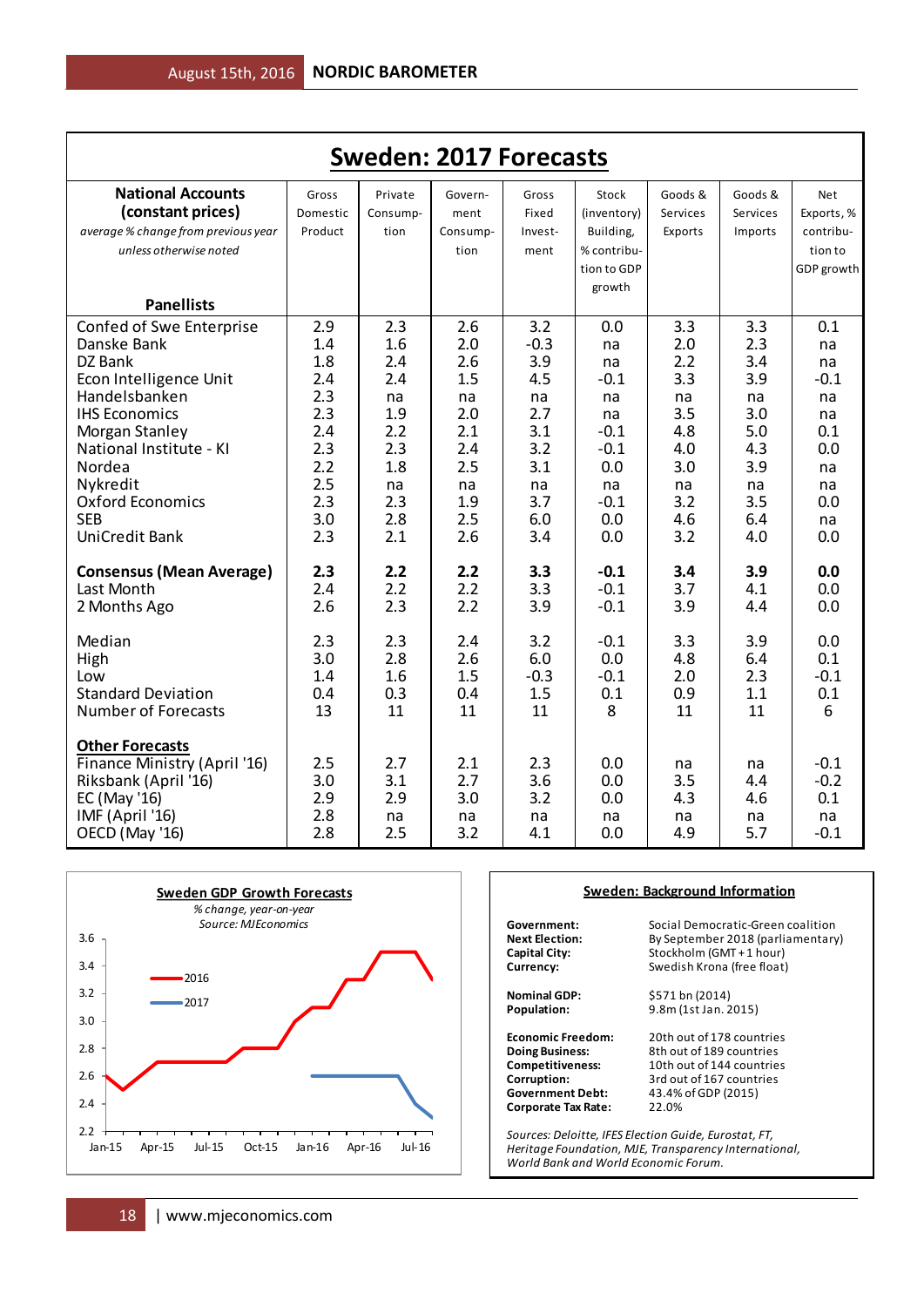| <b>Sweden: 2017 Forecasts</b>             |            |                    |            |            |                |           |                |            |                                  |  |
|-------------------------------------------|------------|--------------------|------------|------------|----------------|-----------|----------------|------------|----------------------------------|--|
| <b>Other Indicators</b>                   | Industrial | Unemploy- Consumer |            | Consumer   | Producer       | Hourly    | Current        | Current    | General                          |  |
|                                           | Prodn      | ment Rate          | Prices     | Prices     | Prices         | Earnings  | Account        | Account    | Govt                             |  |
| average % change from previous year       | (mining &  | (% of              | (national  | (CPIF      | (total         | (total    | Balance        | Balance    | Balance                          |  |
| unless otherwise noted                    | manufac.)  | labour             | index,     | index,     | industry)      | industry) | (annual        | (% of GDP) | $(% \mathcal{L}_{0})$ (% of GDP) |  |
|                                           |            | force)             | headline   | underlying |                |           | total,         |            |                                  |  |
|                                           |            |                    | rate)      | rate)      |                |           | Skr bn)        |            |                                  |  |
| <b>Panellists</b>                         |            |                    |            |            |                |           |                |            |                                  |  |
| Confed of Swe Enterprise                  | na         | 6.7                | 1.3        | 1.6        | na             | na        | na             | na         | na                               |  |
| Danske Bank                               | na         | 7.2                | 0.6        | na         | na             | na        | na             | 5.2        | $-1.5$                           |  |
| DZ Bank                                   | na         | na                 | na         | na         | na             | na        | na             | na         | na                               |  |
| Econ Intelligence Unit                    | 2.7        | 6.7                | 0.9        | na         | 1.7            | 2.2       | 226.5          | 5.1        | $-0.3$                           |  |
| Handelsbanken                             | na         | 7.3                | 2.0        | na         | na             | na        | na             | na         | na                               |  |
| <b>IHS Economics</b>                      | 1.8        | 6.3                | 1.7        | na         | na             | na        | na             | na         | $-0.4$                           |  |
| Morgan Stanley<br>National Institute - KI | na<br>2.8  | 7.0<br>6.3         | 1.2<br>1.4 | 1.0<br>1.7 | na             | na<br>3.3 | 217.3<br>203.6 | 4.9<br>4.5 | $-0.8$<br>$-0.3$                 |  |
| Nordea                                    | na         | 6.9                | 1.5        | 1.6        | na<br>na       | 3.4       | 269.7          | 5.9        | $-1.1$                           |  |
| Nykredit                                  | na         | na                 | 1.8        | na         | na             | na        | na             | na         | na                               |  |
| Oxford Economics                          | 2.1        | 6.5                | 1.8        | na         | 2.0            | na        | 203.7          | 4.5        | $-0.3$                           |  |
| <b>SEB</b>                                | na         | 6.5                | 1.4        | 1.5        | na             | 3.4       | na             | 5.2        | na                               |  |
| <b>UniCredit Bank</b>                     | na         | 6.9                | 1.7        | 1.7        | na             | na        | na             | 6.0        | $-0.8$                           |  |
|                                           |            |                    |            |            |                |           |                |            |                                  |  |
| <b>Consensus (Mean Average)</b>           | 2.4        | 6.8                | 1.4        | 1.5        | 1.9            | 3.1       | 224.2          | 5.2        | $-0.7$                           |  |
| Last Month                                | 2.5        | 6.8                | 1.4        | 1.5        | 2.4            | 3.1       | 238.8          | 5.4        | $-0.5$                           |  |
| 2 Months Ago                              | 2.7        | 6.7                | 1.4        | 1.5        | 2.3            | 3.1       | 249.7          | 5.6        | $-0.6$                           |  |
| Median                                    | 2.4        | 6.7                | 1.5        | 1.6        | 1.9            | 3.4       | 217.3          | 5.2        | $-0.6$                           |  |
| High                                      | 2.8        | 7.3                | 2.0        | 1.7        | 2.0            | 3.4       | 269.7          | 6.0        | $-0.3$                           |  |
| Low                                       | 1.8        | 6.3                | 0.6        | 1.0        | 1.7            | 2.2       | 203.6          | 4.5        | $-1.5$                           |  |
| <b>Standard Deviation</b>                 | 0.5        | 0.3                | 0.4        | 0.3        | 0.2            | 0.6       | 27.2           | 0.6        | 0.4                              |  |
| <b>Number of Forecasts</b>                | 4          | 11                 | 12         | 6          | $\overline{2}$ | 4         | 5              | 8          | 8                                |  |
| <b>Other Forecasts</b>                    |            |                    |            |            |                |           |                |            |                                  |  |
| Finance Ministry (April '16)              | na         | 6.3                | 1.6        | na         | na             | na        | na             | na         | $-0.7$                           |  |
| Riksbank (April '16)                      | na         | 6.6                | 1.9        | 2.0        | na             | 3.5       | na             | 4.9        | $-0.3$                           |  |
| EC (May '16)                              | na         | 6.3                | na         | na         | na             | na        | na             | 5.7        | $-0.7$                           |  |
| IMF (April '16)                           | na         | 7.0                | 1.4        | na         | na             | na        | na             | 5.7        | na                               |  |
| OECD (May '16)                            | na         | 6.5                | 1.7        | na         | na             | na        | na             | 5.4        | 0.1                              |  |



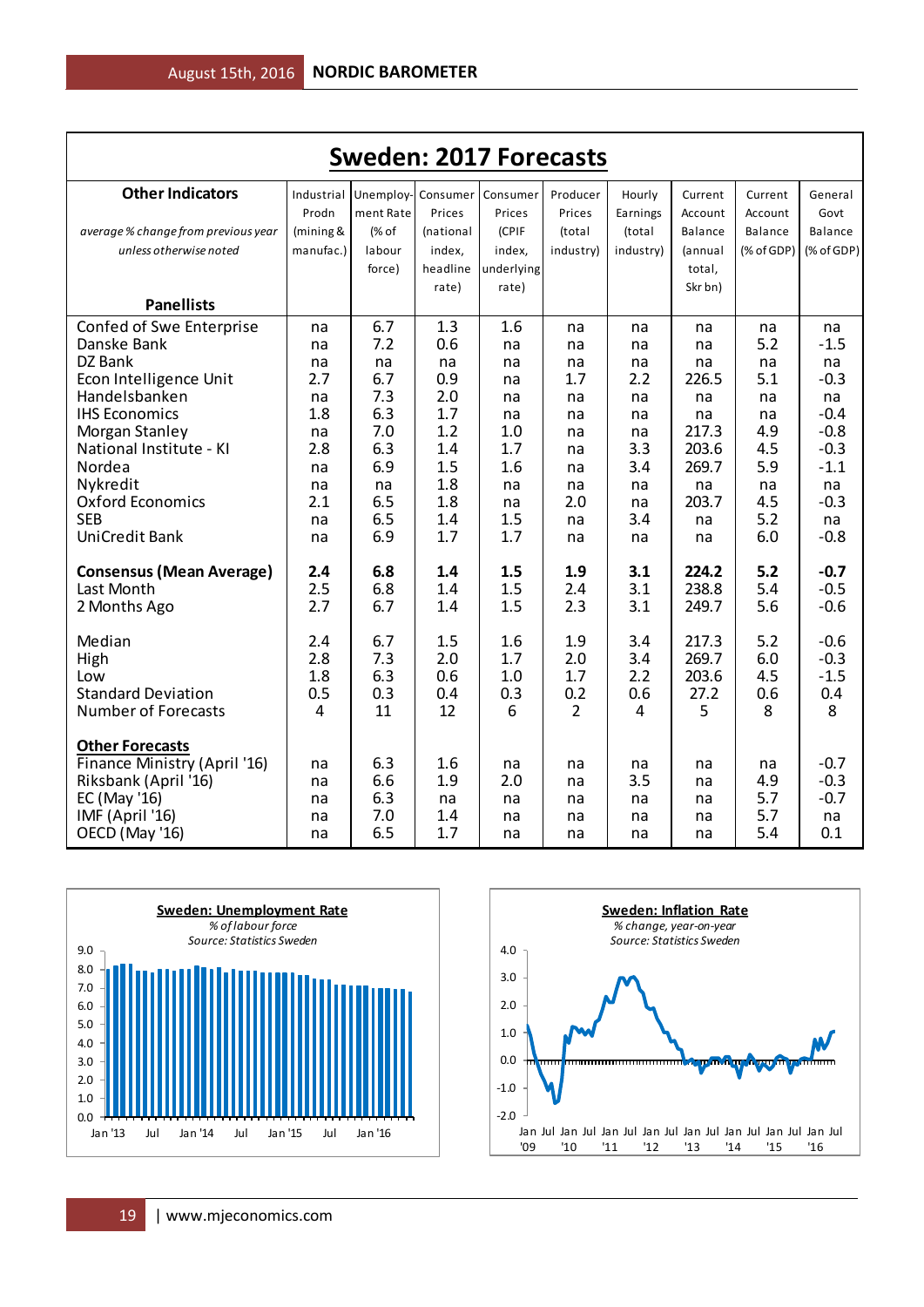| <b>Iceland Forecasts</b><br>% change, year-on-year, unless otherwise stated                                                                                                                          |              |                      |            |  |  |  |  |  |  |  |  |
|------------------------------------------------------------------------------------------------------------------------------------------------------------------------------------------------------|--------------|----------------------|------------|--|--|--|--|--|--|--|--|
| <b>GDP Growth</b>                                                                                                                                                                                    | 2015         | 2016                 | 2017       |  |  |  |  |  |  |  |  |
| CBol                                                                                                                                                                                                 | 4.0          | 4.5                  | 4.0        |  |  |  |  |  |  |  |  |
| EC                                                                                                                                                                                                   | 4.0          | 3.5                  | 3.3        |  |  |  |  |  |  |  |  |
| <b>IMF</b>                                                                                                                                                                                           | 4.0          | 4.2                  | 3.2        |  |  |  |  |  |  |  |  |
| OECD                                                                                                                                                                                                 | 4.0          | 4.4                  | 3.5        |  |  |  |  |  |  |  |  |
| SI                                                                                                                                                                                                   | 4.0          | 4.3                  | 3.5        |  |  |  |  |  |  |  |  |
| <b>Private Consumption</b>                                                                                                                                                                           | 2015         | 2016                 | 2017       |  |  |  |  |  |  |  |  |
| CBol<br>EC                                                                                                                                                                                           | 4.8<br>4.8   | 6.0<br>4.5           | 5.0<br>4.0 |  |  |  |  |  |  |  |  |
| <b>IMF</b>                                                                                                                                                                                           | na           | na                   | na         |  |  |  |  |  |  |  |  |
| OECD                                                                                                                                                                                                 | 4.8          | 6.1                  | 3.6        |  |  |  |  |  |  |  |  |
| SI                                                                                                                                                                                                   | 4.8          | 6.0                  | 4.8        |  |  |  |  |  |  |  |  |
| <b>Fixed Investment</b>                                                                                                                                                                              | 2015         | <u> 2016 </u>        | 2017       |  |  |  |  |  |  |  |  |
| CBol                                                                                                                                                                                                 | 18.6         | 14.1                 | 5.1        |  |  |  |  |  |  |  |  |
| <b>EC</b>                                                                                                                                                                                            | 18.6         | 12.0                 | 9.0        |  |  |  |  |  |  |  |  |
| <b>IMF</b>                                                                                                                                                                                           | na           | na                   | na         |  |  |  |  |  |  |  |  |
| OECD<br>SI                                                                                                                                                                                           | 18.6<br>18.6 | 15.8<br>16.0         | 8.0<br>6.4 |  |  |  |  |  |  |  |  |
|                                                                                                                                                                                                      |              |                      |            |  |  |  |  |  |  |  |  |
| <b>Export Volume</b>                                                                                                                                                                                 | 2015         | <u> 2016</u>         | 2017       |  |  |  |  |  |  |  |  |
| CBol                                                                                                                                                                                                 | 8.2          | 7.6                  | 2.9        |  |  |  |  |  |  |  |  |
| EC<br><b>IMF</b>                                                                                                                                                                                     | 8.1          | 6.1<br>na            | 4.8        |  |  |  |  |  |  |  |  |
| OECD                                                                                                                                                                                                 | na<br>8.2    | 6.0                  | na<br>2.5  |  |  |  |  |  |  |  |  |
| SI                                                                                                                                                                                                   | 8.2          | 6.9                  | 3.8        |  |  |  |  |  |  |  |  |
|                                                                                                                                                                                                      |              |                      |            |  |  |  |  |  |  |  |  |
| <b>Import Volume</b>                                                                                                                                                                                 | <u>2015</u>  | <u> 2016</u><br>11.7 | 2017       |  |  |  |  |  |  |  |  |
| CBol<br>EC                                                                                                                                                                                           | 13.5<br>13.3 | 9.5                  | 3.1<br>7.0 |  |  |  |  |  |  |  |  |
| <b>IMF</b>                                                                                                                                                                                           | na           | na                   | na         |  |  |  |  |  |  |  |  |
| OECD                                                                                                                                                                                                 | 13.5         | 9.8                  | 3.5        |  |  |  |  |  |  |  |  |
| SI                                                                                                                                                                                                   | 13.5         | 11.9                 | 5.4        |  |  |  |  |  |  |  |  |
| <b>Consumer Price Inflation</b>                                                                                                                                                                      | <u>2015</u>  | <u> 2016 </u>        | 2017       |  |  |  |  |  |  |  |  |
| CBol                                                                                                                                                                                                 | 1.6          | 2.1                  | 4.1        |  |  |  |  |  |  |  |  |
| EC                                                                                                                                                                                                   | na           | na                   | na         |  |  |  |  |  |  |  |  |
| <b>IMF</b>                                                                                                                                                                                           | 1.6          | 2.6                  | 3.9        |  |  |  |  |  |  |  |  |
| OECD<br>SI                                                                                                                                                                                           | 1.6<br>1.6   | 2.4<br>2.2           | 4.1<br>3.9 |  |  |  |  |  |  |  |  |
|                                                                                                                                                                                                      |              |                      |            |  |  |  |  |  |  |  |  |
| <u>Current Acc. (% of GDP)</u>                                                                                                                                                                       | <u> 2015</u> | 2016                 | 2017       |  |  |  |  |  |  |  |  |
| CBol<br>EC                                                                                                                                                                                           | 4.2<br>1.8   | 4.0<br>0.9           | 2.9<br>0.0 |  |  |  |  |  |  |  |  |
| <b>IMF</b>                                                                                                                                                                                           | 4.2          | 4.1                  | 2.4        |  |  |  |  |  |  |  |  |
| OECD                                                                                                                                                                                                 | 4.2          | 3.9                  | 3.7        |  |  |  |  |  |  |  |  |
| SI                                                                                                                                                                                                   | 4.2          | 3.8                  | 2.6        |  |  |  |  |  |  |  |  |
| <b>Budget Balance (% of GDP)</b>                                                                                                                                                                     | <u>2015</u>  | <u> 2016</u>         | 2017       |  |  |  |  |  |  |  |  |
| CBol                                                                                                                                                                                                 | -0.5         | 15.3                 | 0.4        |  |  |  |  |  |  |  |  |
| EC                                                                                                                                                                                                   | $-0.5$       | 0.5                  | 0.5        |  |  |  |  |  |  |  |  |
| <b>IMF</b>                                                                                                                                                                                           | na           | na                   | na         |  |  |  |  |  |  |  |  |
| OECD<br>SI                                                                                                                                                                                           | $-0.4$       | 0.3                  | 0.5        |  |  |  |  |  |  |  |  |
|                                                                                                                                                                                                      | na           | na                   | na         |  |  |  |  |  |  |  |  |
| <u>Sources:</u><br>Central Bank of Iceland, May 2016<br>European Commission, May 2016<br>IMF, World Economic Outlook, April 2016<br>OECD, Economic Outlook, May 2016<br>Statistics Iceland, May 2016 |              |                      |            |  |  |  |  |  |  |  |  |

#### **Iceland Snapshot**

 As expected, the government has advanced its plans to gradually eliminate the capital controls that were introduced to prevent an economic collapse when the banks failed in 2008.

 A new parliamentary bill aims to ease restrictions on Icelandic households investing in securities, while allowing the purchase of a single property abroad. Among other measures, foreign direct investment abroad will be unrestricted and a raft of further easing is scheduled to take effect from the beginning of next year.

 The markets took the announcement in their stride given the authorities had communicated the plans in advance, and the economy has improved, with a surplus on the current account and the forex position rebuilt.



|                            | Iceland: Background Information    |
|----------------------------|------------------------------------|
| Government:                | Progressive Party led coalition    |
| <b>Next Election:</b>      | By April 2017 (parliamentary)      |
| Capital City:              | Reykjavic (GMT time)               |
| Currency:                  | Icelandic Krona (capital controls) |
| <b>Nominal GDP:</b>        | \$17 bn (2014)                     |
| Population:                | 0.3m (1st Jan. 2015)               |
| <b>Economic Freedom:</b>   | 23rd out of 178 countries          |
| <b>Doing Business:</b>     | 19th out of 189 countries          |
| <b>Competitiveness:</b>    | 30th out of 144 countries          |
| Corruption:                | 13th out of 167 countries          |
| <b>Government Debt:</b>    | 68.5% of GDP (2015)                |
| <b>Corporate Tax Rate:</b> | 20.0%                              |

*Heritage Foundation, MJE, Transparency International, World Bank and World Economic Forum.*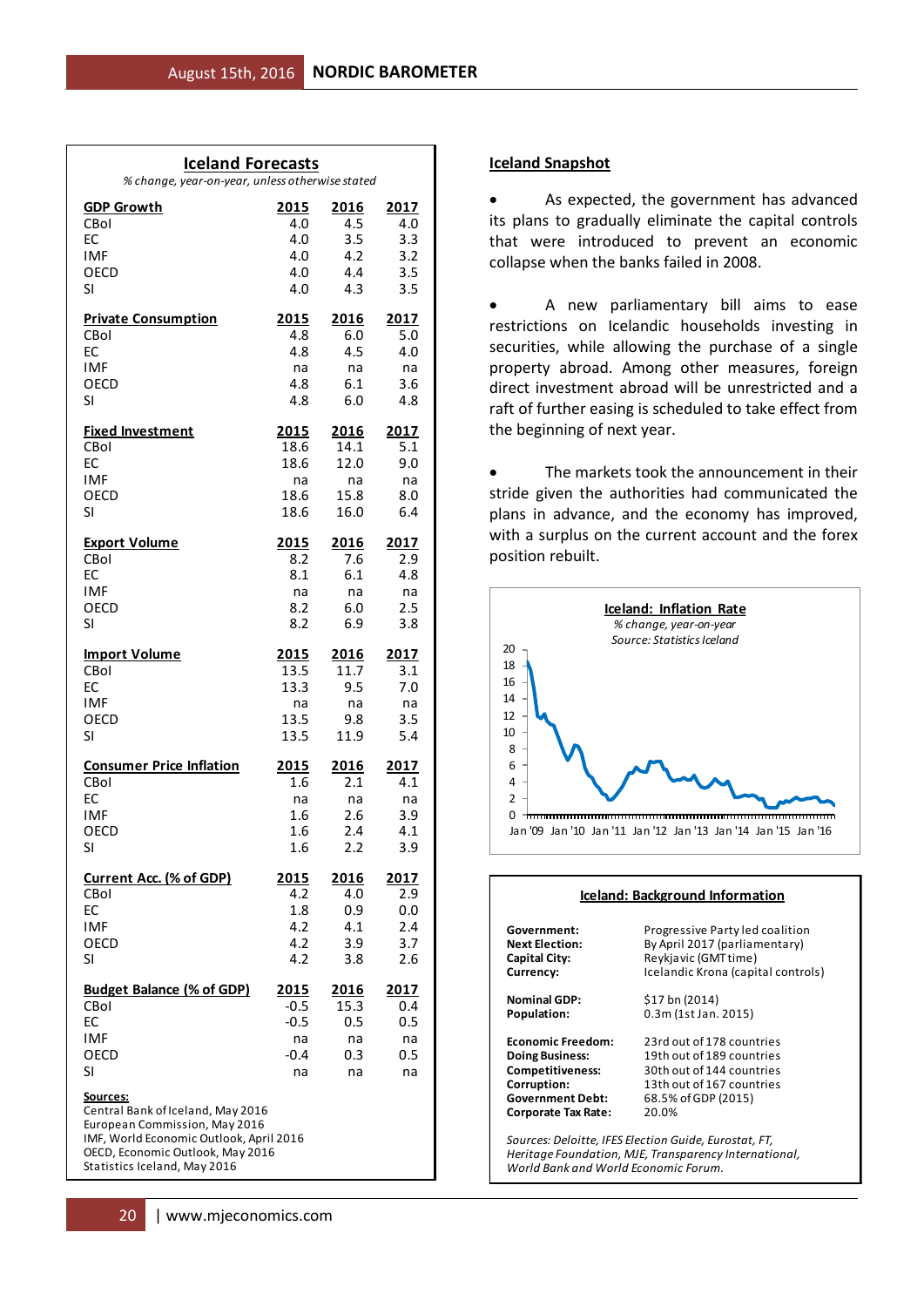|                                                                          |         |         | <b>Interest Rate Forecasts</b>             |      |      |
|--------------------------------------------------------------------------|---------|---------|--------------------------------------------|------|------|
| 3-month Danish CIBOR Rate, %                                             |         |         | 10 Year Danish Govt Bond Yield, %          |      |      |
| <b>Rate on Survey Date:</b>                                              |         | $-0.22$ | <b>Rate on Survey Date:</b>                |      | 0.11 |
|                                                                          | 2016    | 2017    |                                            | 2016 | 2017 |
| <b>Mean Average</b>                                                      | $-0.16$ | $-0.09$ | <b>Mean Average</b>                        | 0.20 | 0.55 |
| High                                                                     | $-0.11$ | 0.02    | High                                       | 0.20 | 0.90 |
| Low                                                                      | $-0.20$ | $-0.20$ | Low                                        | 0.19 | 0.20 |
| <b>Standard Deviation</b>                                                | 0.06    | 0.16    | <b>Standard Deviation</b>                  | 0.01 | 0.49 |
| 3-month Euro Area EURIBOR Rate, %                                        |         |         | 10 Year Finnish Govt Bond Yield, %         |      |      |
| <b>Rate on Survey Date:</b>                                              |         | $-0.30$ | <b>Rate on Survey Date:</b>                |      | 0.06 |
|                                                                          | 2016    | 2017    |                                            | 2016 | 2017 |
| <b>Mean Average</b>                                                      | $-0.26$ | $-0.11$ | <b>Mean Average</b>                        | 0.55 | 0.88 |
| High                                                                     | 0.00    | 0.70    | High                                       | 0.60 | 1.26 |
| Low                                                                      | $-0.35$ | $-0.35$ | Low                                        | 0.50 | 0.50 |
| <b>Standard Deviation</b>                                                | 0.09    | 0.29    | <b>Standard Deviation</b>                  | 0.07 | 0.54 |
| 3-month Norwegian NIBOR Rate, %                                          |         |         | 10 Year Norwegian Govt Bond Yield, %       |      |      |
| <b>Rate on Survey Date:</b>                                              |         | 1.09    | <b>Rate on Survey Date:</b>                |      | 1.06 |
|                                                                          | 2016    | 2017    |                                            | 2016 | 2017 |
|                                                                          | 0.76    | 0.72    | <b>Mean Average</b>                        | 1.15 | 1.35 |
| <b>Mean Average</b>                                                      |         |         |                                            |      |      |
| High                                                                     | 0.90    | 0.80    | High                                       | 1.36 | 1.90 |
| Low                                                                      | 0.62    | 0.58    | Low                                        | 0.90 | 1.05 |
| <b>Standard Deviation</b>                                                | 0.11    | 0.10    | Standard Deviation                         | 0.23 | 0.48 |
| 3-month Swedish STIBOR Rate, %                                           |         |         | 10 Year Swedish Govt Bond Yield, %         |      |      |
| <b>Rate on Survey Date:</b>                                              |         | $-0.55$ | <b>Rate on Survey Date:</b>                |      | 0.05 |
|                                                                          | 2016    | 2017    |                                            | 2016 | 2017 |
| <b>Mean Average</b>                                                      | $-0.43$ | $-0.12$ | <b>Mean Average</b>                        | 0.51 | 1.25 |
| High                                                                     | $-0.40$ | $-0.03$ | High                                       | 0.80 | 1.90 |
| Low                                                                      | -0.46   | $-0.20$ | Low                                        | 0.12 | 0.40 |
| Standard Deviation                                                       | 0.04    | 0.12    | <b>Standard Deviation</b>                  | 0.35 | 0.77 |
| <b>Oil Price Forecasts</b>                                               |         |         | <b>Oil Price Trend</b>                     |      |      |
|                                                                          |         |         | Brent Blend, US\$ per barrel<br>Source: FT |      |      |
| Oil Prices, Brent Blent, US\$ per barrel<br><b>Price on Survey Date:</b> |         | 48.4    | 160                                        |      |      |
|                                                                          |         |         | 140                                        |      |      |
|                                                                          | 2016    | 2017    | 120                                        |      |      |
| <b>Mean Average</b>                                                      | 45.9    | 54.4    | 100                                        |      |      |
| High                                                                     | 50.6    | 70.0    |                                            |      |      |
| Low                                                                      | 33.7    | 49.5    | 80                                         |      |      |
|                                                                          |         |         | 60                                         |      |      |
| <b>Standard Deviation</b>                                                | 4.8     | 5.5     | 40                                         |      |      |
|                                                                          |         |         |                                            |      |      |
| Notes: The consensus (mean average) is based on                          |         |         | 20                                         |      |      |
| responses from panellists in our Nordic Barometer                        |         |         |                                            |      |      |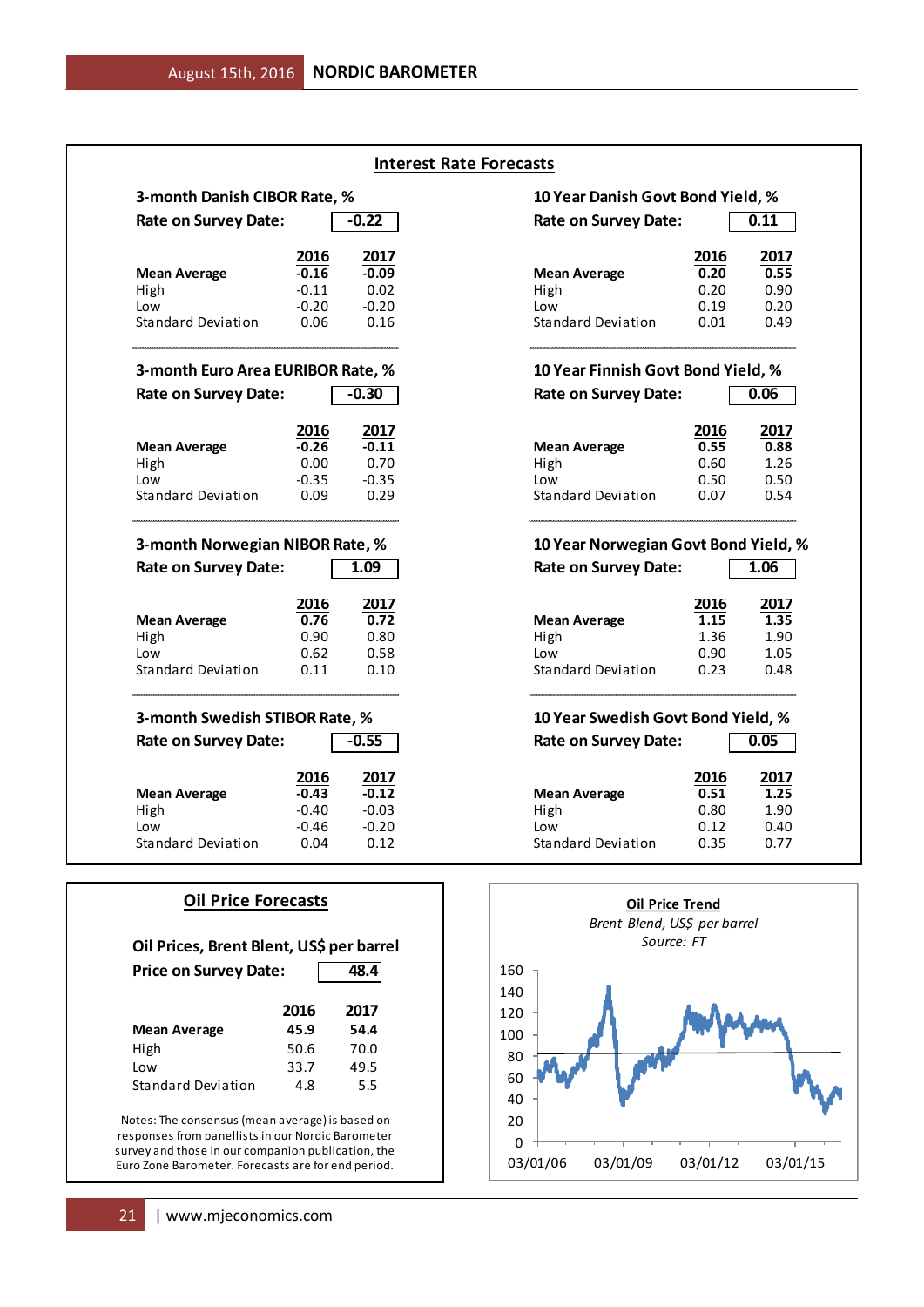#### **Exchange Rate Forecasts**

| Danish Krone/Euro Exchange Rate |       |       |  |
|---------------------------------|-------|-------|--|
| <b>Rate on Survey Date:</b>     |       | 7.440 |  |
|                                 | 2016  | 2017  |  |
| <b>Mean Average</b>             | 7.441 | 7.445 |  |
| High                            | 7.455 | 7.460 |  |
| Low                             | 7.400 | 7.400 |  |
| Standard Deviation              | 0.021 | 0.025 |  |

#### **US Dollar/Euro Exchange Rate**

| <b>Rate on Survey Date:</b> |       | 1.126 |  |  |
|-----------------------------|-------|-------|--|--|
|                             | 2016  | 2017  |  |  |
| <b>Mean Average</b>         | 1.088 | 1.087 |  |  |
| High                        | 1.180 | 1.200 |  |  |
| Low                         | 1.000 | 0.990 |  |  |
| <b>Standard Deviation</b>   | 0.038 | 0.057 |  |  |

#### **Norwegian Krone/Euro Exchange Rate**

| <b>Rate on Survey Date:</b> |       | 9.208 |  |  |
|-----------------------------|-------|-------|--|--|
|                             | 2016  | 2017  |  |  |
| <b>Mean Average</b>         | 9.208 | 9.020 |  |  |
| High                        | 9.611 | 9.400 |  |  |
| Low                         | 8.900 | 8.600 |  |  |
| Standard Deviation          | 0.244 | 0.323 |  |  |

## **Swedish Krona/Euro Exchange Rate** Rate on Survey Date: 9.474

|                     | 2016  | 2017   |
|---------------------|-------|--------|
| <b>Mean Average</b> | 9.193 | 9.004  |
| High                | 9.800 | 10.000 |
| Low                 | 8.900 | 8.500  |
| Standard Deviation  | 0.237 | 0.341  |
|                     |       |        |

## **Icelandic Krona/Euro Exchange Rate** Rate on Survey Date: 132.0 **2016 2017 Mean Average 135.3 132.9** High 138.0 136.0 Low 133.0 129.7 Standard Deviation 2.5 3.2









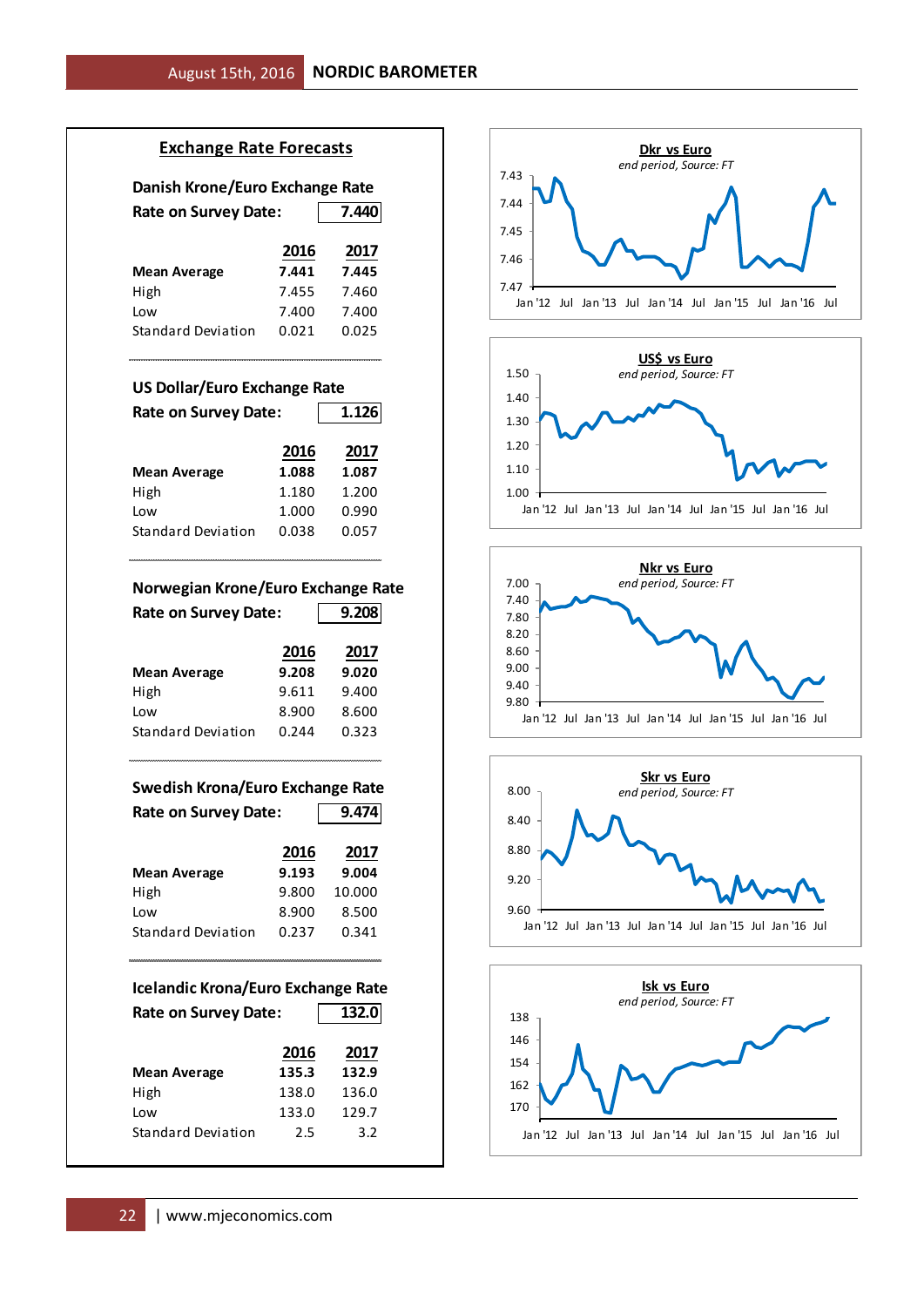# **The Nordic Barometer Monthly Qualitative Interest Rate Poll**

**Share of respondents anticipating that between now and our next survey the DANISH POLICY RATE will:**

| <b>Remain UNCHANGED?</b> | 100% |
|--------------------------|------|
| <b>INCREASE?</b>         | በ%   |
| Likely increase?         | na   |
| <b>DECREASE?</b>         | በ%   |
| Likely decrease?         | na   |

#### **Share of respondents anticipating that between now and our next survey the DANISH LENDING RATE will:**

| <b>Remain UNCHANGED?</b> | 100% |
|--------------------------|------|
| <b>INCREASE?</b>         | 0%   |
| Likely increase?         | na   |
| <b>DECREASE?</b>         | 0%   |
| Likely decrease?         | na   |

**Share of respondents anticipating that between now and our next survey the EURO AREA POLICY RATE will:**

| <b>Remain UNCHANGED?</b> | 100% |
|--------------------------|------|
| <b>INCREASE?</b>         | በ%   |
| Likely increase?         | na   |
| <b>DECREASE?</b>         | 0%   |
| Likely decrease?         | na   |

**Share of respondents anticipating that between now and our next survey the NORWEGIAN POLICY RATE will:**

| <b>Remain UNCHANGED?</b> | 83%               |
|--------------------------|-------------------|
| <b>INCREASE?</b>         | 0%                |
| Likely increase?         | na                |
| <b>DECREASE?</b>         | 17%               |
| Likely decrease?         | 25 <sub>bps</sub> |

#### **Share of respondents anticipating that between now and our next survey the SWEDISH POLICY RATE will:**

| <b>Remain UNCHANGED?</b>                   | 100%              |
|--------------------------------------------|-------------------|
| <b>INCREASE?</b>                           | 0%                |
| Likely increase?                           | na                |
| <b>DECREASE?</b>                           | 0%                |
| Likely decrease?                           | na                |
| are of respondents anticipating that betwe |                   |
| now and our next survey the                |                   |
| <b>DANISH LENDING RATE will:</b>           |                   |
| <b>Remain UNCHANGED?</b>                   | 100%              |
| <b>INCREASE?</b>                           | 0%                |
| Likely increase?                           | na                |
| <b>DECREASE?</b>                           | 0%                |
| Likely decrease?                           | na                |
| are of respondents anticipating that betwe |                   |
| now and our next survey the                |                   |
| <b>EURO AREA POLICY RATE will:</b>         |                   |
| <b>Remain UNCHANGED?</b>                   | 100%              |
| <b>INCREASE?</b>                           | 0%                |
| Likely increase?                           | na                |
| <b>DECREASE?</b>                           | 0%                |
| Likely decrease?                           | na                |
| are of respondents anticipating that betwe |                   |
| now and our next survey the                |                   |
| <b>NORWEGIAN POLICY RATE will:</b>         |                   |
| <b>Remain UNCHANGED?</b>                   |                   |
| <b>INCREASE?</b>                           | 83%<br>0%         |
|                                            |                   |
| Likely increase?<br><b>DECREASE?</b>       | na                |
|                                            | 17%               |
| Likely decrease?                           | 25bps             |
| are of respondents anticipating that betwe |                   |
| now and our next survey the                |                   |
| <b>SWEDISH POLICY RATE will:</b>           |                   |
| <b>Remain UNCHANGED?</b>                   | 80%               |
| <b>INCREASE?</b>                           | 0%                |
| Likely increase?                           | na                |
| <b>DECREASE?</b>                           | 20%               |
| Likely decrease?                           | 10 <sub>bps</sub> |
|                                            |                   |
| www.mjeconomics.com<br>23                  |                   |

### **Central Bank Watch**

The ECB is confident its quantitative easing programme and reduced interest rates will eventually produce economic growth. There is some concern for persistently negative deposit rates and zero repo rates, but for now the situation demands an unusual response, notably the corporate bond purchasing which has demonstrably lowered borrowing rates to entice investment.

 Interest rate changes are not expected soon, although a weak Norwegian economy, and the failure of Swedish inflation to rise (it fell back in July) means Norges Bank and the Riksbank will both consider their options, albeit probably waiting a while longer before responding.

#### **The Most Recent Interest Rate Changes**

unchanged at 0.05%. January 7th, 2016 An increase in the certificates of deposit rate left unchanged at 0.00%, and the lending rate from -0.75% to -0.65%, the discount rate and current-account rate **Denmark: Danmarks Nationalbank**

**Finland: European Central Bank** March 16th, 2016 A reduction in the deposit rate from -0.30% to -0.40%, and the repo rate from 0.05% to 0.00%.

**Norway: Norges Bank**

to 0.50% . March 17th, 2016 A reduction in the sight deposit rate from 0.75%

**Sweden: Sveriges Riksbank**

A reduction in the repo rate from -0.35% to -0.50%. February 11th, 2016

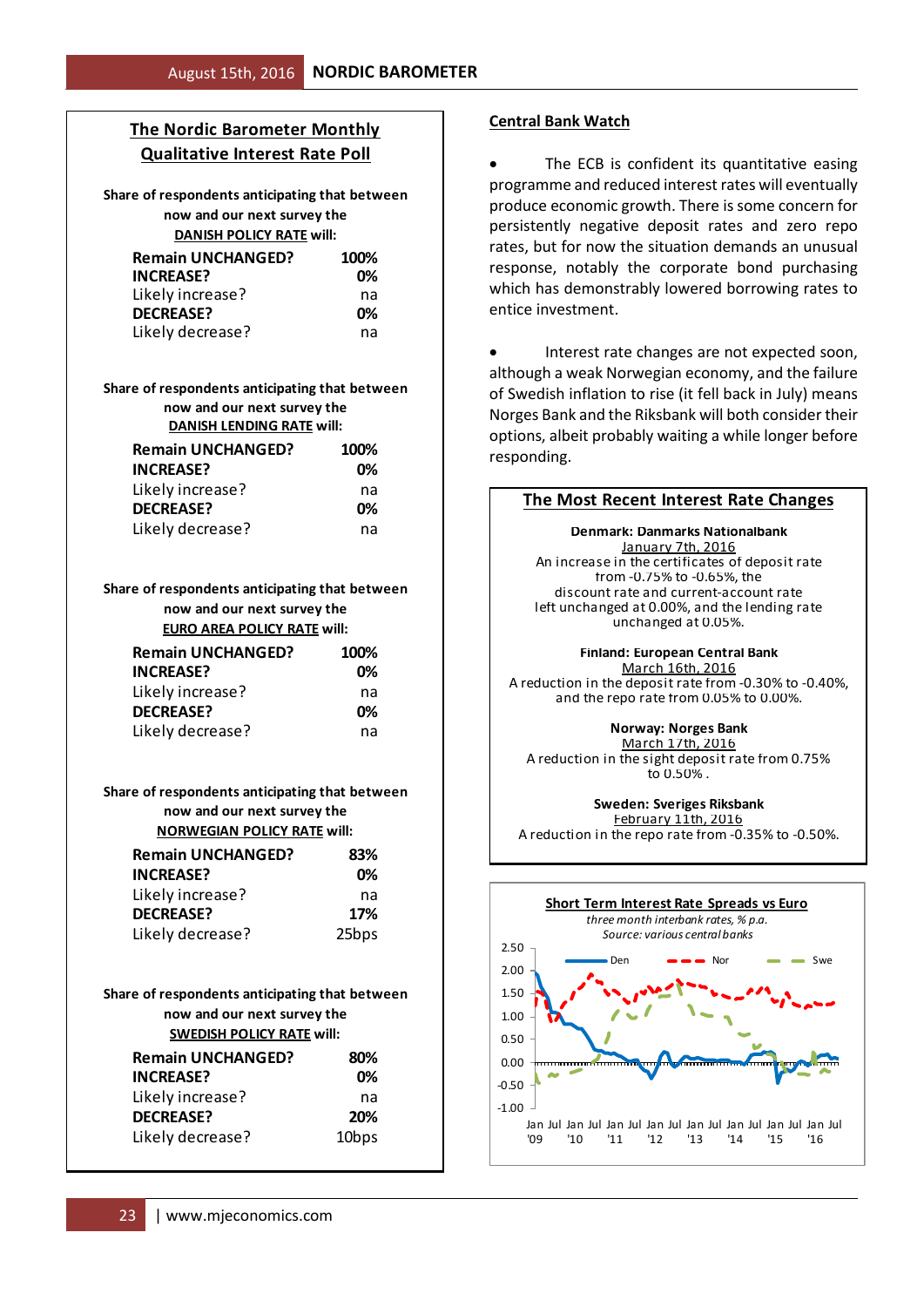## **Long Term Forecasts**

Forecasts for 2018 to 2020 are taken from our July 2016 special long term forecasts survey.

| <b>Denmark</b>                                                                           |               |               |               |               |               |               |
|------------------------------------------------------------------------------------------|---------------|---------------|---------------|---------------|---------------|---------------|
| (% change year-on-year, unless otherwise stated)                                         | 2015          | 2016          | 2017          | 2018          | 2019          | 2020          |
| <b>Gross Domestic Product</b>                                                            | 1.2           | 1.0           | 1.5           | 1.4           | 1.8           | 1.8           |
| <b>Private Consumption</b>                                                               | 2.2           | 2.0           | 1.9           | 1.8           | 1.8           | 1.9           |
| <b>Gross Fixed Investment</b>                                                            | 0.2           | 1.7           | 2.5           | 2.3           | 3.1           | 2.9           |
| <b>Unemployment Rate (% of labour force)</b>                                             | 4.6<br>0.5    | 4.2           | 4.1<br>1.4    | 4.3           | 4.2           | 4.1           |
| <b>Consumer Prices</b><br>Current Account (annual total, Dkr bn)                         | 138.5         | 0.5<br>126.9  | 132.6         | 1.6<br>126.2  | 1.6<br>119.8  | 1.7<br>117.5  |
| Current Account (% of GDP)                                                               | 7.0           | 6.5           | 6.4           | 5.9           | 5.4           | 5.2           |
|                                                                                          |               |               |               |               |               |               |
| (end period)                                                                             | 2015          | 2016          | 2017          | 2018          | 2019          | 2020          |
| 3 Month Interest Rate, % per annum                                                       | $-0.09$       | $-0.16$       | $-0.09$       | 0.20          | 0.50          | 0.75          |
| 10 Year Bond Yield, % per annum<br><b>Yield Differential</b>                             | 0.94          | 0.20          | 0.55          | 1.35          | 1.70          | 2.00          |
| Dkr per Euro Exchange Rate                                                               | 1.03<br>7.462 | 0.36<br>7.441 | 0.64<br>7.445 | 1.15<br>7.458 | 1.20<br>7.458 | 1.25<br>7.458 |
|                                                                                          |               |               |               |               |               |               |
| Finland<br>(% change year-on-year, unless otherwise stated)                              | 2015          | 2016          | 2017          | 2018          | 2019          | 2020          |
| <b>Gross Domestic Product</b>                                                            | 0.5           | 0.8           | 0.9           | 1.3           | $1.5\,$       | 1.7           |
| <b>Private Consumption</b>                                                               | 1.3           | 1.0           | 0.6           | 1.2           | 1.5           | 1.6           |
| <b>Gross Fixed Investment</b>                                                            | $-1.1$        | 1.6           | 2.2           | 2.6           | 2.3           | 1.9           |
| <b>Industrial Production</b>                                                             | $-1.1$        | 0.5           | 1.8           | 2.1           | 2.2           | 2.3           |
| <b>Unemployment Rate (% of labour force)</b>                                             | 9.4           | 9.3           | 9.1           | 8.9           | 8.5           | 8.0           |
| <b>Consumer Prices</b>                                                                   | $-0.2$        | 0.3           | 1.0           | 1.6           | 1.7           | 1.7           |
| Current Account (annual total, Euros bn)                                                 | 0.3           | 0.5           | 0.4           | 0.8           | 0.7           | 0.8           |
| <b>Current Account (% of GDP)</b>                                                        | 0.1           | 0.1           | 0.1           | 0.4           | 0.3           | 0.4           |
| (end period)                                                                             | 2015          | 2016          | 2017          | 2018          | 2019          | 2020          |
| 3 Month Interest Rate, % per annum                                                       | $-0.13$       | $-0.26$       | $-0.11$       | 0.17          | 0.47          | 0.81          |
| 10 Year Bond Yield, % per annum                                                          | 0.83          | 0.55          | 0.88          | 1.73          | 2.30          | 2.87          |
| <b>Yield Differential</b>                                                                | 0.96          | 0.81          | 0.99          | 1.57          | 1.83          | 2.06          |
| US\$ per Euro Exchange Rate                                                              | 1.091         | 1.088         | 1.087         | 1.106         | 1.153         | 1.186         |
| Norway                                                                                   |               |               |               |               |               |               |
|                                                                                          |               |               |               |               |               | 2020          |
|                                                                                          | 2015          | 2016          | 2017          | 2018          | 2019          |               |
| (% change year-on-year, unless otherwise stated)<br><b>Gross Domestic Product, total</b> | 1.6           | 0.9           | 1.2           | 1.8           | 2.1           | 2.1           |
| <b>Private Consumption</b>                                                               | 2.0           | 1.6           | 1.9           | 2.2           | 2.5           | 2.5           |
| <b>Gross Fixed Investment</b>                                                            | $-4.2$        | $-1.7$        | 0.6           | 3.5           | 4.0           | 3.7           |
| <b>Industrial Production</b>                                                             | 0.7           | $-0.6$        | 0.4           | 1.4           | 1.4           | 1.9           |
| <b>Unemployment Rate</b> (% of labour force)                                             | 4.4           | 4.7           | 4.8           | 4.5           | 4.4           | 4.2           |
| <b>Consumer Prices</b>                                                                   | 2.1           | 3.0           | 2.4           | 1.9           | 1.9           | 2.0           |
| Current Account (annual total, Nkr bn)                                                   | 272.7         | 228.0         | 230.3         | 210.3         | 233.3         | 247.0         |
| Current Account (% of GDP)                                                               | 8.7           | 7.0           | 7.1           | 6.1           | 6.5           | 6.6           |
| (end period)                                                                             | 2015          | 2016          | 2017          | 2018          | 2019          | 2020          |
| 3 Month Interest Rate, % per annum                                                       | 1.13          | 0.76          | 0.72          | 1.05          | 1.40          | 1.95          |
| 10 Year Bond Yield, % per annum                                                          | 1.48          | 1.15          | 1.35          | 2.00          | 2.30          | 2.75          |
| <b>Yield Differential</b>                                                                | 0.35          | 0.39          | 0.63          | 0.95          | 0.90          | 0.80          |
| Nkr per Euro Exchange Rate                                                               | 9.631         | 9.208         | 9.020         | 8.677         | 8.397         | 8.300         |
| Sweden                                                                                   |               |               |               |               |               |               |
| (% change year-on-year, unless otherwise stated)                                         | 2015          | 2016          | 2017          | 2018          | 2019          | 2020          |
| <b>Gross Domestic Product</b>                                                            | 3.8           | 3.3           | 2.3           | 2.2           | 2.3           | 2.2           |
| <b>Private Consumption</b>                                                               | 2.6           | 3.0           | 2.2           | 2.4           | 2.2           | 2.2           |
| <b>Gross Fixed Investment</b>                                                            | 7.3           | 5.9           | 3.3           | 3.4           | 2.8           | 2.9           |
| <b>Industrial Production</b>                                                             | 2.3           | 3.1           | $2.4\,$       | 2.7           | 2.6           | 2.9           |
| Unemployment Rate (% of labour force)                                                    | 7.4           | 6.9           | 6.8           | 6.6           | 6.4           | 6.2           |
| <b>Consumer Prices</b>                                                                   | 0.0           | 0.9           | 1.4           | 1.9           | 1.8           | 2.1           |
| Current Account (annual total, Skr bn)                                                   | 241.6         | 226.5         | 224.2         | 245.3         | 257.0         | 269.8         |
| Current Account (% of GDP)                                                               | 4.9           | 5.4           | 5.2           | 5.4           | 5.4           | 5.4           |
| (end period)                                                                             | 2015          | 2016          | 2017          | 2018          | 2019          | 2020          |
| 3 Month Interest Rate, % per annum                                                       | $-0.29$       | $-0.43$       | $-0.12$       | 0.25          | 0.60          | 0.95          |
| 10 Year Bond Yield, % per annum                                                          | 0.99          | 0.51          | 1.25          | 2.05          | 2.55          | 3.00          |
| <b>Yield Differential</b><br>Skr per Euro Exchange Rate                                  | 1.29<br>9.197 | 0.94<br>9.193 | 1.37<br>9.004 | 1.80<br>8.803 | 1.95<br>8.567 | 2.05<br>8.487 |